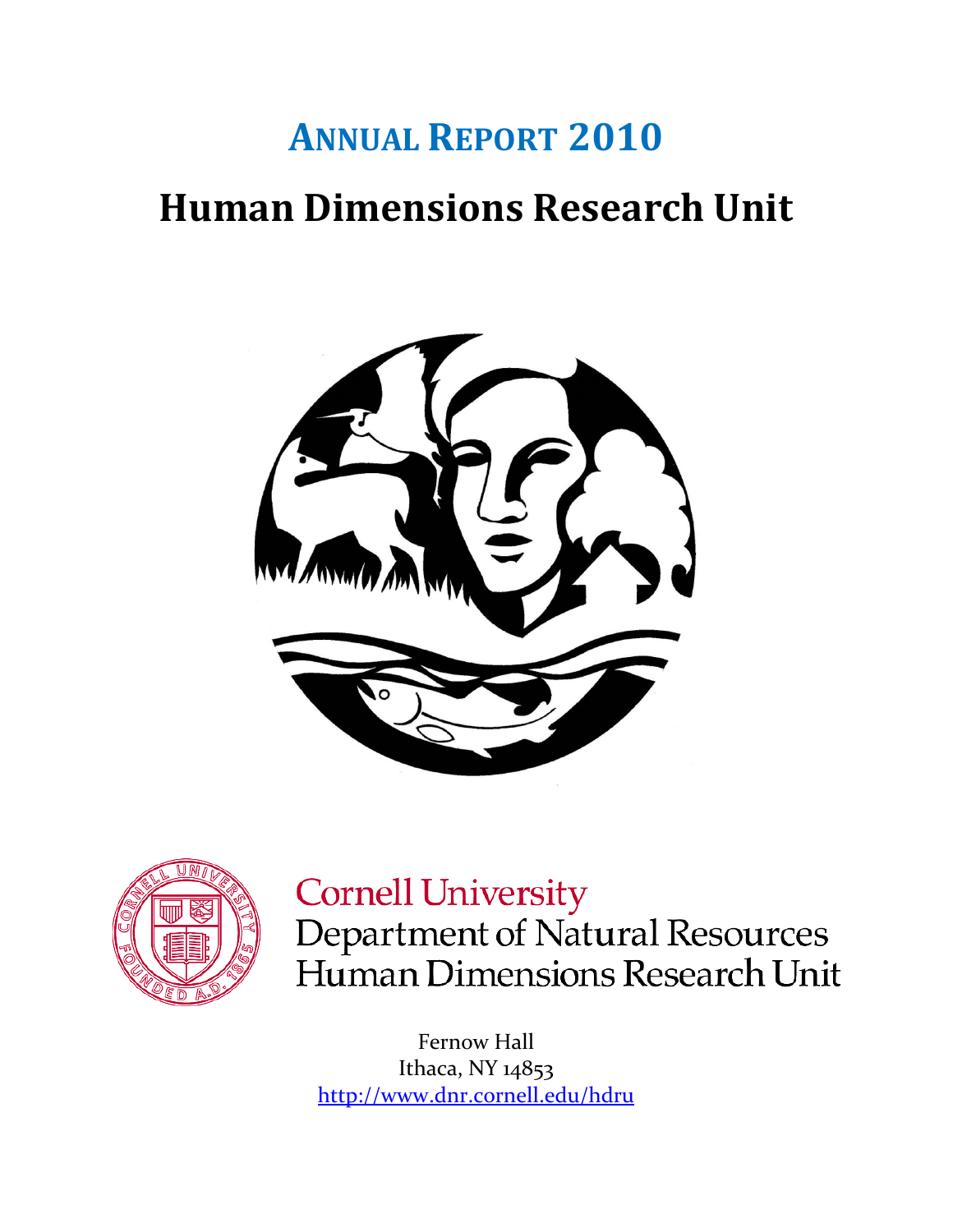# **ANNUAL REPORT 2010**

# **Human Dimensions Research Unit**

**Department of Natural Resources College of Agriculture and Life Sciences Cornell University**

### **PURPOSE**

This 2010 annual report provides an overview of recent research, teaching, and outreach activities of the Human Dimensions Research Unit (HDRU). The report is designed to reflect the work, interests, and capabilities of the HDRU. Publications listed in this report may be requested from the HDRU by emailing **[HDRU@cornell.edu](mailto:HDRU@cornell.edu)** or by going to the HDRU website at:

#### *<http://www.dnr.cornell.edu/hdru>*



#### **MISSION**

The HDRU strives to expand the understanding of academicians, students, natural resources agency staff, non-governmental organizations and policy makers about the human dimensions of natural resource management and policy by studying human attitudes, values and behaviors associated with natural resource management and applying theory and empirical findings to real-world, contemporary problems. Our research outcomes, which include empirical data, conceptual frameworks, and theoretical insights, are reported in conferences, journals, books, policy briefs, and reports of various types. HDRU research is used by a wide array of decision makers and natural resource practitioners, especially those in state and federal agencies, to develop, implement, and evaluate natural resource policies and management approaches.

HDRU faculty and staff contribute to the teaching

and outreach functions of the College of Agriculture and Life Sciences and the Department of Natural Resources. We advise both undergraduate and graduate students, and teach courses concerning natural resources policy and management. Some of our faculty also have Extension appointments, from which we serve citizens of New York State and beyond. In 2009, an HDRU Outreach series was developed to facilitate sharing of research findings in non-technical form.

### **DESCRIPTION**

During 2010, the HDRU and cooperators consisted of dozens of faculty, staff, graduate assistants, and undergraduate student technicians. Research and outreach programs are supported by grants and contracts from federal and state agencies, nongovernmental organizations, foundations, Cornell Cooperative Extension, and the Cornell University Agricultural Experiment Station.

HDRU graduate faculty have membership in the fields of Natural Resources, Development Sociology, Public Affairs, and Water Resources. In 2010, graduate faculty committee members came from a variety of departments: Communication, Education, Development Sociology, City and Regional Planning, Natural Resources and others. Our program's primary geographic focus is domestic, but includes some international work.

The HDRU has earned an international reputation in the development of the human dimensions specialization of natural resource management. The oldest university unit of its kind, its history dates from the early 1970s. The success of the HDRU has been greatly enhanced by a partnership of approximately 35 years with the NYS Department of Environmental Conservation's Division of Fish, Wildlife, and Marine Resources.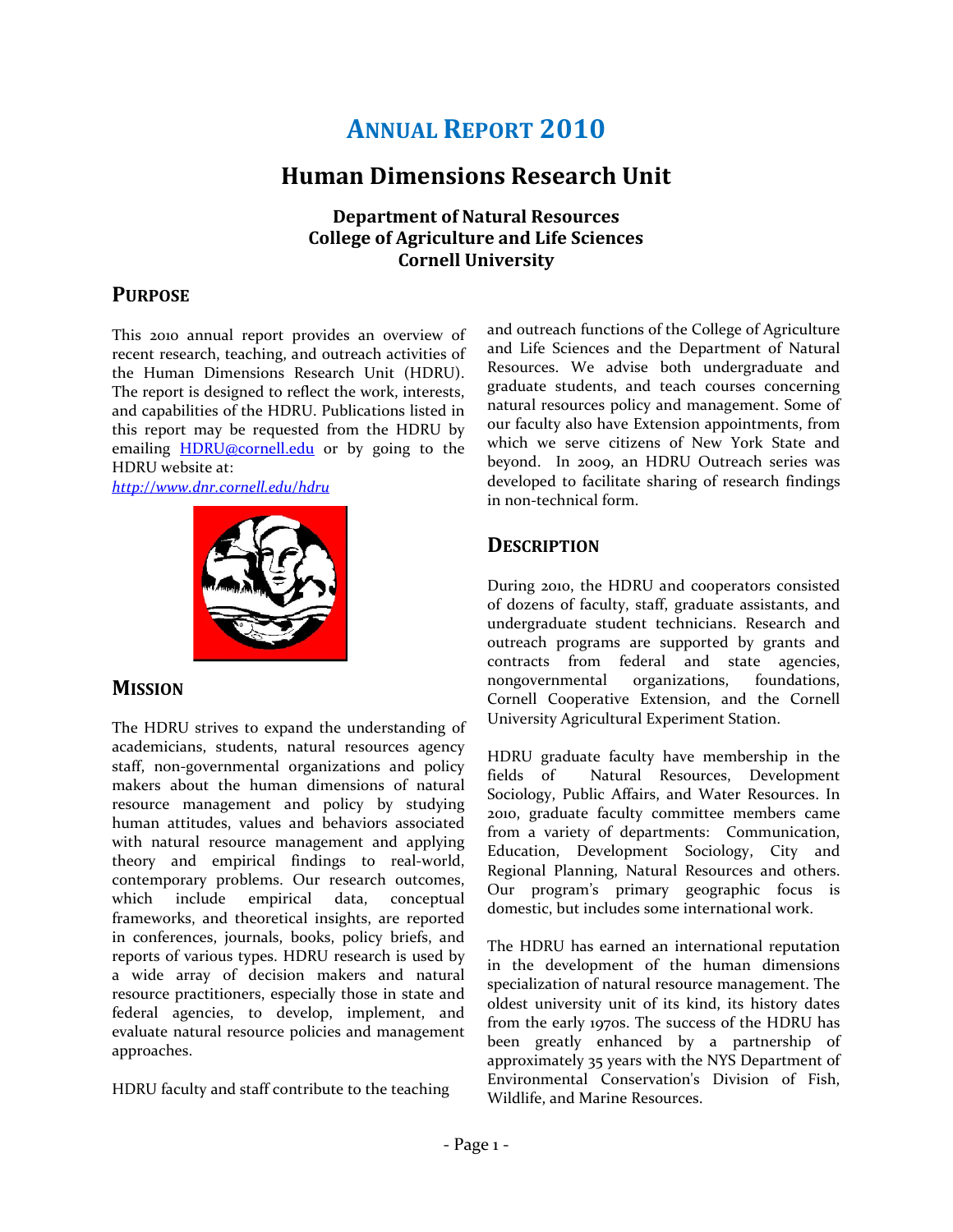# **FACULTY AND STAFF**

### UNIT FACULTY:

**Shorna Broussard Allred**, Associate Professor and Unit Associate Director

*Specializations*: Human dimensions of natural resource management; natural resource policy; environmental attitudes and behavior; with emphasis on forest and water resources.

**Paul D. Curtis**, Associate Professor and Extension Wildlife Specialist, Department of Natural Resources

*Specializations*: Resolving conflicts between people and wildlife; citizen participation in decision making; outreach and policy education.

**Daniel J. Decker**, Professor and Unit Director *Specializations*: Integration of human dimensions insights into wildlife management decision making, policy, planning, and practice; stakeholder involvement in wildlife management; community-based natural resources management; risk perception and communication related to wildlife management.

**Barbara A. Knuth**, Professor and Unit Associate Director; Vice Provost and Dean of the Graduate School

*Specializations*: Integrating human dimensions into natural resources decision making; risk management and communication related to fishery and wildlife management; Great Lakes and marine resource management.

**Heidi Krester**, Adjunct Assistant Professor, Livelihoods & Conservation Coordinator for the North America Program

*Specializations*: Land-use development and patterns; how human activities in rural landscapes influence wildlife and human-wildlife conflicts; how communities, groups of actors in a conservation issue, or a single organization move from process and discussion of an issue to on-the-ground conservation impacts.

**T. Bruce Lauber**, Senior Research Associate *Specializations*: Resolving conflicts between people and wildlife; citizen participation in decision making; outreach and policy education.

#### **Katherine A. McComas**, Associate Professor,

Department of Communication

*Specializations*: Risk, science, and environmental communication; community involvement and public participation; trust and credibility related to science communication.

**Richard C. Stedman**, Associate Professor and Unit Associate Director

*Specializations*: Sense of place; community resilience; impacts of social and environmental change on wildlife recreation and community; risk and policy; environmental attitudes and behaviors; community-based resource management; landowner attitudes and behaviors; coupled human/ecological systems.

### UNIT STAFF:

**Meghan S. Baumer**, Administrative Assistant *Specializations*: Unit office management; website maintenance; word processing; administrative assistance.

**Nancy A. Connelly**, Research Specialist *Specializations*: Incorporating human dimensions perspectives in natural resources management; risk perception and communication related to fisheries management; survey research methods.

#### **Jody W. Enck**, Research Associate

*Specializations*: Sociocultural and motivational aspects of wildlife recreation; stakeholders' attitudes about management of overabundant wildlife species; potential social feasibility for restoring rare/ extirpated species.

**William F. Siemer**, Research Associate *Specializations*: Motivational aspects of recreational participation; wildlife-related attitudes and values; educational program evaluation.

#### **Karlene K. Smith**, Research Aide

*Specializations*: Survey implementation; interviewing; database management; content analysis.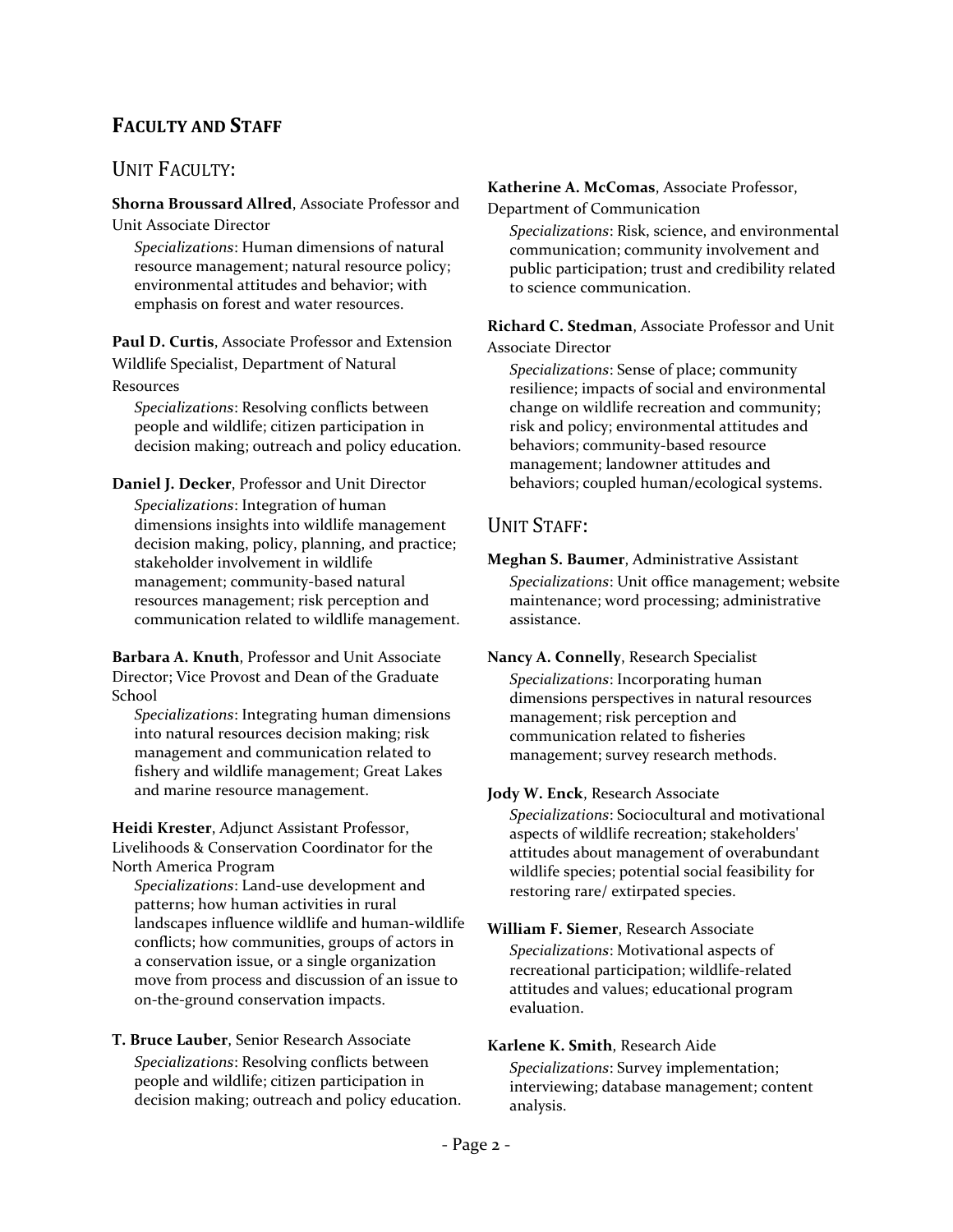# **Human Dimensions Research Unit**

## GRADUATE STUDENTS:

**Andrea Armstrong**, Graduate Assistant

*Specializations*: Conservation practice adoption and policy; urbanization; water quality.

**Ingrid Biedron**, Graduate Assistant

*Specializations*: Human dimensions of marine ecosystem-based management; the role of regional fishery management councils in ecosystem-based fisheries management.

### **Christopher Clarke**, Graduate Assistant

*Specializations*: Health and environmental communication; risk perception; wildlife disease.

### **Ashley Dayer**, Graduate Assistant

*Specializations*: Human dimensions of forest management for wildlife, persuasion, wildlife values, environmental education and communications.

### **Stephen Decker**, Graduate Assistant

*Specializations*: Human dimensions of large herbivore restoration and management, integrated approaches to wildlife management in Newfoundland and Labrador, Canada.

### **Darrick Evensen**, Graduate Assistant

*Specializations*: Perception and communication of environmental risks, with consideration of theoretical and practical implications.

### **Heather Wieczorek Hudenko**, Graduate Assistant

*Specializations*: Wildlife management and policy; human-wildlife interactions; wildlife conservation.

### **Micah Ingalls**, Graduate Assistant

*Specializations*: Community-based natural resource management and social-ecological resilience.

#### **Jeffrey Jacquet**, Graduate Assistant *Specializations*: Energy development and economic and social impact analysis.

# **Christine Moskell**, Graduate Assistant

*Specializations*: Community engagement in urban forestry.

#### **Rachel Neugarten**, Graduate Assistant *Specializations*: Environmental and socioeconomic evaluation of forest management.

### **Laura Rickard**, Graduate Assistant

*Specializations*: Science, risk, and health communication; public understanding of science and risk; examining formal and informal processes of risk management and communication in national parks.

### **Andrew Roe**, Graduate Assistant

*Specializations*: Forest management and stewardship; conservation policy; property parcelization.

### **Timothy Shaffer**, Graduate Assistant

*Specializations*: Community engagement on natural resource and community development issues; public deliberation program development.

### **Carrie Simon**, Graduate Assistant

*Specializations*: Human dimensions of Great Lakes ecosystem-based management; social network analysis; institutional theory; organizational change.

## **Heather Triezenberg**, Graduate Assistant

*Specializations*: Community-based natural resources management; social network analysis in wildlife management controversies.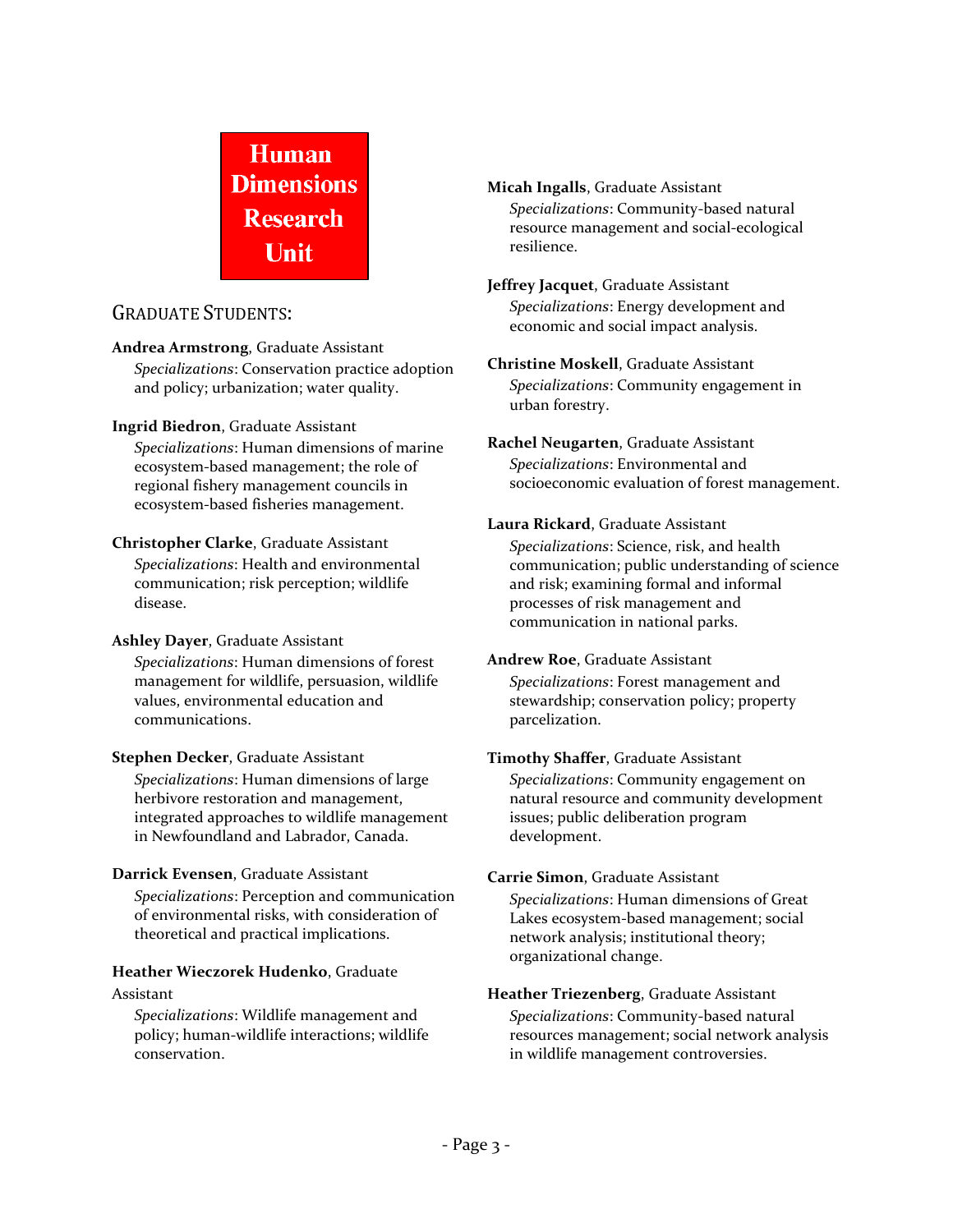# **Contents**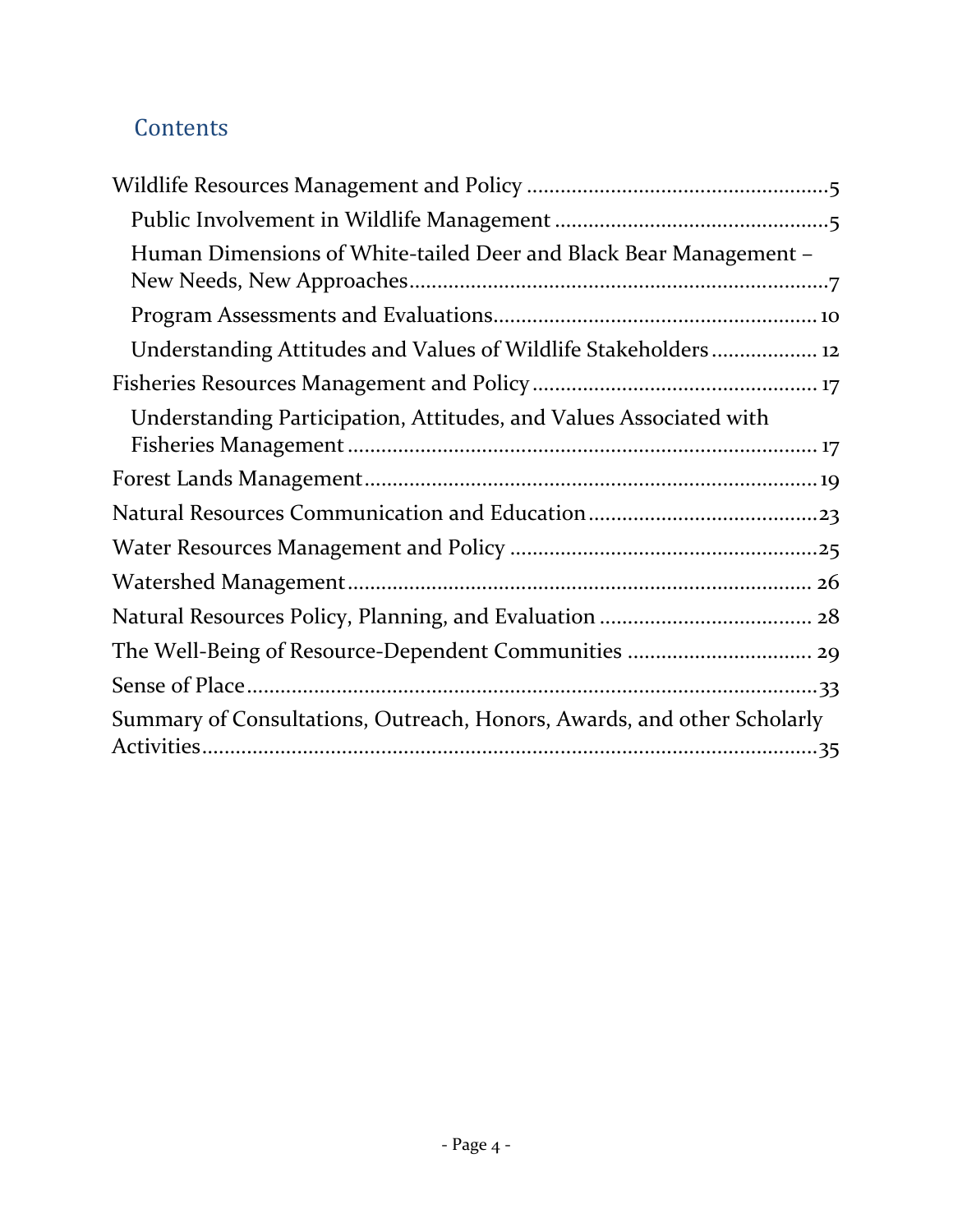# **Summary of 2010 Research Activities**

# **Wildlife Resources Management and Policy**

# **Public Involvement in Wildlife Management**

<span id="page-5-1"></span><span id="page-5-0"></span>Communities across the country have increasingly called for wildlife management solutions tailored to their particular situations, especially with respect to human-wildlife conflicts. In addition to seeking involvement in defining problems, goals, objectives, and methods, some communities have expressed willingness to share responsibility for implementing management. For community-based management to be effective, community capacity often needs to be increased. Recent studies have made substantial progress in defining the relevant elements of community capacity and exploring social learning that occurs as communities work with state agencies on local wildlife problems. Other research is examining stakeholder interests and how various groups attempt to use the political process to achieve these wildlife management goals.

#### **Sustaining and Improving Hunting and Trapping in New York: Public Attitudes, Conflict Resolution, and Political Activism**

*Funded by*: New York State Department of Environmental Conservation and Cornell University Agricultural Experiment Station

*Collaborators*: Y. Connie Yuan (Dept. of Communication), Janis L. Dickinson (Dept. of Natural Resources), John F. Forester (Dept. of City and Regional Planning), Gordon Batcheller and Bryan Swift (DEC Bureau of Wildlife)

*Investigators*: Barbara Knuth, T. Bruce Lauber, and Heather Triezenberg

*HDRU Contact:* Barbara Knuth ([bak3@cornell.edu](mailto:bak3@cornell.edu))

The goal of this project is to better understand the factors contributing to political activism regarding wildlife harvest activities, with specific objectives to: (1) identify social network connections among stakeholders with differing viewpoints in wildlife harvest disputes; (2) determine relationships

between network position and perception of the dispute; (3) identify and compare stakeholders' policy positions and underlying interests; and (4) identify which variables best explain stakeholders' intentions to contact decision-makers to have an influence on management and policy decisions. We conducted in-depth, semi-structured interviews with key stakeholders in four case study communities, and implemented a mail-back questionnaire and a nonrespondent telephone survey in "potentially-affected" areas of New York where these social conflicts may emerge in the future. Results suggest there are few activists on each side of the issue and opposition to hunting or trapping is not great. Instead, stakeholders are interested in when, where, and how trappers and hunters interact with residents when engaging in waterfowl hunting or furbearer trapping.

#### *Publications*:

Triezenberg, H. 2010. Social networks and collective actions among wildlife management stakeholders: Insights from furbearer trapping and waterfowl hunting conflicts in New York State. Ph.D. Dissertation, Cornell University.

Triezenberg, H.A., B.A. Knuth, Y.C. Yuan, and J.L. Dickinson. In Press. Internet-based social networking and collective action models of citizen science: Theory meets possibility. Chapter 16 in J.L. Dickinson and R. Bonney, eds. Citizen Science: Public Collaboration in Environmental Research. Cornell University Press, Ithaca, NY.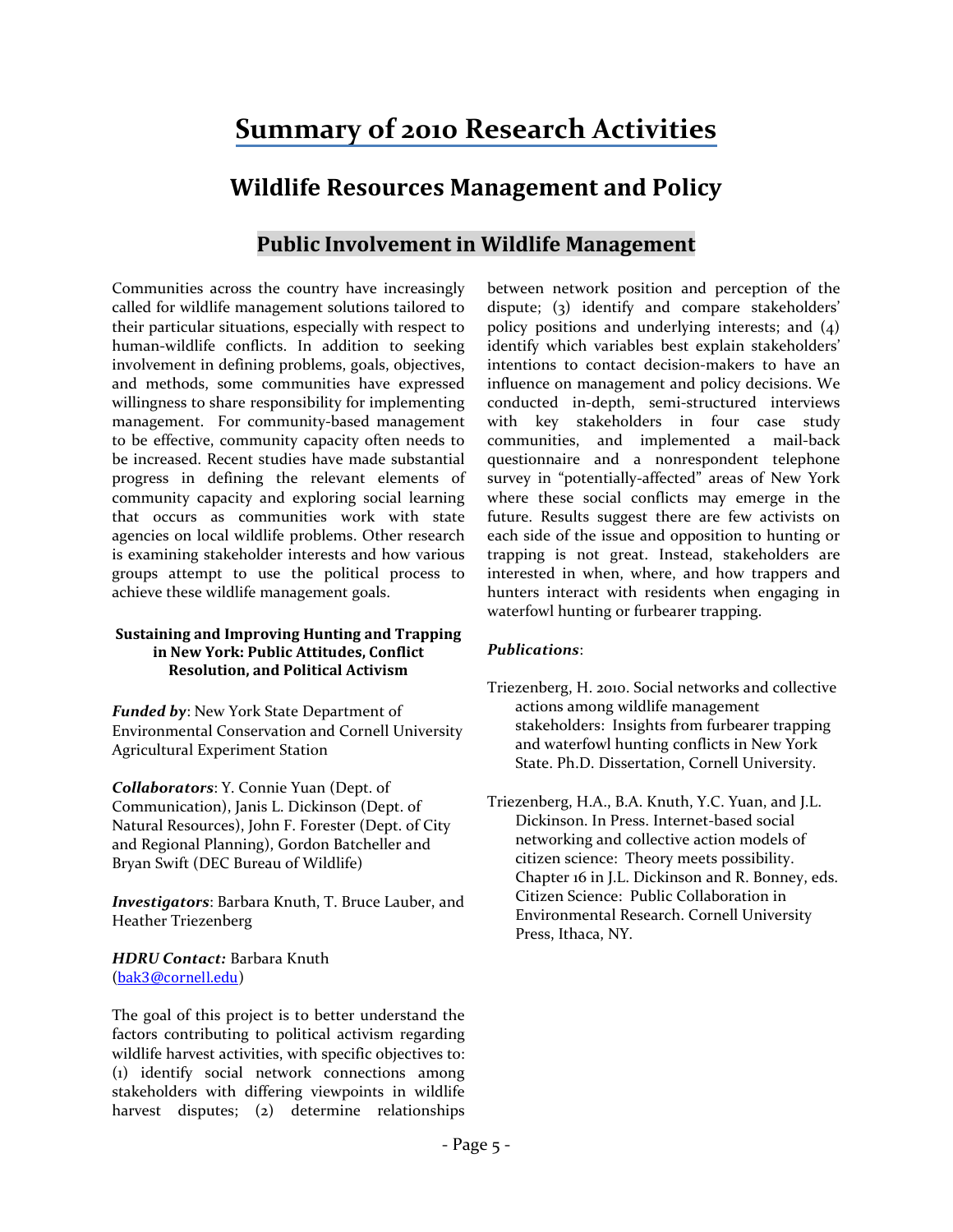#### **The Social Framework for Community-based Deer Management**

*Funded by:* New York State Department of Environmental Conservation (NYSDEC)

*Collaborators*: Kevin Clarke and David Riehlman (NYSDEC)

*Investigators*: Bruce Lauber and Dan Decker

*HDRU Contact*: Bruce Lauber ([tbl3@cornell.edu](mailto:tbl3@cornell.edu))

In this study, we explored how community characteristics and activities contribute to successful community-based wildlife management. In particular, work is focused on: (1) assessing the capability of communities to work in comanagement situations with state wildlife agencies; (2) identifying difficulties that communities encounter in this process and the causes of these difficulties; and (3) suggesting methods that would enable decision making over a shorter time frame and with the expenditure of fewer resources.

In the most recent phase of this project, we followed the evolution of community-based deer management in three New York State communities. We collected baseline data in 2006 about community characteristics and activities related to deer management in each of these communities when deer management was in its early stages (i.e., no management actions selected or implemented). We monitored deer management efforts in each community since that time, and assessed how community characteristics and activities influenced the ways in which these efforts evolved.

During the past year, we prepared and released a final report based on this work. Based both on theory and our analysis of cases, we identified several possible barriers to community-based deer management. The three most important barriers were inadequate stakeholder engagement, a decision-making process that was ineffective at promoting information exchange and dialogue, and lack of leadership. We also concluded that it may be worthwhile to develop future studies to explore the needs and perspectives of those local stakeholders with the greatest legitimacy in deer (and other wildlife) management issues – local elected officials and managers of large land parcels. Little research attention has been directed towards these groups in the past, but the degree of influence and control they have over wildlife management makes them well worth understanding.

#### *Publication*:

Lauber, T.B. 2010. Community-based deer management: learning and community capacity. HDRU Publ. No. 10-1. Dept. of Nat. Resour., N.Y.S. Coll. Agric. and Life Sci., Cornell Univ., Ithaca, N.Y. 34 pp.

#### **Revisions to USFWS Publication on Visitor Impacts on Waterbirds on National Wildlife Refuges**

*Funded by*: U.S. Fish and Wildlife Service (USFWS)

*Collaborators*: Bob Adamcik and Deb Rocque (USFWS)

*Investigators*: Daniel Decker, Jody Enck, and Bill Siemer

*HDRU Contact:* Jody Enck ([jwe4@cornell.edu](mailto:jwe4@cornell.edu))

Staff with the National Wildlife Refuge System (NWRS) within the USFWS contacted HDRU to assist with revising a document on visitor impacts on waterbirds on National Wildlife Refuges. HDRU and NWRS staff subsequently developed the idea of broadening the scope of the document to reflect the positive and negative interactions occurring within the coupled ecological-social systems surrounding the NWRS. The "new" purpose of the document is to provide an information resource to NWRS managers striving to balance waterbird conservation and visitor uses at particular refuges. In addition to literature on waterbird disturbance mitigation measures, the reader will be introduced to some concepts from the field of human dimensions of wildlife management that will help the refuge manager weigh the collateral effects of various mitigation measures on human values associated with waterbirds and refuges. This document is intended as a tool for managers to inform decision-making, both with respect to specific situations and in the context of updating each refuge's comprehensive plan. HDRU staff have overseen the completion of a review of the literature on visitor impacts on wildlife and a review of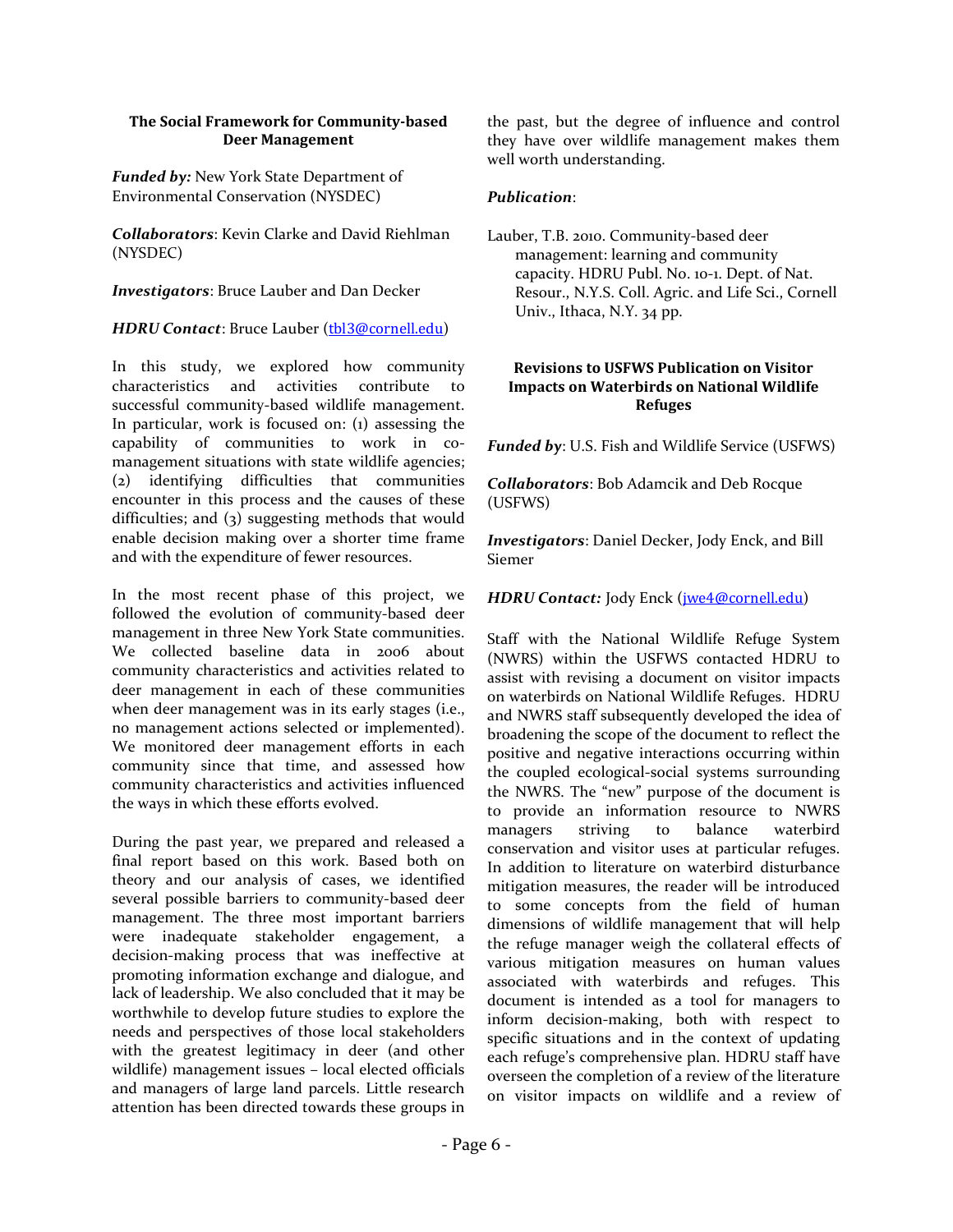literature pertaining to the human dimensions of Refuge visitation. We anticipate completing a final, revised document during summer 2011.

#### *Other Publications on Wildlife Resources Management and Policy:*

- Enck, J.W., and W. Gordon. 2009. Wilson Hill Wildlife Management Area hunter survey: Opinions about possible management options. HDRU Publ. 09-8. Dept. Nat. Resour., Cornell Univ., Ithaca, NY. 27 p.
- Lauber, T.B., R.C. Stedman, D.J. Decker, B.A. Knuth, and C.N. Simon. in press. Social Network Dynamics in Collaborative Conservation. *Human Dimensions of Wildlife*.
- Lauber, T.B., R.C. Stedman, D.J. Decker, B.A. Knuth, and C.N. Simon. 2010. Tailoring the network to the needs in collaborative conservation: the State Wildlife Action Plans. Society for Conservation Biology Annual Meeting. Edmonton, Alberta. July 2010.
- Lauber, T.B., R.C. Stedman, D.J. Decker, and B.A. Knuth. 2010. Collaborative conservation: approaches for linking knowledge to action. Department of Natural Resources, Cornell University, Ithaca, NY. April 2010.
- Lauber, T.B., D.J. Decker, and R. Plummer. 2010. Developing adaptability: the promise and pitfalls of collaborative conservation. Special Session. Society for Conservation Biology Annual Meeting. Edmonton, Alberta. July 2010.

# <span id="page-7-0"></span>**Human Dimensions of White-tailed Deer and Black Bear Management – New Needs, New Approaches**

Human interactions with white-tailed deer *(Odocoileus virginianus)* and black bears *(Ursus americanus)* increased as wildlife ranges and populations expanded, and human populations spread across the landscape. While many humanwildlife interactions are positive, some are negative. The HDRU continues to focus much work on management issues related to positive and negative impacts of white-tailed deer and black bears.

We have examined many facets of white-tailed deer management. Impacts of deer on farmers, other rural landowners, suburban homeowners, communities adjacent to National Parks and other stakeholders have been subjects of our efforts to understand the multifaceted importance of deer management. Our research has revealed factors affecting social acceptability of various deer management approaches, especially in suburban areas. Preferences and satisfactions of deer hunters, challenges they face in gaining access to private lands, and land access policies of rural landowners also have been topics of study for purposes of understanding factors affecting implementation of effective deer management programs. We also have designed, tested and evaluated processes for public input to deer and black bear management.

Burgeoning white-tailed deer populations in New York and many other states have created many challenges for deer managers, and society in general, as people have been trying to learn how to coexist with deer. Similarly, black bear populations and their ranges have expanded in New York and some neighboring states. The need for effective population management and site-specific problem alleviation has led managers and researchers into new territory. The HDRU has had opportunities to collaborate with several public and private cooperators to engage in a more thorough analysis of deer population management at the landscape level, and we have also worked with NYSDEC as they have developed a statewide black bear management plan. This research has been used by other states to inform their approaches to bear management.

Historically, we have worked primarily on the human dimensions of deer and bear management. In recent years we have also worked with biologists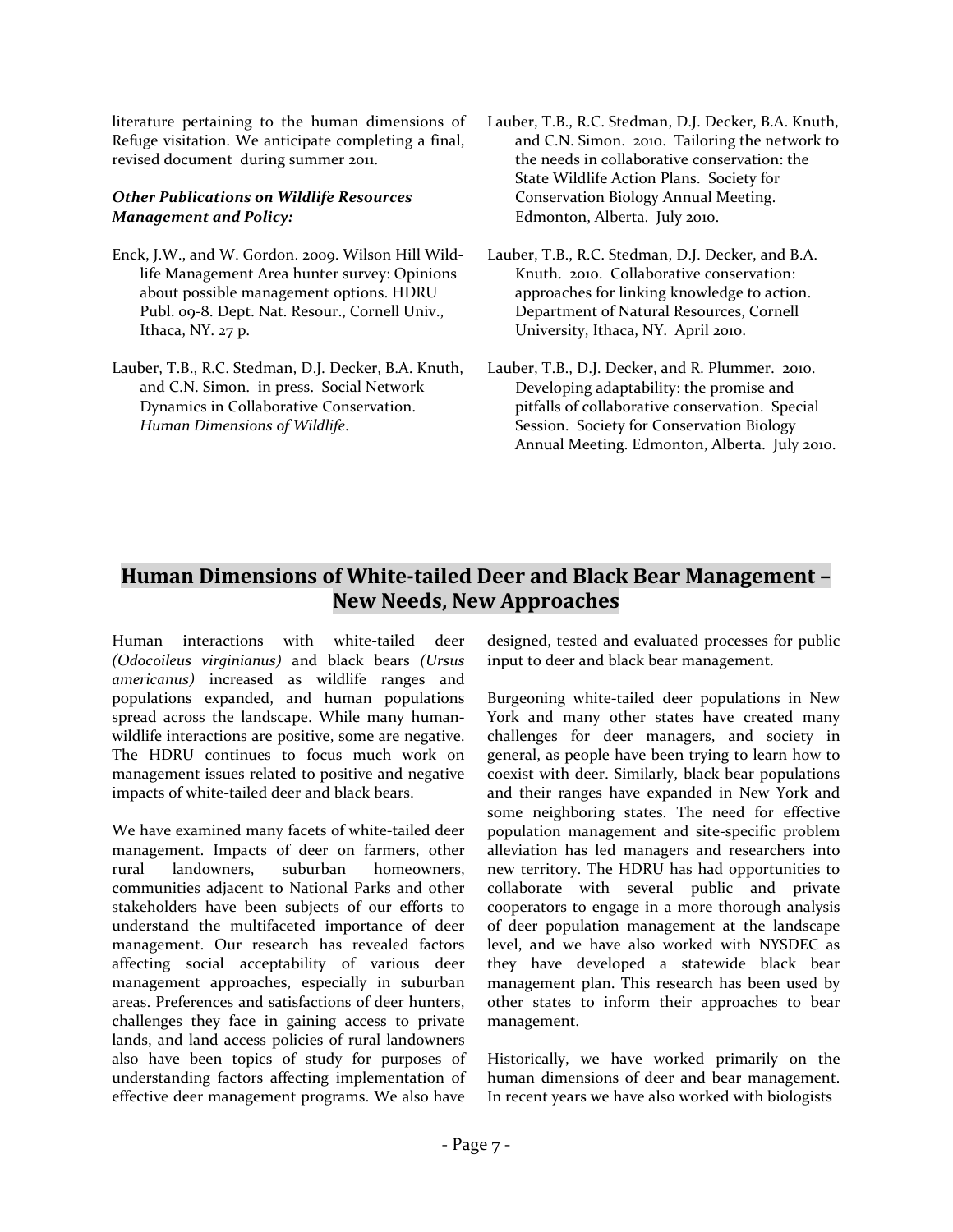and population modeling specialists to integrate the biological and human dimensions of deer and bear management in a way that allows us to examine more meaningfully scales and impacts of deer population management. In addition, we have worked with NYSDEC on a passive adaptive impact approach to management.

#### **Assessing and Mitigating Deer Impacts at a Landscape Scale with an Integrated Research and Extension Program**

*Funded by:* Cornell University Agricultural Experiment Station and Cornell Cooperative Extension

*Collaborators:* Paul Curtis, Gary Goff, and Peter Smallidge (Dept. of Nat. Resour.)

*Investigators:* Paul Curtis, Gary Goff, Tom Brown, Rich Stedman, and Daniel Decker

#### *HDRU Contact:* Nancy Connelly ([nac4@cornell.edu](mailto:nac4@cornell.edu))

The primary purpose of the final study conducted under this project was to estimate the extent of deer damage compared with other impacts on forest regeneration in New York State. To do this, all impacts to forest regeneration must be considered, not just deer. Obtaining actual field measurements on a statewide basis is cost prohibitive, so we took an indirect approach to gauging impacts on forest regeneration. A statewide mail survey, with a telephone follow-up to a sample of nonrespondents, was implemented to gather the expert opinions' of foresters currently working in New York. A total of 278 people responded to the questionnaire, 197 completed the survey and 81 indicated they were not currently practicing in the field, for an adjusted response rate of 54%. Foresters practicing in New York State estimated that forest regeneration, in stands opened up for regeneration, was moderately or highly successful only 30% of the time. Nonrespondents to the mail survey indicated that they thought regeneration was a bit more successful than respondents, so the overall success rate statewide might be a bit higher than 30%. Deer browsing and interfering vegetation were the biggest problems for regeneration statewide. Foresters indicated that 72% of the marginally successful or completely failed stands statewide were impacted by deer browsing. Half were impacted by interfering vegetation. Foresters generally recommended a specific harvest method or TSI control of less desirable stems to encourage successful regeneration. In areas outside the Adirondacks, most foresters also recommended antlerless deer harvest. Fencing to exclude deer was rarely recommended, presumably because the cost of fencing exceeds the value of most timber stands.

#### *Publications:*

Connelly, N. A., P. J. Smallidge, G. R. Goff, and P. D. Curtis. 2010. Foresters' perceptions of forest regeneration and possible barriers to regeneration in New York State. HDRU Publ. No. 10-2. Dept. of Nat. Resour., N.Y.S. Coll. Agric. and Life Sci., Cornell Univ., Ithaca, N.Y. 30pp.

Stedman, R.C. 2010. A Matter of Life and Death: Hunting in Contemporary Vermont. *Human Dimensions of Wildlife* 15(4): 305-307.

#### **Assessing Deer Hunters' Experiences with and Attitudes toward Pilot Antler Restrictions in Southeastern New York State**

*Funded by:* New York Department of Environmental Conservation (NYSDEC)

*Collaborators:* Jeremy Hurst, Kevin Clarke, Jim Farquhar, and Ed Kautz (NYSDEC)

*Investigators:* Daniel Decker, Richard Stedman, and Jody Enck

*HDRU Contact:* Jody Enck ([jwe4@cornell.edu](mailto:jwe4@cornell.edu))

The New York State Department of Environmental Conservation (NYSDEC) initiated a pilot deer hunting regulation restriction based on antler restrictions (only adult bucks with >3 points on a side are legal for harvest) in wildlife management units (WMUs) 3C-3J for the 2005 hunting season, and expanded the pilot to include WMUs 3H-3K in 2006. HDRU surveyed deer hunters living in those WMUs following the 2005, 2006, and 2007 hunting seasons as part of an on-going evaluation of the pilot program, using an augmented panel study design such that >900 hunters responded to more than one of the surveys. During 2010, HDRU staff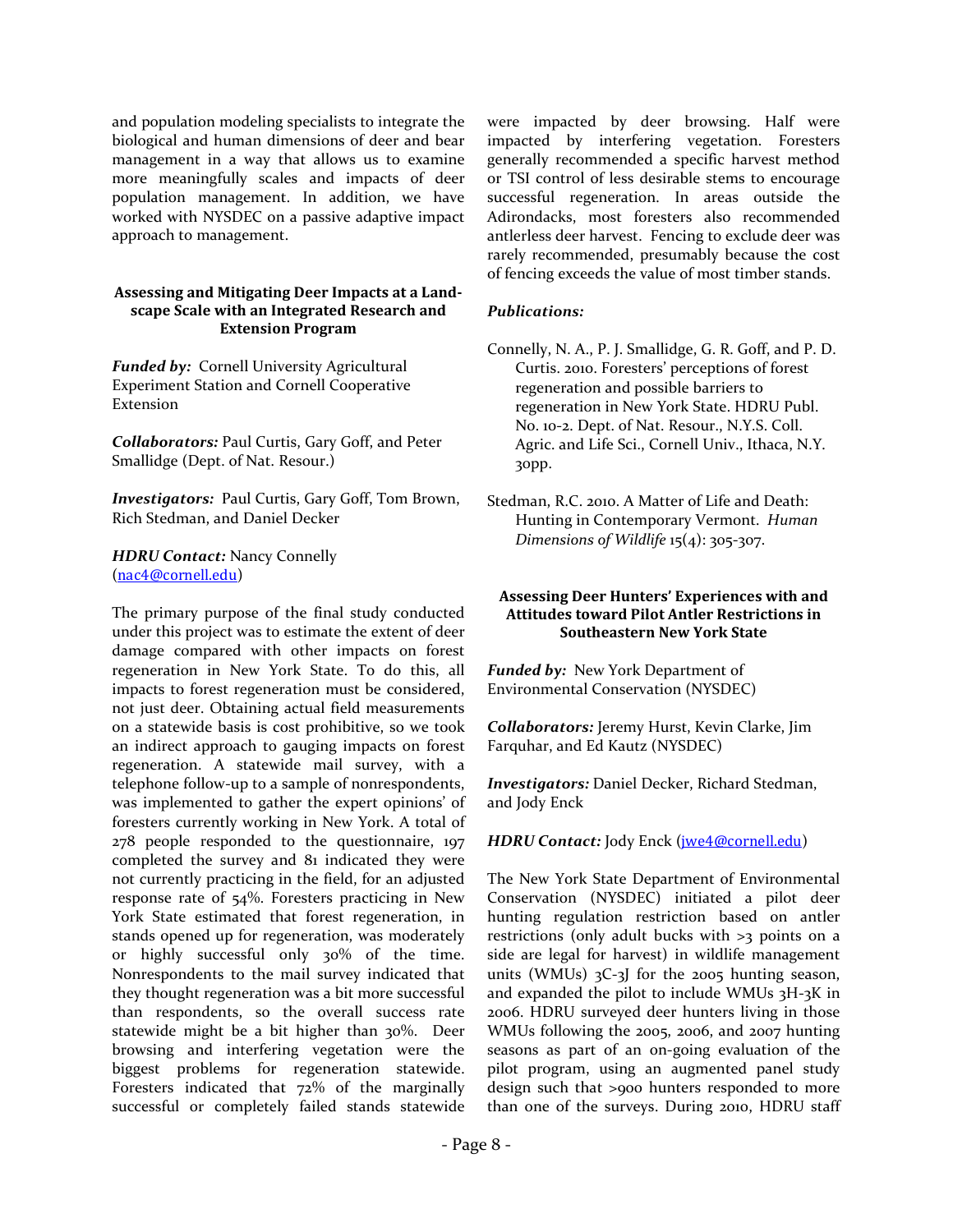worked with NYSDEC biologists to develop another survey instrument to continue the evaluation, with the intention of mailing the survey to 1,500 hunters in early 2011. This survey will continue to monitor hunter behaviors and attitudes and also will measure the degree to which hunters are experiencing desirable levels of positive impacts they associate with hunting under the pilot program.

#### **Human Dimensions of White Tailed Deer: Statewide Deer-hunter Survey**

*Funded by:* New York Department of Environmental Conservation (NYSDEC)

*Collaborators:* Jeremy Hurst, Ed Kautz, Art Kirsch, Jim Farquhar, and Dave Riehlman (NYSDEC)

*Investigators:* Richard Stedman, Daniel Decker, and Jody Enck

#### *HDRU Contact:* Jody Enck (*[jwe4@cornell.edu](mailto:jwe4@cornell.edu)*)

The goal of this study was to investigate deer hunters' beliefs and attitudes about several deer management issues that emerged during statewide scoping meetings held during fall 2009, assess hunters' opinions about whether and when a new deer-hunting opportunity for youth should be held, assess hunters' experiences with the harvest reporting system, determine whether empirical evidence suggests that deer management permits (DMPs) are being used in the wrong wildlife management units (WMUs), and assess hunters' attitudes about the possible legalization. The survey revealed hunters' preferences and reasons for preferences for 14 possible regulatory actions. Most respondents thought it would be a good idea for

NYSDEC to create a new firearms hunting opportunity for 14-15 year-old youth during a weekend prior to regular firearms season although no clear preference emerged about the particular timing for such a weekend hunt. About one-quarter of respondents who had used the harvest reporting system were dissatisfied with it, and the survey revealed several opportunities for NYSDEC to consider to improve the system. We determined that the prevalence of hunters purposefully misusing DMPs was low quite low, even in WMUs where hunters theoretically had the greatest opportunity to misuse DMPs.

#### *Publication:*

Enck, J. W., R. C. Stedman, and D. J. Decker. 2011. Final report: statewide deer hunter survey – 2010. HDRU Publ. 11-1. Dept. Nat. Resour., Cornell Univ., Ithaca, NY. 59pp.

#### *Presentation:*

Enck, J. W. 2010. Survey of New York State deer hunters following the 2009 season. Paper presented at the annual meeting of the New York State Conservation Council. Utica, NY. October.

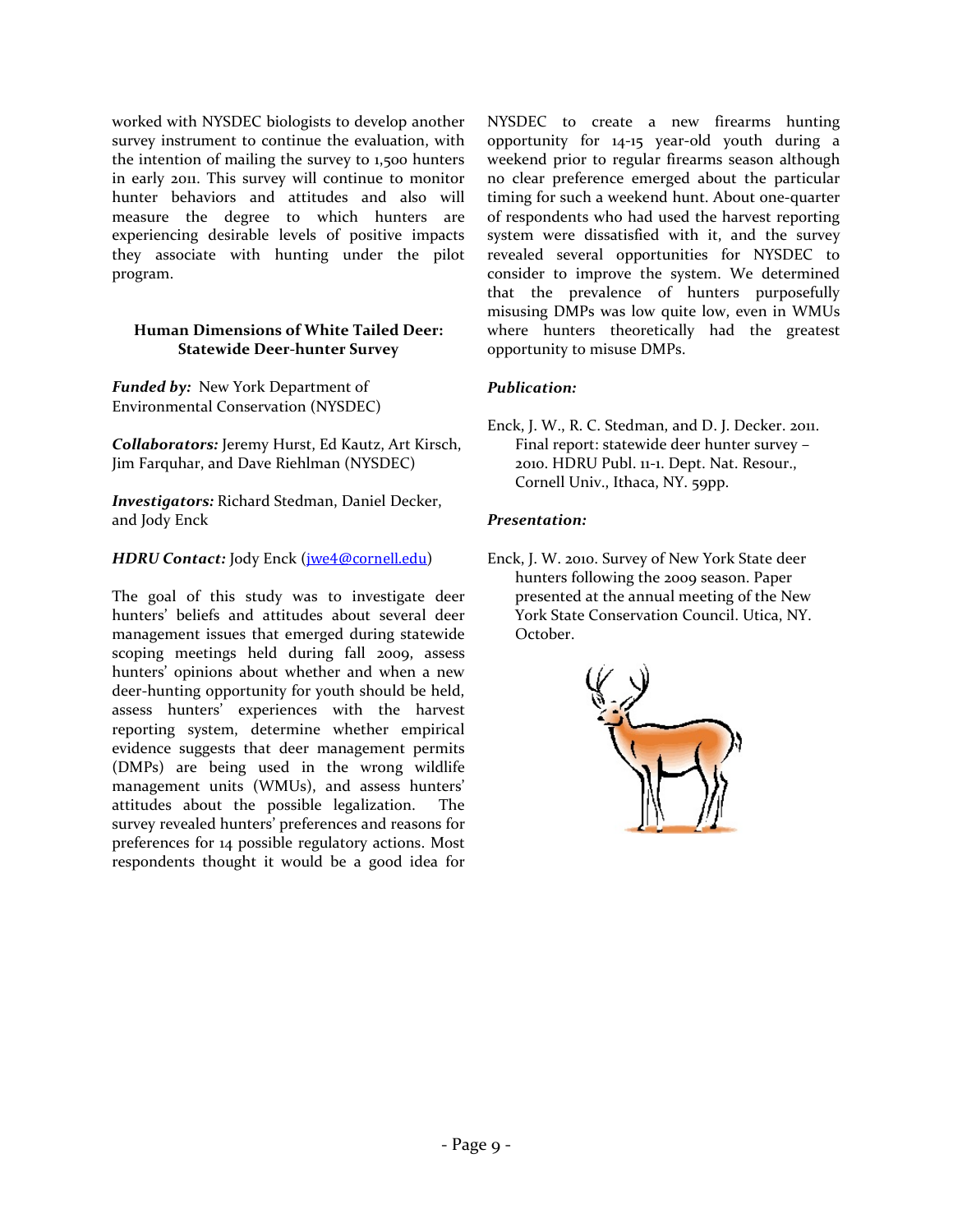### **Program Assessments and Evaluations**

<span id="page-10-0"></span>Natural resource management agencies increasingly seek formal assessments before establishing new programs or modifying existing programs. They also periodically evaluate ongoing programs. HDRU research staff bring diverse disciplines to bear on program assessments and utilize a comprehensive evaluation strategy that examines program theoretical foundation, design, implementation, and impacts. We continually refine this approach as needed and identify elements that facilitate or impede program success or failure. Such evaluation allows resource managers and program directors to make better decisions about program modification and continuation and also to determine the impacts of programs.

#### **Recruiting and Retaining Hunters and Trappers**

*Funded by:*New York State Department of Environmental Conservation (NYSDEC)

*Collaborators:* Gordon Batcheller (NYSDEC)

*Investigators:* Daniel Decker, Bill Siemer, Richard Stedman, and Jody Enck

#### *HDRU Contact:* Jody Enck (*[jwe4@cornell.edu](mailto:jwe4@cornell.edu)*)

The New York State Department of Environmental Conservation (NYSDEC), like most other state fish and wildlife agencies, has been concerned about declining participation in hunting because of the negative consequences on funding for agency programming, as well as possible decline in public interest or support for management activities. In February 2010, HDRU staff convened a second workshop with NYSDEC staff (the first was in December 2009) to develop a situation assessment and to start identifying information needs that would form the basis for a multiple-study research agenda. Based on workshop results, HDRU developed a set of questions to be used to guide a review of the published literature to assess the profession's collective state of knowledge about hunter recruitment and retention and to identify gaps in that knowledge base. DJ Case & Associates was commissioned to conduct the literature review. This review uncovered some important insights about factors affecting the processes of recruitment and retention, but also documented some substantial deficiencies in our understanding resulting from discrepancies in definitions of the terms recruitment and retention, a focus on behavioral outcomes rather than social processes, and a plethora of suppositions not based on empirical findings. HDRU will work with NYSDEC to use those insights to develop a plan of inquiry for filling gaps in our base of knowledge.

#### *Publication:*

Siemer, W. F, D. J. Decker, R. C. Stedman, and J. W. Enck. 2010. A summary of workshop outcomes. HDRU summary report. Ithaca, NY.

#### *Presentations:*

- Decker, D. J. 2010. A conceptual model of the management system for influencing participation in hunting as an example of civic recreation conservation. Presented at a workshop on hunter recruitment and retention. Ithaca, NY. February.
- Enck, J. W. and D. J. Decker. 2010. A matter of access in the East: roots of landowner-hunter conflicts. Paper presented at the annual meeting of The Wildlife Society, Salt Lake City, UT. October.

#### **Civic Conservation Recreation**

*Funded by:* Cornell University Agricultural Experiment Station, Multi-state Hatch Funds

*Collaborators:* Bernd Blossey, Paul Curtis, and Jay Boulanger (DNR Cornell)

*Investigators*: Marianne Krasny, Daniel Decker, Richard Stedman, Jody Enck, and Keith Tidball

*HDRU Contact:* Jody Enck ([jwe4@cornell.edu](mailto:jwe4@cornell.edu))

Recent interest in the idea of "re-connecting Americans with nature" has resonated with broad segments of the public and a range of policy makers at all levels of government, perhaps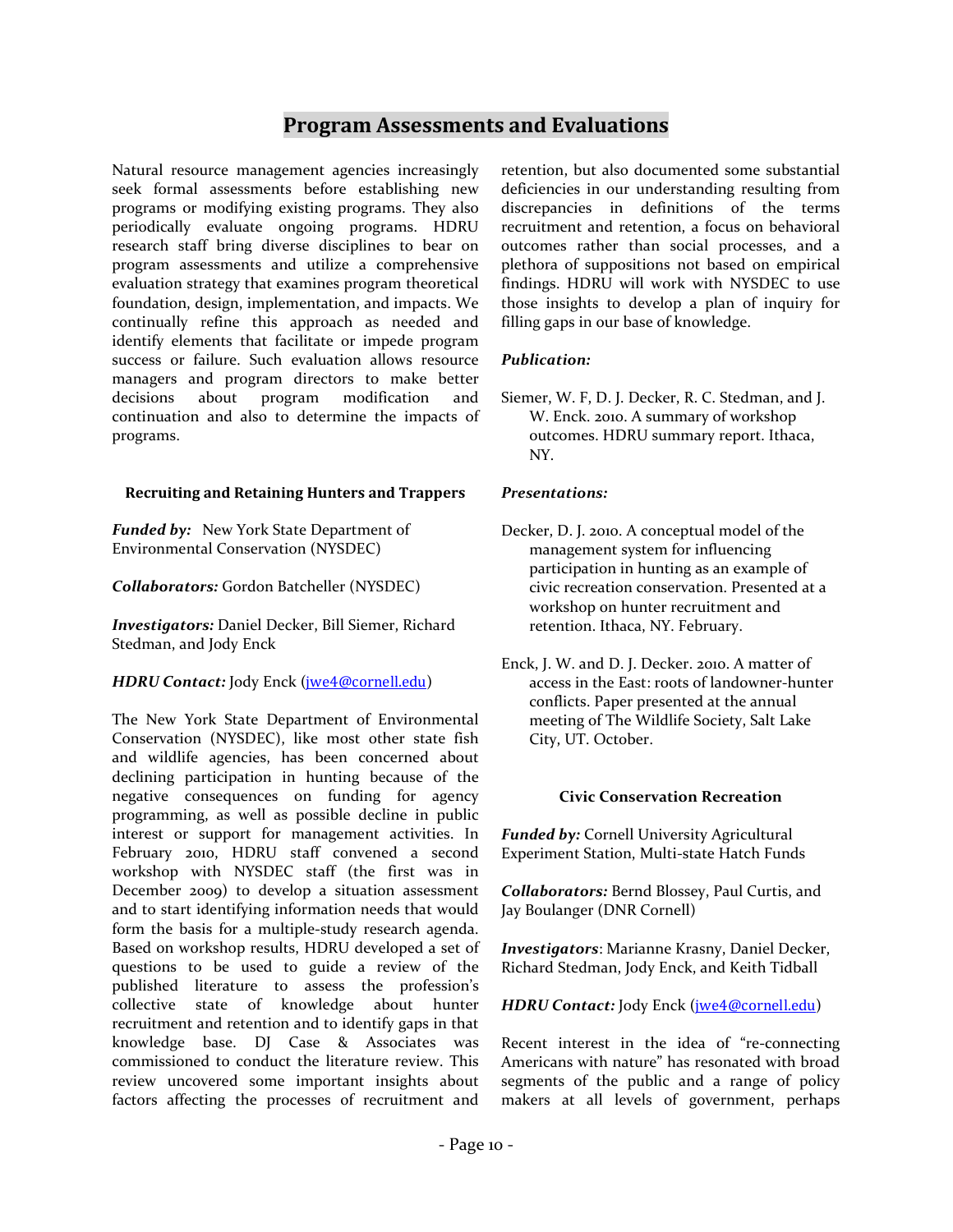because of the explicit claims of improvements in the health and resilience of individuals, communities, and the ecosystem if the process of re-connection is successful. The purpose of this study is to identify and measure indicators of benefits to individuals, communities, and ecosystems through conservationrelated recreation. We are using deer hunting through the Cornell University Lands Deer Management Program as a case study. In 2010, HDRU staff convened and facilitated a workshop with staff from the New York State Department of Environmental Conservation (NYSDEC) at which we jointly developed a conceptual model of the components and relationships in a dynamic and coupled socialecological system as it relates to participation in deer hunting. Using this model as a guide, we initiated interviews with Cornell staff involved in facilitating and administering the Cornell deer management program to determine deer-related and stakeholderstakeholder impacts they believe need to receive management attention through the program, identify constraints and opportunities for meeting the program's objectives, and to assess capacities and limits of various entities involved in the program. Through articulation of these models, and discussions with leaders of the Cornell University Lands Deer Management Program, NYSDEC and CU deer managers gained insights about their capacities and limits with respect to engaging recruited and retained participants in a form of conservation recreation with individual, community, and ecological benefits. In 2011, HDRU will develop and implement surveys with current and past participants to better understand benefits that have been accrued, or lost, as a result of the hunting program.



#### **Assessing Awareness and Building Capacity through Webcasting**

*Funded by:* Sustainable Forests Partnership and Penn State University

*Investigators:* Shorna Broussard Allred, Richard Stedman, Peter Smallidge, and Ashley Dayer

#### *HDRU Contact:* Shorna Broussard Allred ([srb237@cornell.edu](mailto:srb237@cornell.edu))

In this project, we focus our attention on the ability of emergent technologies to reach forest landowners and deliver effective educational programming. There are three components to this project: (1) exploring webinar participants' awareness of and adherence to forest stewardship principles, (2) developing and implementing the webinars, and (3) evaluating the webinars for educational and communicative effectiveness.

#### *Publication:*

Broussard Allred, S. and P.J. Smallidge. 2010. An Educational Evaluation of Web-Based Forestry Education. *Journal of Extension*  48(6), Article 6FEA2.

#### *Presentations:*

- Broussard Allred, S., Stedman, R., Dayer, A. and P. Smallidge. 2010. Assessing the Educational Impact of the Sustainable Woodlands Webinar Series. *New York Society of American Foresters Annual Meeting*, Syracuse, NY, January 27-29, 2010.
- Smallidge, P. and S. Broussard Allred. 2010. Practical applications and applied research in the use of web conference technology (AKA webinars) for educational programming with owners and managers. *Western New York Agriculture In-Service Training*, Geneva, NY, March 12, 2010.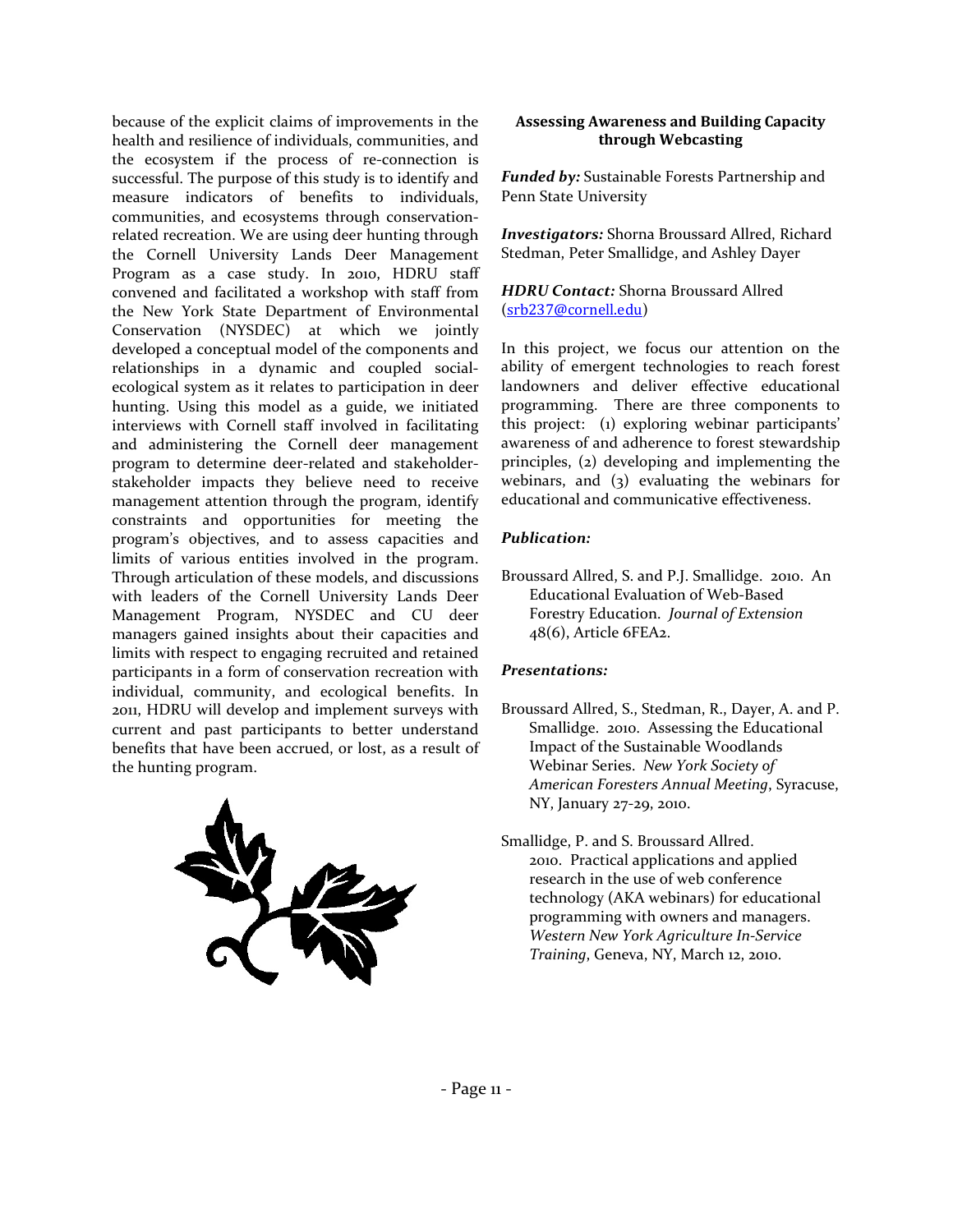# **Understanding Attitudes and Values of Wildlife Stakeholders**

#### <span id="page-12-0"></span>**Developing Knowledge to Manage Economic, Health, and Safety Risks of Wildlife for Individuals and Communities in New York**

*Funded by:* Cornell University Agricultural Experiment Station and New York State Department of Environmental Conservation (NYSDEC)

#### *Collaborators:* Matt Merchant (NYSDEC)

*Investigators:* Daniel Decker and Bill Siemer

#### *HDRU Contact*: Bill Siemer ([wfs1@cornell.edu](mailto:wfs1@cornell.edu))

This activity focuses on developing knowledge and understanding to manage a variety of wildliferelated risks for individuals and communities in New York. This year HDRU staff reported on a qualitative case study of human-black bear interactions that occurred over a three-week period in the summer of 2008 near New Paltz, New York.

In July of 2010, two children in Westchester County New York were attacked by coyotes in separate incidents. These events received media coverage in *The New York Times* and other mass media available to residents throughout the county. HDRU had conducted information about attitudes, perceptions and experiences related to coyotes in Westchester County in 2006. Recognizing this as a rare opportunity for longitudinal research on risk perception, HDRU staff designed an instrument to re-survey residents in the 2006 study areas, to assess potential changes in attitudes toward, perceptions of, and experiences with coyote-related human injuries near the original study areas. Data was collected through a telephone survey in fall 2010. Plans are in place to conduct a third telephone survey in the same study areas in early 2011. This set of studies will provide unique insights on how media coverage of wildlife-related risks can influence beliefs, attitudes and behaviors of suburban stakeholders.

#### *Publication:*

Siemer, W. F., D. J. Decker, and M. Merchant. 2010. Wildlife Risk Perception and Expectations for Agency Action: Insights from a Black Bear Management Case Study. Human Dimensions Research Unit Series Publication 10-4. Department of Natural Resources, Cornell University, Ithaca, N.Y.

#### **Survey of Landowners between the Greater Yellowstone Ecosystem and the Selway-Bitterroot Wilderness**

*Funded by:* The Wildlife Conservation Society

*Collaborator:* Heidi Kretser (WSC)

*Investigator:* Daniel Decker

#### *HDRU Contact:* Nancy Connelly ([nac4@cornell.edu](mailto:nac4@cornell.edu))

Last year HDRU partnered with the Wildlife Conservation Society to conduct a survey of landowners in three communities within the Greater Yellowstone Ecosystem (Western US). The purpose of the survey was to assess the communities' values surrounding wildlife, the relationships between these values and rural livelihoods, and the subsequent definitions of "acceptable" levels of development and wildlife populations. These communities are biologically important to the High Divide, and also fall along a continuum of development and income and as such, work in these areas will provide a broad foundation for identifying the social context of rural development and ecosystem conservation. The mail survey was implemented in the fall of 2009 and the preliminary results have been presented widely (see below), with further analysis on-going.

#### *Presentations:*

Kretser, H., N.A. Connelly, J. Burrell, and T. Rosen. 2010. A landowner survey on attitudes toward wildlife and land-use planning in the Central Linkage Ecosystem. Paper presented at the Yellowstone Science Conference.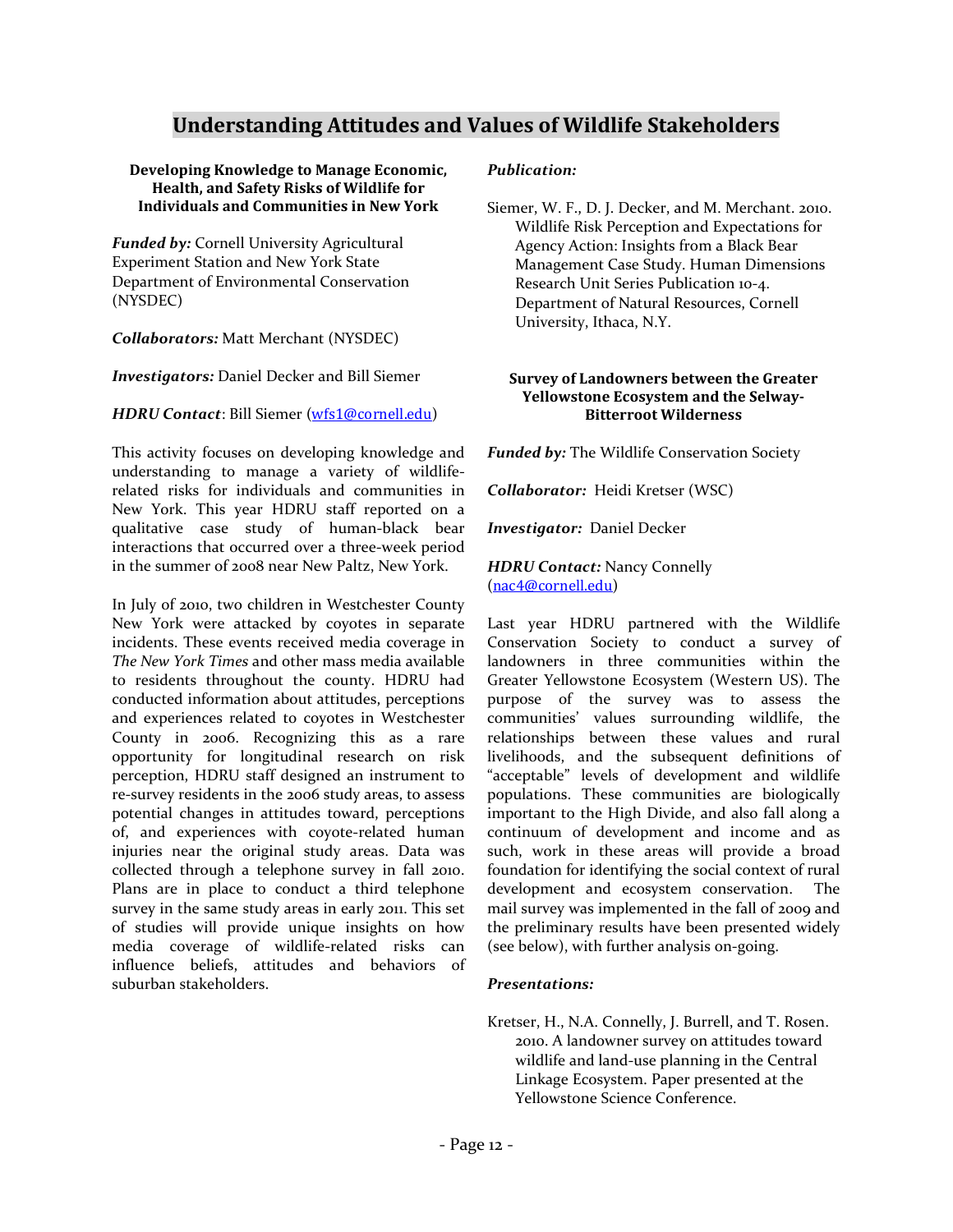- Toivola, A.R., H. Kretser, N.A. Connelly, and J. Burrell. 2010. A spatial assessment of land owner preferences toward wildlife management in the developing exurban landscapes of the Yellowstone Rockies. Paper presented at Pathways to Success: Integrating Human Dimensions into Fish and Wildlife Management 2010 Conference. Estes Park, CO, Sept. 27- Oct. 1.
- Kretser, H., N.A. Connelly, and J. Burrell. 2010. A landowner survey on attitudes toward wildlife and land-use planning in the Central Linkage Ecosystem. Paper presented at the Wilburforce High Divide Meeting.
- Kretser, H., N.A. Connelly, and B.A. Knuth. 2010. Landowner sentiments toward wildlife and land-use planning. Paper presented at Emerging Issues Along the Urban-Rural Interface 2010 Conference.

#### **Landowner Attitudes toward Early Successional Habitat in New York**

*Funded by:* New York State Department of Environmental Conservation (NYSDEC)

*Collaborators:* Mike Wasilco, Mark Kandel, Tom Bell, Paul Novak, and Matt Swayze (NYSDEC)

*Investigators:* Shorna Broussard Allred, Richard Stedman, Daniel Decker, Jody Enck, and Ashley Dayer

#### *HDRU Contact:* Ashley Dayer ([aad86@cornell.edu](mailto:aad86@cornell.edu))

With changing land use practices and suppression of natural disturbance, early successional forest habitat (ESH) and related species are in decline in New York State. This type of habitat supports Golden-winged Warbler, American Woodcock, and other important game and non-game species. Historically, this habitat was prevalent in the state, but now, its quality and maintenance for wildlife depends upon management. Given that 77% of New York's forest lands are privately owned, the existence of adequate ESH hinges on private forest landowners undertaking management activities.

This study, initiated in 2008, addresses the management need for restoring and retaining ESH, particularly upland forest (shrubland and young forest). The study focuses on private forest landowners of the Southern Tier of New York State.

The project objectives include: (1) explore the state of knowledge and outreach amongst experts working with private forest landowners on ESH; (2) determine private forest landowner attitudes, awareness, motivating factors, actual decisions, and constraints toward types of management practices on their lands; and (3) develop a forestry engagement typology of private forest landowners to better understand a target audience and inform outreach efforts.

The project seeks to inform outreach strategies or incentive programs that will effectively encourage private landowners in New York State to manage for ESH. We expect that these findings will aid the NYSDEC as well as other partners interested in encouraging landowners to increase ESH. The results and conclusions will also further our understanding of the human dimensions of forestry and wildlife.

In 2010 we conducted interviews with private landowners with experience in ESH management on their land and focus groups with private landowners. In fall 2010 we implemented a survey of private landowners in the southern tier of New York State. In 2011 we will complete data analysis for this project and hosted a statewide workshop with partners to discuss survey results and implications for programming.

#### *Presentations:*

- Broussard Allred, S., Stedman, R., Dayer, A, Enck, J., and M. Kurth. Policy Instrument Design for Early Successional Forest Habitat Conservation. *Society of American Foresters National Convention*, Albuquerque, NM, October 27-31, 2010.
- Dayer, A.A., Stedman, R.C. Broussard Allred, S., Decker, D., Enck, J. (2010, September 29). *"For the Love of the Game (and Nongame)": Private Lands Wildlife Habitat Management.*  Presentation for Pathways to Success: Human Dimensions of Wildlife, Estes Park, Colorado.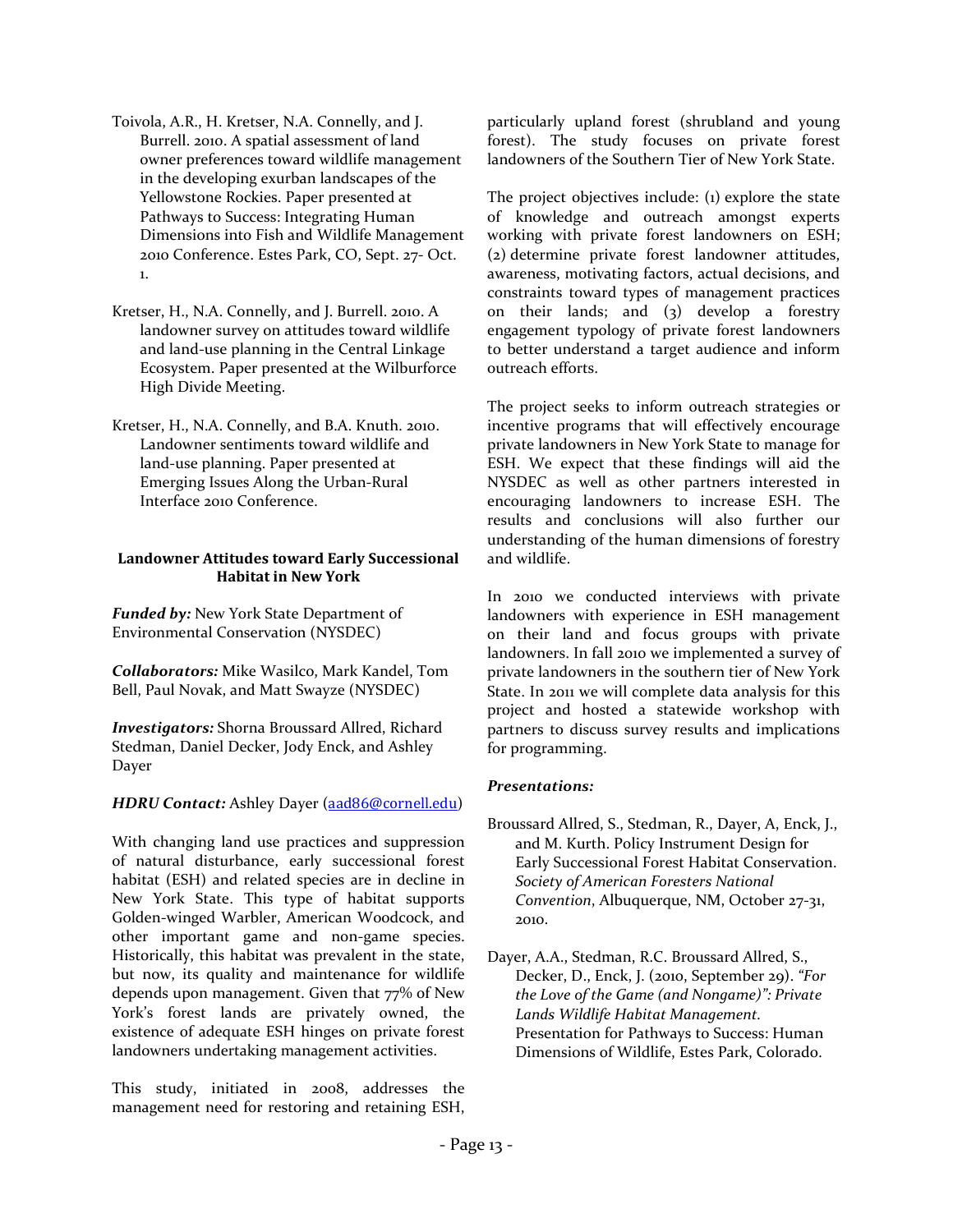- Dayer, A.A., Broussard Allred, S., Stedman, R.C. (2010, July 6). *Canaries in the coalmine: Birds as motivators and indicators for private landowner habitat management.* Presentation for Society for Conservation Biology, Edmonton, Alberta.
- Stedman, R.C., Broussard Allred, S., & Dayer, A.A. (2010, June 8). *Cutting the trees to save the forest? Landowner / expert differences in perceptions of early successional forest habitat.*  Presentation for International Symposium on Society and Resource Management, Corpus Cristi, Texas.
- Dayer, A.A. (2010, January 28). *Early successional forest habitat on private lands: A study of private landowner decision-making in New York State.* Poster presentation for New York Society of American Foresters, Syracuse, New York.
- Dayer, A.A., Broussard Allred, S., Stedman, R. & Moskell, C. (2010, January 28). *Attracting landowners to create the "unattractive": Professionals' perceptions of challenges to early successional habitat management on private lands.* Presentation for New York Society of American Foresters, Syracuse, New York.

**Understanding the Human Dimensions of Human-Wildlife Habituation: Developing Knowledge for Interventions to Foster Positive Interactions between People and Wildlife**

*Funded by:* National Park Service

*Collaborators:* Dr. Kirsten Leong (Biological Resources Management Division, National Park Service) and Bruce Connery (Acadia National Park, National Park Service Habituation Steering Committee)

*Investigators:* Daniel Decker and Heather Wieczorek Hudenko

*HDRU Contact:* Heather Wieczorek Hudenko ([hah29@cornell.edu](mailto:hah29@cornell.edu))

While many human-wildlife interactions may benefit both wildlife and humans, interactions that lead to conflict are a pressing issue for wildlife managers. A key factor believed to lead to humanwildlife conflict is habituation. Inconsequential presence of humans or human activity experienced by wildlife are the primary causes of habituation in wildlife, yet little is known about the way in which human beliefs, attitudes, and behaviors may influence this phenomenon. A collaboration between the Biological Resources Management Division (BRMD) of the National Park Service (NPS) and Cornell University's HDRU was established to explore the human dimensions component of human-wildlife habituation in and around protected areas.

The HDRU team (H. Wieczorek Hudenko, W.F. Siemer, and D.J. Decker) conducted a content analysis of NPS management guidance documents used to address human-wildlife interactions. We found that management strategies to avoid food conditioning were more comprehensive and prolific than were those for habituation-related issues, although at times the two processes were not distinguished from one another in the documents. The majority of management documents focused on species that have the potential to cause significant negative impacts such as bears, wolves, mountain lions, and elk. Strategies to address negative human-wildlife interactions were multi-faceted and typically included both a wildlife and visitor component, and involved multiple park divisions. Education and communication initiatives were the most common visitor-directed strategy described in the documents.

Our findings from the content analysis echoed data from a survey of park managers (conducted earlier in the project). Managers reported a focus on foodrelated issues, concerns about visitor attitudes and behaviors that led to negative human-wildlife interactions, and a preference for education and communication efforts to address problems.

In response to the emphasis on education and communication initiatives, we conducted a review of published literature that studied the effectiveness of such efforts in parks. Relative to the prolific use of education and communication initiatives in parks, we found few studies that empirically evaluated the success of these programs. Based on input from the NPS Habituation Steering Committee and earlier phases of this project, it appears that NPS will continue to use these visitordirected strategies to reduce problems between people and wildlife in parks. Thus, comprehensive evaluations of interventions are needed to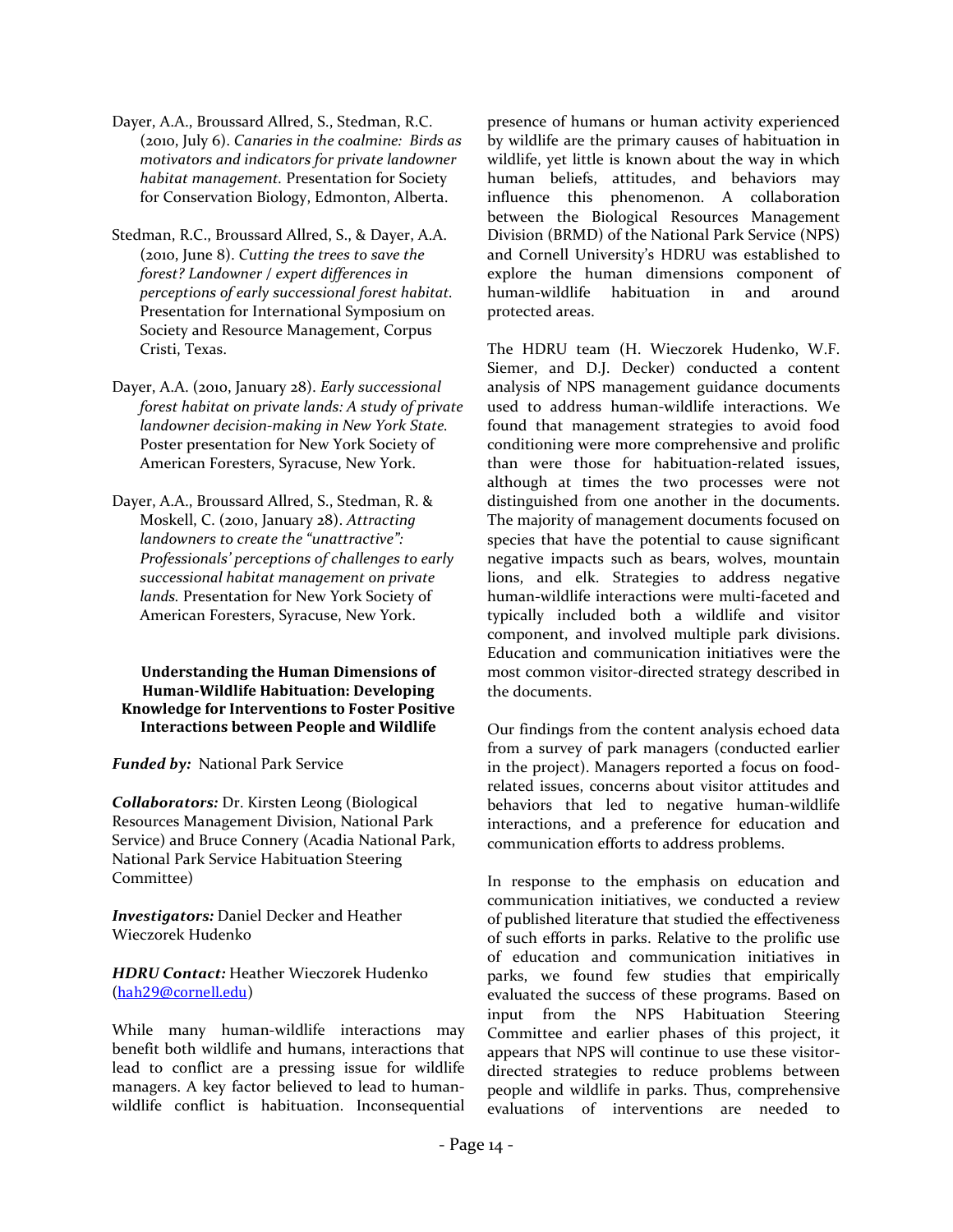determine the most effective means of communicating with visitors and encouraging human behaviors that limit problems with wildlife while maximizing visitor enjoyment.

#### *Publications:*

- Wieczorek Hudenko, H. (in review). Exploring the influence of emotion on human decisionmaking in human-wildlife conflict. *Human Dimensions of Wildlife*.
- Wieczorek Hudenko, H. (in review). Integrating emotion into models of human-wildlife interactions. Natural Resource Technical Report. National Park Service, Fort Collins, Colorado.
- Wieczorek Hudenko, H., and B. Connery. (in review). Managers' perspectives on the human dimensions of human-wildlife habituation in National Parks: Report from a survey of National Park Service managers. Natural Resource Technical Report. National Park Service, Fort Collins, Colorado.
- Wieczorek Hudenko, H., and D. J. Decker. (in review). Perspectives on human dimensions of wildlife habituation: Report from a workshop conducted at the Human Dimensions of Fish and Wildlife Management Conference. Natural Resource Technical Report. National Park Service, Fort Collins, Colorado.
- Wieczorek Hudenko, H., and D. J. Decker. (in review). Perspectives on the management of human-wildlife habituation: Report from a workshop conducted at the George Wright Society Conference. Natural Resource Technical Report. National Park Service, Fort Collins, Colorado.
- Wieczorek Hudenko, H., and W. F. Siemer. (in review). Management of habituation and food conditioning in the National Parks: Report from a content analysis of NPS guidance documents. Natural Resource Technical Report. National Park Service, Fort Collins, Colorado.

Wieczorek Hudenko, H., W. F. Siemer, and D. J. Decker. (in review). Status of peer-reviewed literature on the human dimensions of managing wildlife habituation and food conditioning in National Parks. Natural Resource Technical Report. National Park Service, Fort Collins, Colorado.

#### **Staten Island Residents' Experiences with and Attitudes toward Wild Turkeys in their Neighborhood**

*Funded by:* New York Department of Environmental Conservation (NYSDEC)

*Collaborators:* Joe Pane, Susan Mattei, Steve Zahn, Mike Schiavone, and Bryan Swift (NYSDEC)

*Investigators:* Daniel Decker and Jody Enck

*HDRU Contact: Jody Enck ([jwe4@cornell.edu](mailto:jwe4@cornell.edu))* 

Wild turkeys have inhabited some neighborhoods on Staten Island for several years, and their numbers have increased to more than 150 birds as of winter 2010-11. Many residents enjoy seeing and interacting with the birds; many residents also have expressed concerns about problems caused by the turkeys. By fall 2010, the issue had become highly politicized and had received substantial coverage in the New York City media. The New York State Department of Environmental Conservation (NYSDEC) asked HDRU to conduct a mail survey of residents of neighborhoods where turkeys occur. The purpose of the survey is to determine residents' experiences with and attitudes towards turkeys in their neighborhood. In particular, we will ask residents to identify specific positive and negative aspects of having turkeys in their neighborhood, and will assess the acceptability of each of four possible management actions NYSDEC might take to address residents' interests and concerns with turkeys. The survey will be implemented in early 2011.

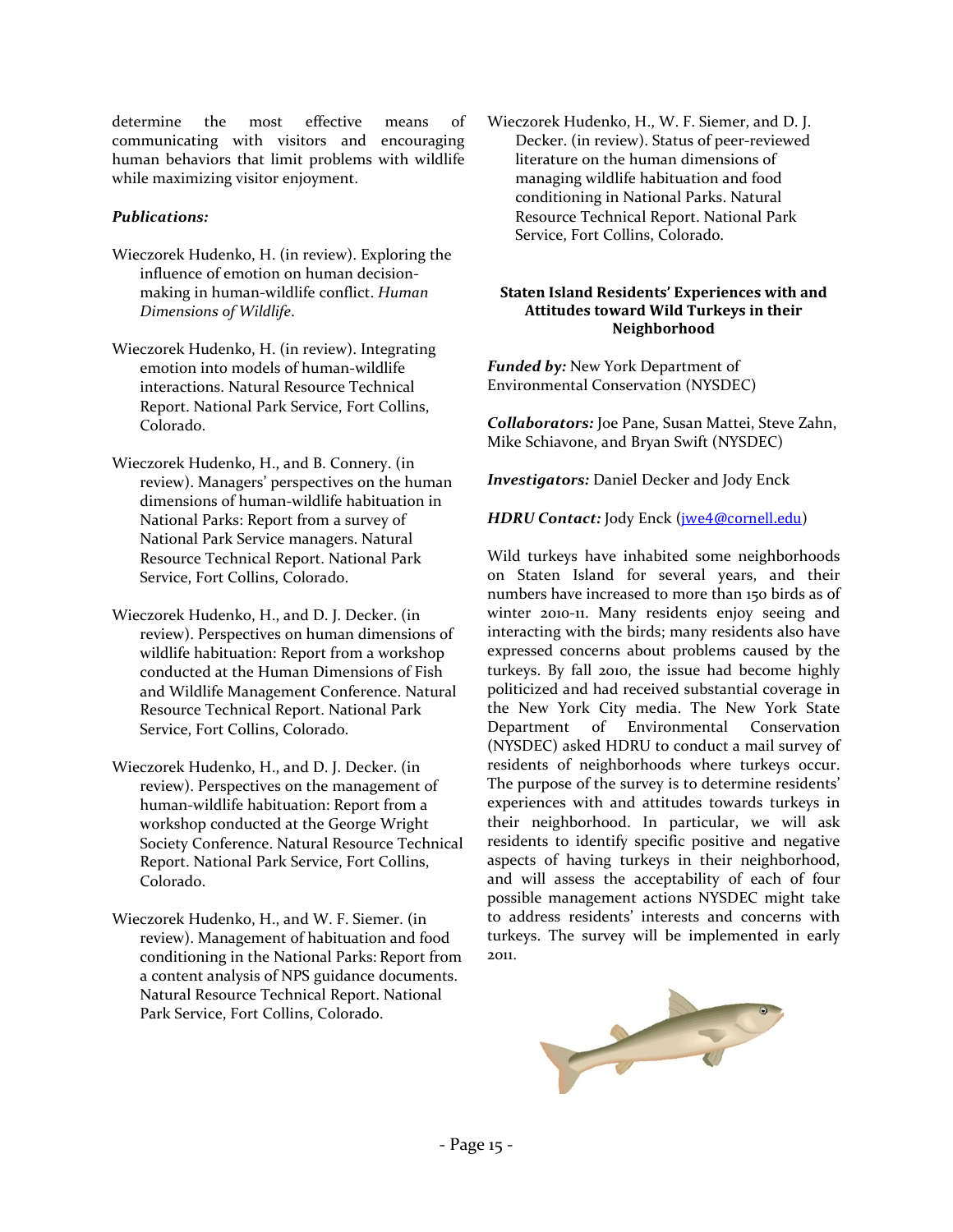#### **Human Dimensions of Wildlife Disease: Understanding Perceptions of Risk and Identifying Implications for Developing Effective Communication Messages**

*Funded by:* National Park Service and Cornell University Agricultural Experiment Station

*Collaborators:* Margaret Wild, Kevin Castle, and Kirsten Leong (National Park Service)

*Investigators:* Daniel Decker, Richard Stedman, Katherine McComas, Bill Siemer, and Darrick T.N. Evensen

*HDRU Contact:* Darrick T.N. Evensen ([dte6@cornell.edu](mailto:dte6@cornell.edu))

The purpose of this research is to increase understanding of why National Park Service (NPS) employees and community members living near national park units perceive risks with respect to wildlife-associated diseases (including vector-borne diseases). In contrast to the majority of research on risk perceptions about wildlife-associated diseases, which has examined the magnitude of people's risk perceptions, this research investigated the factors that contribute to the types and magnitudes of risks individuals perceive. We designed this research with the goal of helping wildlife managers and communications specialists, particularly in the NPS, understand better how to respond to risk perceptions that individuals have regarding wildlifeassociated diseases. Understanding why people perceive risks related to a disease would allow the NPS to identify clear objectives for risk communications and to target certain content matter to diverse groups that may harbor different concerns.

In 2010, we completed all data analysis of the 106 indepth interviews conducted in 2009. A final report highlighting key findings and policy implications was submitted to the NPS. Additionally, three HDRU professors and three HDRU graduate student researchers organized and facilitated a workshop at Grand Canyon National Park in which NPS officials at the park, NPS officials from the Wildlife Health program, and officials from the US Public Health Service examined risk communication surrounding an incident involving plague at Grand Canyon. A report based on the discussions during the workshop as well as interviews conducted before and after the workshop was submitted to the NPS and US Public Health Service attendees at the workshop.

#### *Publications:*

- Evensen, D.T. 2011. *In the eye of the beholder: Perceptions of and reactions to wildlife and vector-borne disease risks.* Unpublished master's thesis, Cornell University, Ithaca, NY.
- Decker, D. J., Evensen, D. T., Siemer, W. F., Leong, K. M., Riley, S. J., Wild, M. A. et al. 2010. Understanding risk perceptions to enhance communication about human-wildlife interactions and the impacts of zoonotic disease. *Institute for Laboratory Animal Research* 51(3): 255-261.
- Evensen, D. T., Decker, D. J., and Siemer, W. F. 2010. Perceptions of wildlife-associated diseases in and around national parks. Final Report submitted to National Park Service Biological Resources Management Division Wildlife Health Team. GLNF Cooperative Ecosystems Study Unit Task Agreement No. J2340080021.
- Evensen, D. T., and Clarke, C.E. in review. Efficacy information in media coverage of infectious disease risks: An ill predicament? *Science Communication*.

#### *Presentations*:

- Evensen DT. 2010. The fourth dimension of risk: A case study of temporal variability in risk perceptions. *Poster presented at: Society for Risk Analysis Annual Meeting*. Salt Lake City, UT.
- Evensen DT. 2010. Natural threats in the 'Lymelight': Understanding how people perceive risks associated with Lyme disease. *Paper presented at: International Symposium for Society and Resource Management*. Corpus Christi, TX.

#### *Other Publications on Wildlife Resources Management and Policy:*

Wieczorek Hudenko, H. , W. F. Siemer, and D. J., Decker. 2010. Urban carnivore conservation and management: The human dimension. Pages 21- 33 in S. Gehrt, S. Riley, and B. Cypher (Ed.s)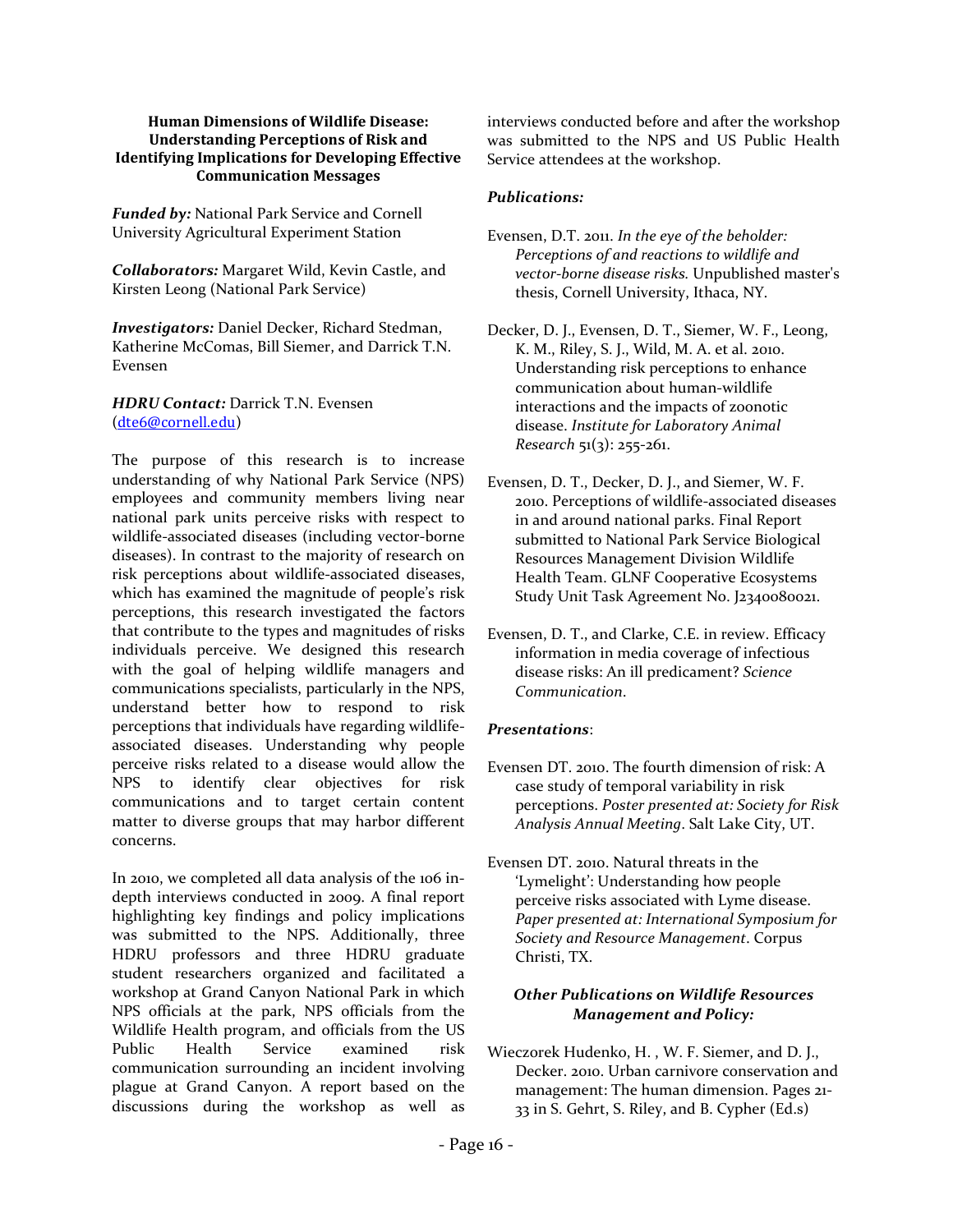Urban Carnivores: Ecology, Conflict, and Conservation, Johns Hopkins University Press, Baltimore, MD.

- Evensen D. T. 2010. The fourth dimension of risk: A case study of temporal variability in risk perceptions. *Poster presented at: Society for Risk Analysis Annual Meeting*. Salt Lake City, UT.
- Evensen D. T. 2010. Natural threats in the 'Lymelight': Understanding how people perceive risks associated with Lyme disease. *Paper presented at: International Symposium for Society and Resource Management*. Corpus Christi, TX.

# **Fisheries Resources Management and Policy**

# <span id="page-17-1"></span><span id="page-17-0"></span>**Understanding Participation, Attitudes, and Values Associated with Fisheries Management**

Many stakeholders with diverse interests are affected by fisheries management decisions and activities. Understanding the attitudes and values of these stakeholders toward management is a base for predicting not only the acceptability of various management strategies, but also the likely impacts that will be produced through management programs. This information is useful to fisheries agencies, and also to communities and marine trades groups who wish to improve marketing of the fisheries resources of their localities and regions.

#### **Increasing the Effectiveness of Fish Consumption Advisories in the Great Lakes States**

*Funded by:*Minnesota Department of Health and U.S. Environmental Protection Agency

*Collaborators:* Pat McCann (Minnesota Department of Health) and Henry Anderson (Wisconsin Department of Health Services)

*Investigators:* Barbara Knuth, Bruce Lauber, Jeff Niederdeppe, and Nancy Connelly

#### *HDRU Contact:* Bruce Lauber ([tbl3@cornell.edu](mailto:tbl3@cornell.edu))

Although toxic substances in the Great Lakes have been reduced in recent decades, they remain present at a level posing a risk to people who consume Great Lakes fish. All Great Lakes states use fish consumption health advisories as a strategy for informing the public about the risks and benefits of fish consumption and lowering their exposure to contaminated fish. However, a variety of studies in different contexts have found that these advisories are only partially successful in achieving their goals with some groups more likely to be exposed than others. Past research has shown that different atrisk groups may be best served by different fish consumption advisory approaches.

Given the differences in information needs of at-risk groups, gathering background information about key audiences and field testing advisory materials can play a critical role in the success of risk communication efforts. Through this project, we are providing Great Lakes states with the information they need to improve the effectiveness of their advisories. We are planning an assessment of current fish consumption health advisory practices in the Great Lakes states and a series of focus groups and standardized surveys with audiences of concern.

During the past year, we initiated this project and completed an initial social network survey to assess relationships among people working on fish consumption health advisories in the Great Lakes region. In the coming year, we will interview key individuals in each Great Lakes state to assess current advisory practices, conduct focus groups with urban anglers and women of child-bearing age to identify factors influencing their consumption of fish, and implement standardized mail surveys of licensed anglers in each Great Lakes state to assess their levels of fish consumption and factors influencing it.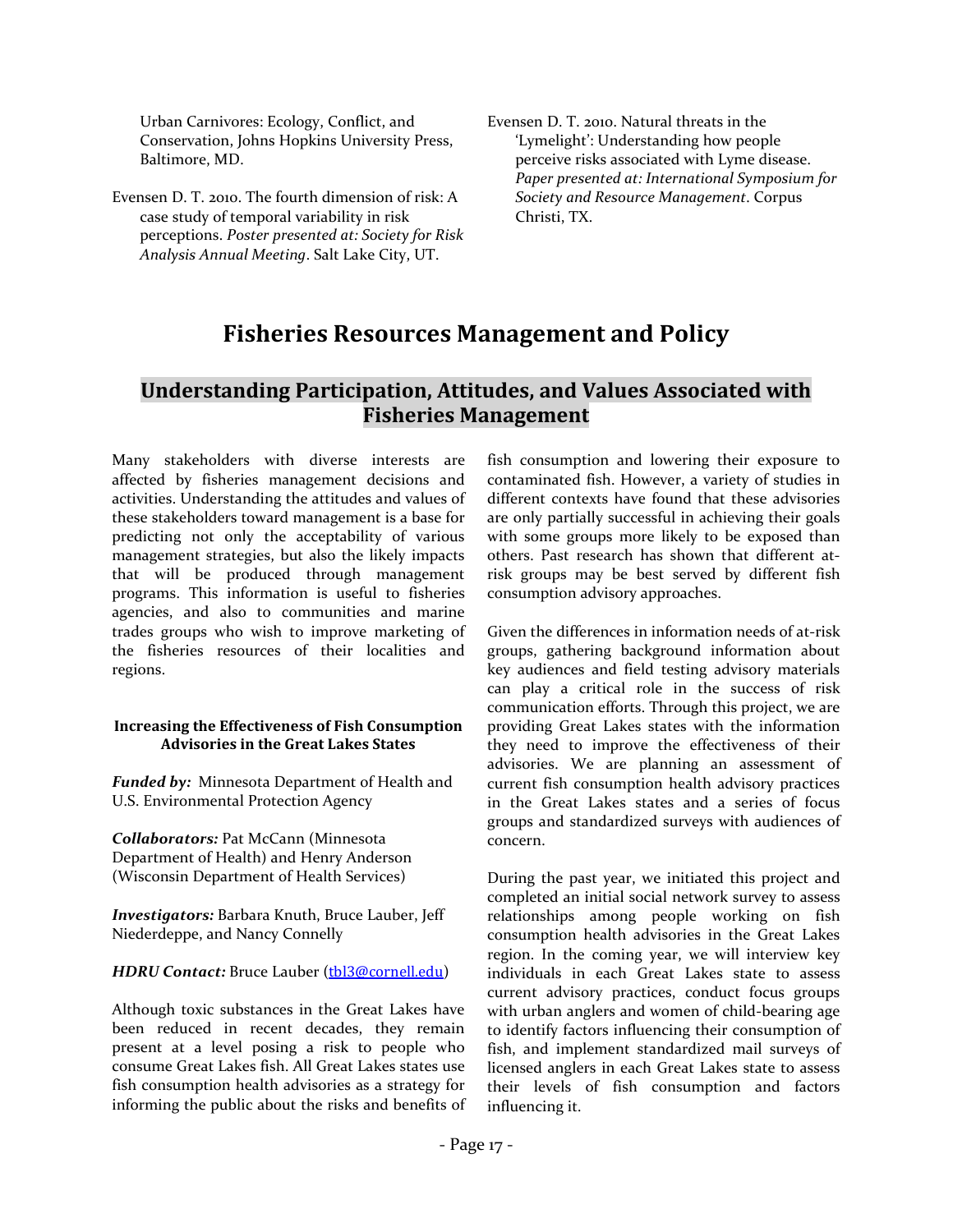#### **2010 Vermont Angler Survey**

*Funded by:* Vermont Dept. of Fish and Wildlife

#### *Investigator:* Barbara Knuth

#### *HDRU Contact:* Nancy Connelly ([nac4@cornell.edu](mailto:nac4@cornell.edu))

In early 2010 HDRU conducted a statewide survey of anglers for the Vermont Department of Fish and Wildlife. The survey was sent to a sample of 5,400 resident and nonresident anglers, and 2,046 completed questionnaires were returned, for an adjusted response rate of 40%. Most people (91% of residents and 97% of nonresidents) who bought a license that permitted fishing in Vermont in 2009 actually went fishing in 2009. Commitment to fishing in Vermont, as measured by year-to-year participation was high, with 70% of residents fishing in each of the past 3 years and 54% of nonresidents. We estimated that over 75,000 residents and almost 33,000 nonresidents fished at least one day in Vermont in 2009, and almost all of them fished open water. Adjusting for non-response bias, we estimated that residents spent almost 2 million days fishing open water in Vermont in 2009; nonresidents spent 278,000 days. Fewer anglers engaged in ice fishing, but residents and nonresidents spent almost 400,000 days ice fishing in 2009. Trout from various types of waters and bass were the most popular species to fish for during the open water season; yellow perch and northern pike were most popular for ice fishing.

Three statewide angler surveys have been conducted over the past 20 years using similar methods and many identical questions. The number of people buying fishing licenses in 1990 and subsequently going fishing was much larger in 1990 compared with 1999 and 2009. Whereas the mean number of days fished by Vermont residents has not changed over time, the change in the number of people fishing has resulted in a decrease in total days fished of about one-third between 1990 and 1999/2009. For nonresidents, the number of people fishing has declined as well as the average number of days fished, so the estimated total has decreased by over half.

#### *Publication:*

Connelly, N. A., and B. A. Knuth. 2010. 2010 Vermont angler survey report. HDRU Publ. No. 10-3. Dept. of Nat. Resour., N.Y.S. Coll. Agric. and Life Sci., Cornell Univ., Ithaca, N.Y. 139pp.

#### *Presentation:*

Connelly, N. A., B.A. Knuth, and R. Kirn. 2010. Trends in fishing participation in Vermont (1990-2009); Are angler interests and behaviors changing? Paper presented at the 140th Annual Meeting of the American Fisheries Society, Pittsburgh, PA, September 12-16.

#### *Other Publications and Presentations on Fisheries Resources Management and Policy:*

- Connelly, N. A., and T. L. Brown. 2010. Sportfishing Participation on Lake Ontario: Modeling the Past, Predicting the Future. *North American Journal of Fisheries Management* 30:821-830.
- Connelly, N. A., and T. L. Brown. 2010. Assessing the economic importance of recreational fishing for communities along Lake Ontario. *Tourism in Marine Environments* 6:63-71.
- Connelly, N. A., S. Keeler, and B.A. Knuth. 2010. Understanding New York's anglers by knowing their species and water body preferences. Paper presented at Pathways to Success: Integrating Human Dimensions into Fish and Wildlife Management 2010 Conference. Estes Park, CO, Sept. 27- Oct. 1.
- Knuth, B.A. 2010. People and trout: Implications of social and economic trends for wild trout and associated habitats. Wild Trout X, West Yellowstone, Montana. September 2010.
- Lauber, T.B., N.A. Connelly, and B.A. Knuth. 2010. Human responses to VHS in the Great Lakes: stakeholder characterization. Great Lakes Board of Technical Experts Meeting. Lodi, NY. September 2010.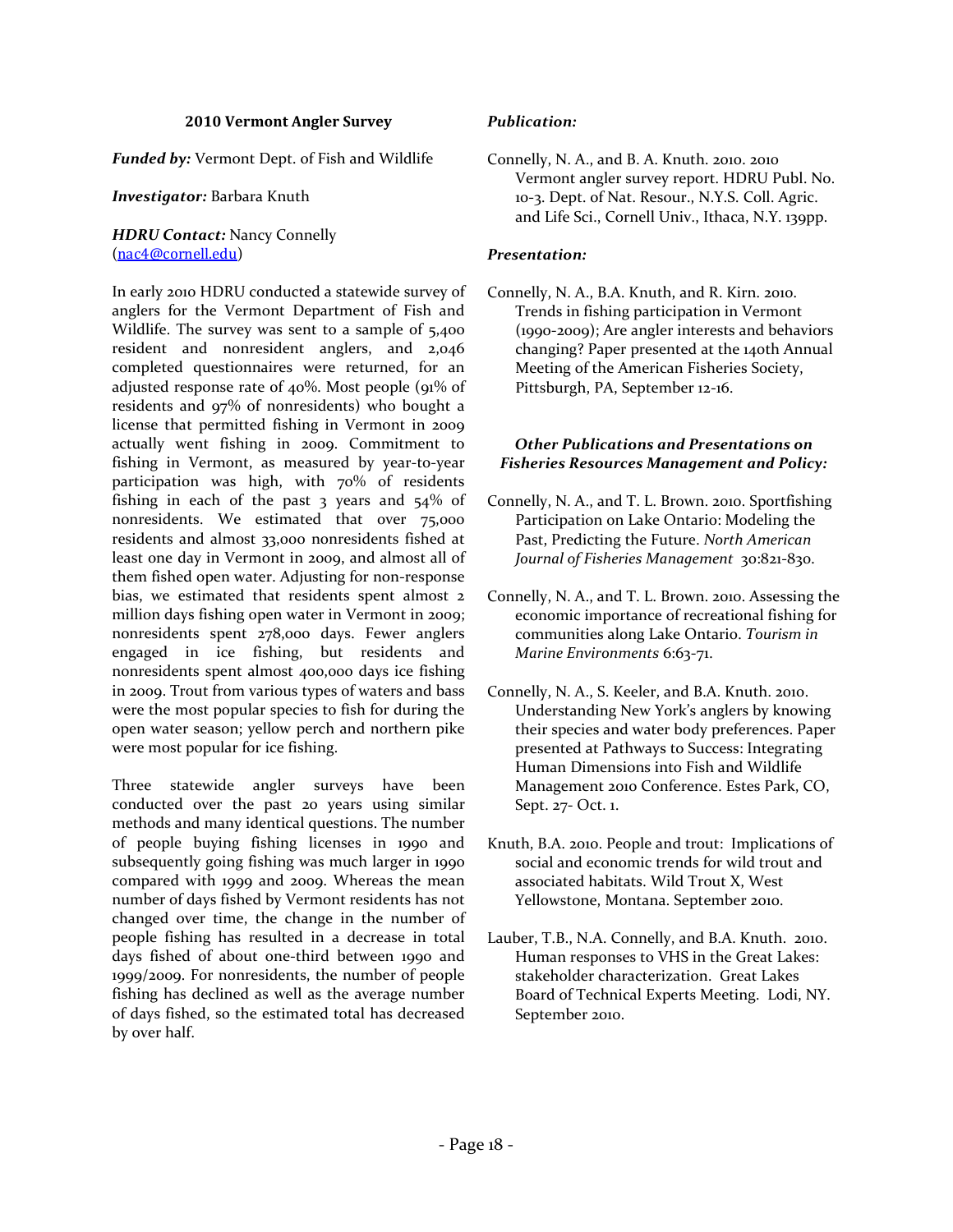# **Forest Lands Management**

<span id="page-19-0"></span>Over the last decade, HDRU has developed a continuous research thrust in the human dimensions of forest management. In 1999–2001, we evaluated the impacts of several programs designed to assist Northern New York landowners following the severe ice storm of 1998. During 2003- 2005, we worked with NYSDEC's Division of Lands and Forests to assess use and visitor satisfaction with hiking experiences in the Adirondacks. Two additional projects funded through the Northeastern States Research Cooperative have provided opportunities to examine community collaboration in forest management and public awareness of, and attitudes toward, a range of forest management practices that enhance ecosystem management.

Much of our applied research related to forest management has implications for Extension programs. We are continuing our close working relationship with Cornell Cooperative Extension with a new project aimed at better identifying the interests and needs of underserved forest owners in New York. Dr. Rich Stedman and Dr. Shorna Broussard Allred have several projects related to community forestry and the economic dependence of such communities on forest resources. Descriptions of those projects are included in this section.

#### **The Power of Peer Learning in Natural Resources Education**

*Collaborators:* Gary Goff (Cornell Dept. of Natural Resources) and Eli Sagor (University of Minnesota)

#### *Investigator:* Shorna Broussard Allred

*HDRU Contact:* Shorna Broussard Allred ([srb237@cornell.edu](mailto:srb237@cornell.edu))

Social networks offer potential outcomes related to communication, participant leadership, community building, information exchange, and more. Some outreach strategies targeting family forest owners utilize peer networks in information diffusion, communication, and building connections. While much is known about traditional forest owner behavior change strategies related to financial and technical assistance through an expert approach, little is known about the role and outcomes of peer interactions in the landowner community. Additionally, the state of knowledge is scant as to the kinds of outcomes that can be expected from various forms of engagement in landowner social networks. This research and extension project focuses on a forestry education program that builds the forest stewardship knowledge of volunteers and empower them to establish formal and informal networks in their communities.

#### *Publications:*

- Broussard Allred, S. and E. Sagor. (In Press). Perspectives: Empowering Woodland Owners through Peer Learning. *Journal of Forestry*. [Accepted June 2010].
- Broussard Allred, S., Goff, G., Wetzel, L. and M. Luo. (In Press). Evaluating Peer Impacts of the Master Forest Owner Volunteer Program in New York. *Journal of Extension*. [Accepted 12- 20-2010].
- Broussard Allred, S., Goff, G.R., Luo, M.K., and L.P. Wetzel. 2010. *An Evaluation of the Impact of the New York Master Forest Owner Volunteer Program.* Cornell University Human Dimensions Research Unit, HDRU Outreach Publication No. 10-2, January 2010.
- Broussard Allred, S., Goff, G., Luo, M., and L. Wetzel. 2010. *Woodland Owner Cooperation*. Cornell University Human Dimensions Research Unit, HDRU Outreach Series No. 10-3, January 2010.

#### *Presentations:*

Sagor, E., Broussard Allred, S. and A. Kueper. 2010. Peers, personal networks, and landowner behavior: Practical insights from three recent studies. *7 th Natural Resource Extension Professionals Conference,* Fairbanks, AK, June 27-30, 2010.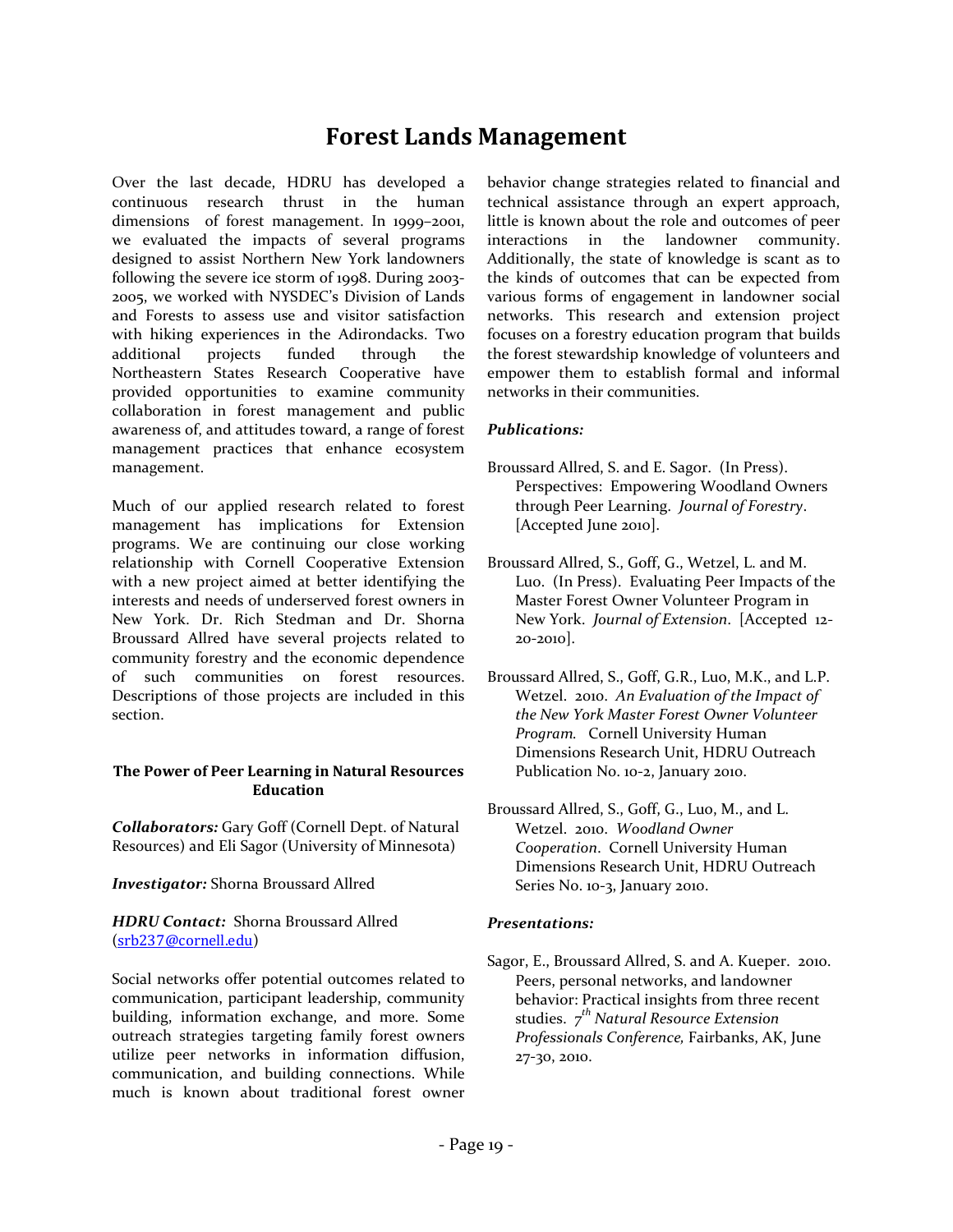- Broussard, Allred, S. The Power of Peer Learning: Best Practices for On-Site Visits with Forest Owners. *Master Forest Owners Training*, Arnot Forest, Van Etten, NY, September 19, 2010.
- Allred, S.B. 2011. Peer to Peer Woodland Owner Outreach: What is it and How Can it Strengthen the Tree Farm System? *American Tree Farm System National Leadership Conference*, Englewood, CO, February 23-25, 2011.

#### **Communicating Effectively for Enhanced Woodland Sustainability**

*Funded by:* U.S. Forest Service

*Investigators:* S. Broussard Allred and P. Smallidge (Cornell University); J. Finley, A. Muth, and A. Metcalf (Penn State)

*HDRU Contact:* Shorna Broussard Allred ([srb237@cornell.edu](mailto:srb237@cornell.edu))

To increase our effectiveness in addressing private forestland issues, we must understand the various segments of the owner population. In this project we propose using peer-to-peer learning approaches to deliver education and outreach to private forest landowners (PFL) through (1) volunteer landowners, (2) service foresters, and (3) extension educators. The messages will address parcelization and the need to "keep forests as forest." Both New York and Pennsylvania recently completed statewide PFL studies, which will permit us to explore both audience and motivation segments. Combining landowner analysis with motivation assessments of existing volunteer forest owners, we will create targeted messages, education materials, and outreach efforts to build the capacity and skills of the three outreach groups. These tools will then be used to reach out to other landowners and help them make better decisions about conserving working forests. Ongoing assessment of the resulting outreach efforts will provide material for modifying and redirecting approaches. This project also serves as the foundation for future analyses to develop targeted programs for other issues facing private forest resources. Additionally, results will provide the basis for other states to similarly engage their private landowners and to develop more successful outreach and technical assistance programs. This 2-year project was funded by the U.S. Forest Service in 2010.

#### *Presentation:*

Broussard Allred, S. 2010. Using Owner Typologies in Media/Marketing Campaigns for Educational Programs. Workshop at "Forest Resources Extension Sharing" In-Service training, Arnot Forest, Van Etten, NY, May 4, 2010.

#### **Participatory Development of an Urban Forestry Community Engagement Model**

*Funded by:* The Ittleson Foundation

*Faculty Collaborators:* Dr. Scott Peters (Department of Education, College of Agriculture and Life Sciences, Cornell University) and Dr. Nancy Wells (Department of Design and Environmental Analysis, College of Human Ecology, Cornell University)

*Collaborators:* Veronique Lambert, Lorraine Brooks, Caroline Tse (Cornell University Cooperative Extension – NYC, Urban Environment Program), Ruth Rae, Kristy King, Minona Heaviland, Jennifer Greenfield, Jackie Lu (NYC Department of Parks and Recreation), Morgan Monaco, Ellen Arnstein (Million Trees NYC/NYC Parks), Faisal Al-Juburi (Million Trees NYC/New York Restoration Project), Susan Gooberman, Nelson Villarrubia (Trees NY), Erika Svendsen, Lindsey Campbell (US Forest Service), Gerard Lordahl (Council on the Environment of NYC), and Alice Ewan Walker (Alliance for Community Trees)

*Investigators:* Dr. Shorna Broussard Allred, Gretchen Ferenz, Christine Moskell, and Kristen Loria

*HDRU Contact:* Shorna Broussard Allred ([srb237@cornell.edu](mailto:srb237@cornell.edu))

The purpose of this social science research and education project is to work with residents and community organizations to develop, implement, and evaluate an urban forestry community engagement model that will be used by organizations to reach and empower people to be active stewards of their community's trees and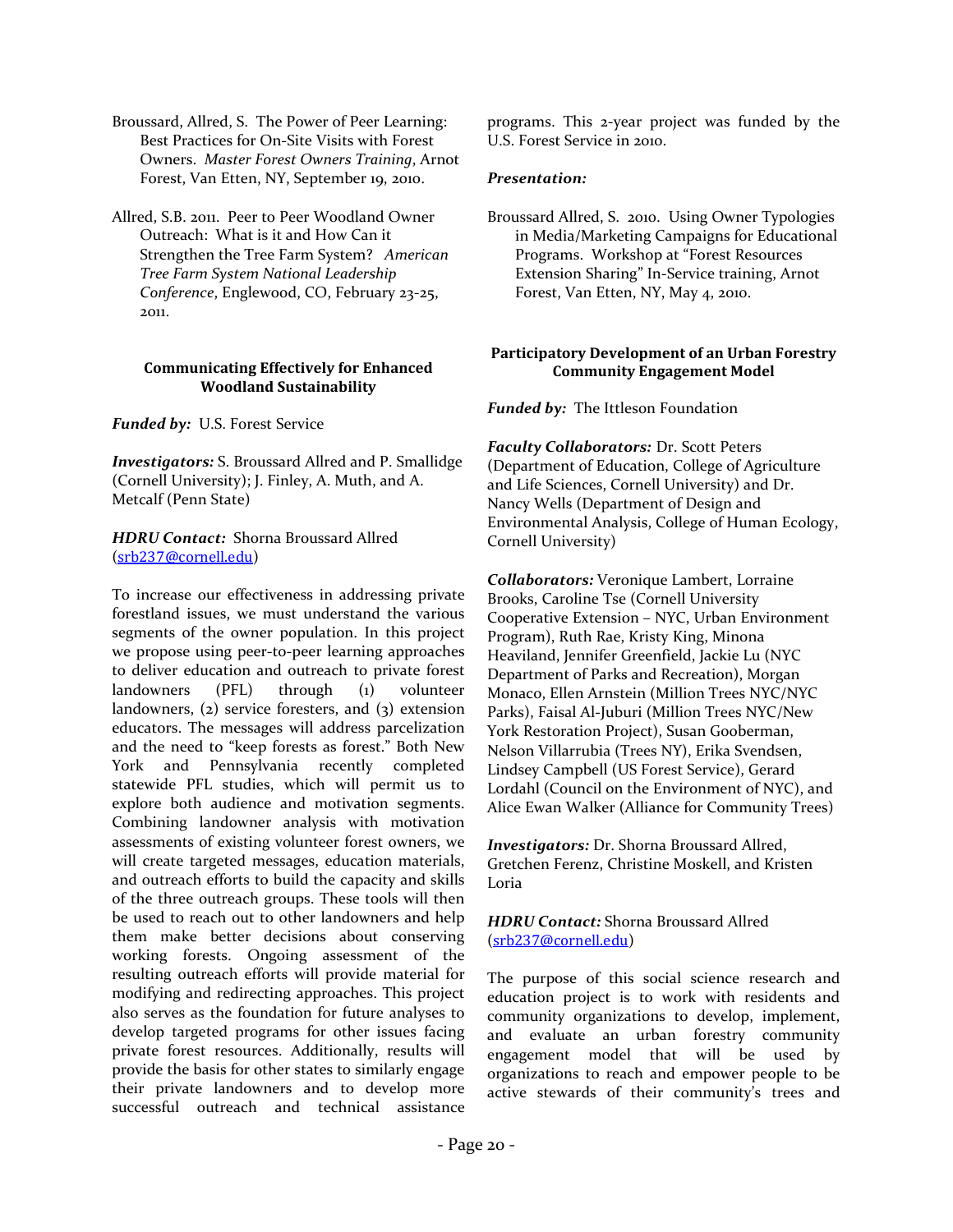natural resources. The research sites for this project are Canarsie, Brooklyn and Jamaica, Queens. These sites were chosen because the MillionTreesNYC initiative has recently planted thousands of trees in these communities as part of a larger plan to plant one million trees in all five-city boroughs by 2017. In spring 2010, an on-site survey was administered to residents in Canarsie and Jamaica to investigate residents' perceptions of and attitudes toward urban trees planted along streets and in parks. Focus group interviews were also held with residents, educators and civic leaders to supplement the data collected in the survey in each neighborhood. Additional data collection in 2010 included semi-structured interviews conducted with 12 practitioners from across the country working in non-profit, municipal, state and commercial urban forestry sectors. The theoretical framework guiding data analysis and the community engagement model was also developed.

Project team members and staff from the Urban Environment program area at Cornell University Cooperative Extension-NYC networked and built relationships with community groups in Canarsie and Jamaica with the help of local project collaborators in New York City. Preliminary analysis of the survey and focus group data collected in Jamaica and Canarsie served to inform educational activities designed to address gaps in knowledge related to urban forest management. The project team implemented 19 educational sessions in both communities between September and October. Sessions were participatory and hands-on, combining presentation and discussion with neighborhood exploration and games related to urban forestry topics, such as tree stewardship, tree species identification and urban wildlife.

#### *Publications:*

- Moskell, C., Broussard Allred, S., and G. Ferenz. 2011. Examining motivations and strategies for engagement in urban forestry. *Cities and the Environment* 3(1): Article 9.
- Moskell, C. What can trees do for me? The benefits of urban trees. *Urban Environment Program, Cornell University Cooperative Extension-New York City.*  [http://nyc.cce.cornell.edu/UrbanEnvironment/](http://nyc.cce.cornell.edu/UrbanEnvironment/SustainableCommunities/Forestry/Documents/CornellHealthBenefitofTrees.pdf) [SustainableCommunities/Forestry/Documents/](http://nyc.cce.cornell.edu/UrbanEnvironment/SustainableCommunities/Forestry/Documents/CornellHealthBenefitofTrees.pdf) [CornellHealthBenefitofTrees.pdf.](http://nyc.cce.cornell.edu/UrbanEnvironment/SustainableCommunities/Forestry/Documents/CornellHealthBenefitofTrees.pdf)

#### *Presentations:*

- Moskell, C. and Lambert, V. 2010. Roundtable discussion about urban forestry community engagement to the members of the Alliance of Community Trees. Partners in Community Forestry Conference. November 7-10. Philadelphia, PA.
- Moskell, C., Lambert, V., Brooks, L. 2010. Developing a model for effective community stewardship of urban forests. North American Association for Environmental Education  $39<sup>th</sup>$ Annual Conference. September 29 – October 2, 2010. Buffalo, NY.
- Moskell, C., Broussard Allred, S., Loria, K., Lambert, V., Brooks, L., Ferenz, G., Cheng., S., Kudryastev, A. 2010 Residents' attitudes toward street trees and park trees in New York City. *7 th Annual North American Association for Environmental Education Research Symposium*. Buffalo, New York. September 28-29, 2010.
- Moskell, C. Broussard Allred, S. 2010. Pathways to stewardship: A theoretical framework for stakeholder engagement in urban forestry. *International Symposium on Society and Resource Management*. Corpus Christi, Texas. June 7-11, 2010.
- Broussard Allred, S., Ferenz, G., Moskell, C., Lambert, V.,Tse, C. 2010. Examining motivations and strategies for engagement in urban forestry. *Million Trees NYC Research Symposium.* New York, New York. March 5-6, 2010.
- Moskell, C., Broussard Allred, S., Ferenz, G., Lambert, V., Tse, C. 2010. Process and outcomes of engagement in urban forestry. *Cornell University Department of Natural Resources Graduate Research Symposium*. Ithaca, New York. January 19-20, 2010.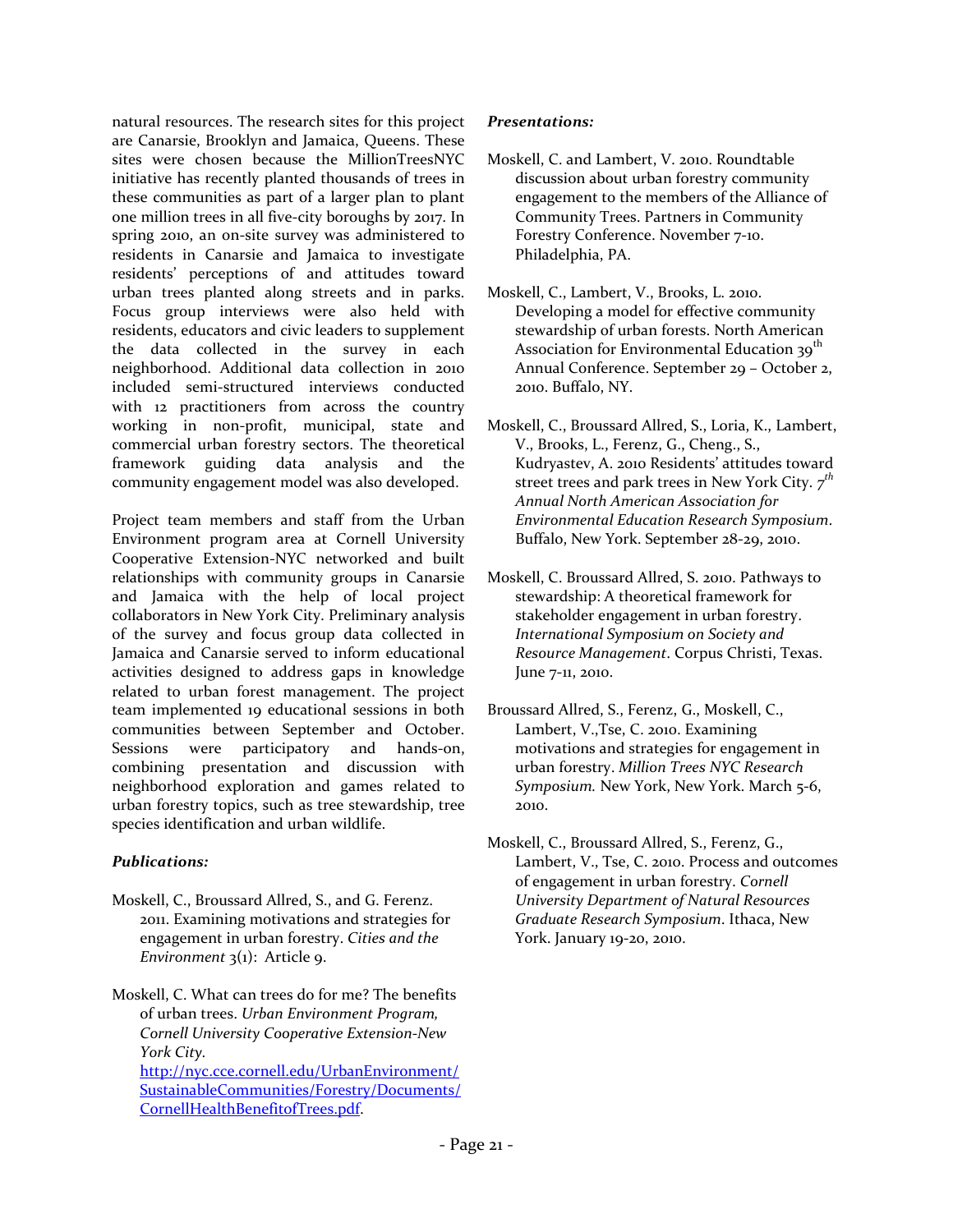#### **Woody Biofuel Production in New York: Building Capacity through Applied Social Science Research**

*Funded by:* Cornell University Agricultural Experiment Station

*Collaborators:* Brett Chedzoy (CCE Schuyler County), Laurel Gailor (CCE Warren County), Guillermo Metz (CCE Tompkins), Marilyn Wyman (CCE Greene County), and Tony Nekut (Master Forest Owner Volunteer)

*Investigators:* Shorna Broussard Allred and Peter Smallidge

*HDRU Contact:* Shorna Broussard Allred ([srb237@cornell.edu](mailto:srb237@cornell.edu))

Although woodlands dominate more than 60% of the New York landscape, the contribution of those woodlands to renewable energy as woody biofuel is potentially limited by access. Specific constraints on access include landowner attitudes about biomass harvesting and the willingness and availability of loggers and foresters to redirect their time and equipment from potentially more profitable harvests. In an attempt to better understand those constraints HDRU researchers teamed with Cornell Cooperative Extension specialists to study three audiences involved in supplying woody biofuels – landowners, foresters, and loggers. Knowing these constraints will support the development of educational programs that help guide the decisions of owners and producers in sustainable and renewable energy enterprises.

In the fall of 2010 surveys were conducted with two of the audiences – landowners and foresters – to identify and understand barriers within the woody biofuel supply system in New York State. Results will be analyzed in early 2011.

#### **Private Forest Owners of Pennsylvania**

*Funded by:* Pennsylvania Bureau of Forestry

*Collaborators:* A.E. Luloff, James Finley, and Alex Metcalf (Penn State University)

*HDRU Contact:* Richard Stedman ([rcs6@cornell.edu](mailto:rcs6@cornell.edu))

The decisions of private forest landowners are of paramount importance to the sustainable management of forest resources. Many private forest landowners are difficult to identify, especially in the context of landscapes undergoing rapid change. This five-year project sought to identify the full spectrum of forest landowners in Pennsylvania (ranging down to one acre), conduct large scale (n=6600) mail surveys of these landowners, and calibrate their beliefs about the sustainability of their forest management practices through site visits by State Bureau of Forestry Service Foresters. Moving beyond a snapshot view, the five year longitudinal nature of the project allows us to track changes in ownership over time (i.e., address parcelization) and management practices. 2010 represented the final year of data collection; we now have assembled five rounds of data collection (2006, 2008, 2010 statewide survey of 6000 landowners and 2007 and 2009 property visits of approximately 100 landowners). Three manuscripts are in preparation from these data.

#### **Addressing Private Forestland Parcelization in the Hudson River Watershed: An Integrated Research and Extension Approach**

*Funded by:* Cornell University Agricultural Experiment Station, Cornell Cooperative Extension

*Collaborators:* Richard Stedman and Peter Smallidge (Dept. of Natural Resources)

*Investigators:* Andrew Roe and Shorna Broussard Allred

*HDRU Contact:* Andrew Roe ([awr45@cornell.edu](mailto:awr45@cornell.edu))

Forestland parcelization is recognized as one of the most serious challenges facing forests today. Parcelization divides large single ownership forest tracts into smaller parcels with diverse ownerships, often with development and a reduction in forest area, impacting the sustainability of forestlands. This study is made up of three main components to understand the extent and effects of forestland parcelization in the Hudson River watershed from the central Adirondacks to New York City. The first stage of this project was conducted through an examination of parcelization patterns, with an analysis of sales data from the New York State Office of Real Property data. The total number and area of sales and divisions of properties from 2000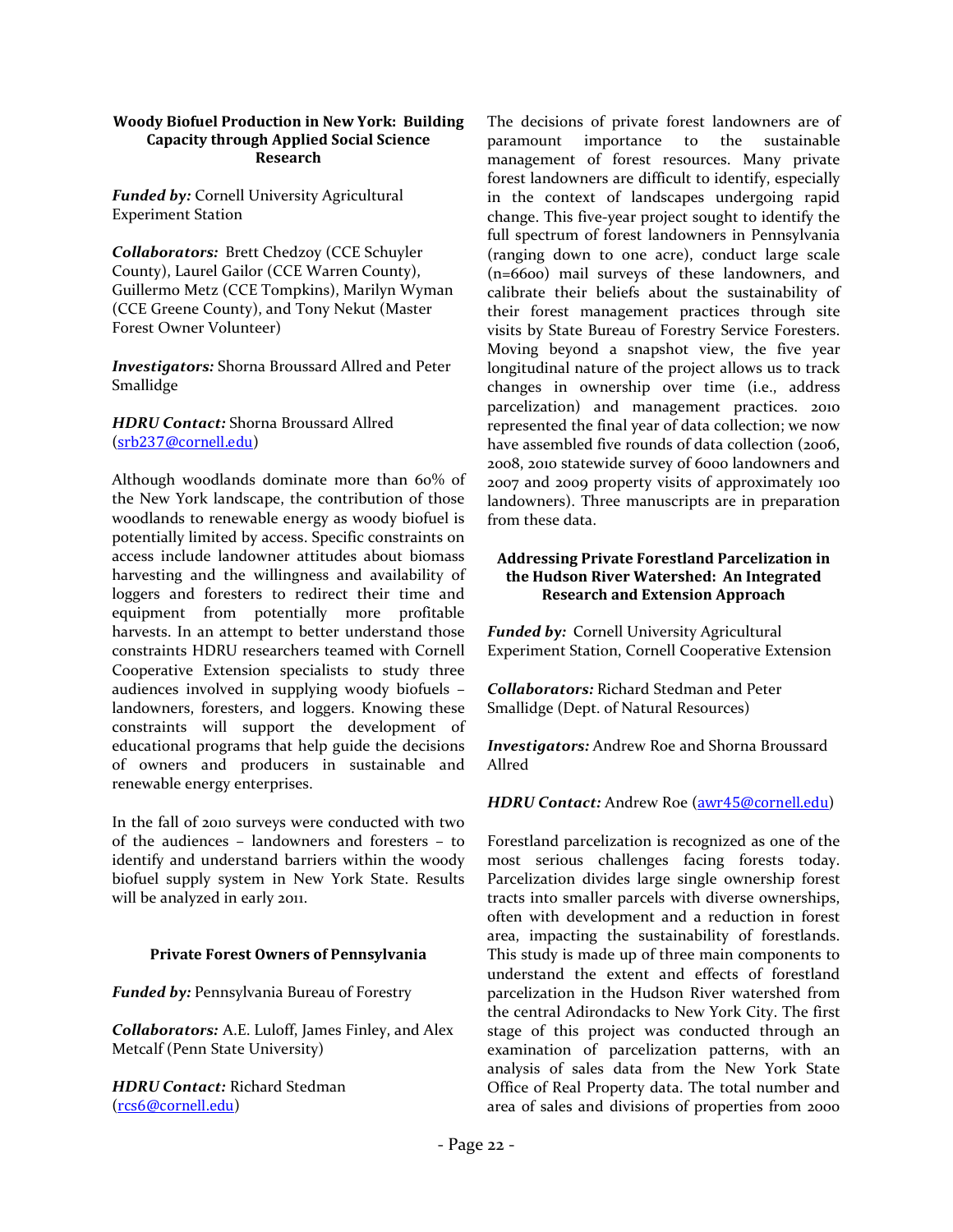to 2010 were calculated in each county to reveal the geographic areas property classes with the highest amounts of ownership change. A GIS analysis of landcover change was conducted in a three county area with a continuum of sales activity. The second part of the research involved semi-structured interviews with consulting foresters and land trust protection staff about their observations of the effects of forest property division and their responses to increasingly parcelized landscapes. Interviews were conducted with twenty foresters and five land trust protection staff, transcribed, and coded for emergent themes. The third stage involved interviews with individual landowners who had made the decision to parcelize their land and results informed the design of a mail survey to understand and examine the distribution of key factors influencing the process.

The results of these study components will allow the researchers to understand both the extent and effects of parcelization in the study area and inform an extension approach to focus on the geographic areas where parcelization poses the greatest concern.

#### *Presentations:*

Roe, A.W. and S.B. Allred. 2010. Forest Ownership Change and Parcelization in the Hudson River Watershed. Presented at Society of American Foresters National Convention, Albuquerque, New Mexico, October.

- Roe, A.W. and S.B. Allred. 2010. "Parcelization in the Eastern Hudson Valley: Land Ownership Patterns and Changes. Poster presented to The Nature Conservancy, New York Chapter Annual Meeting, New York City, New York, September.
- Roe, A.W. and S.B. Allred. 2010. The Changing Role of Forestry: Forester Adaptations to Parcelization in New York State. Poster presented at Rural Sociological Society Annual Meeting, Atlanta, Georgia, August.
- Roe, A.W. and S.B. Allred. 2010. Forestland Parcelization Patterns in the Hudson River Basin. Poster presented at New York Chapter of Society of American Foresters, Annual Meeting, Syracuse, New York, January.
- Roe, A.W. and S.B. Allred. 2010. Identifying Patterns of Forestland Parcelization in the Hudson River Watershed. Poster presented at Cornell University Department of Natural Resources Graduate Research Symposium, Ithaca, New York, January.

#### *Awards:*

- 2nd Place Award for Graduate Student Presentation at Society of American Foresters Annual Meeting.
- Honorable Mention for poster presentation at Rural Sociological Society Annual Meeting.

# **Natural Resources Communication and Education**

<span id="page-23-0"></span>Communication and education (C&E) programs and courses are fundamental to natural resource management. State and federal agencies, universities, state cooperative extension services, and nongovernment organizations conduct a wide variety of programs and courses. C&E programs perform an important role in bringing informed public involvement to decision making and influencing public perception of and behavior toward natural resources and their management. The traditional focus of C&E efforts has been to raise informational levels of the public. The HDRU fulfills this role both through its teaching and through a variety of Extension and outreach programs. It is also frequently involved in conducting C&E program evaluations.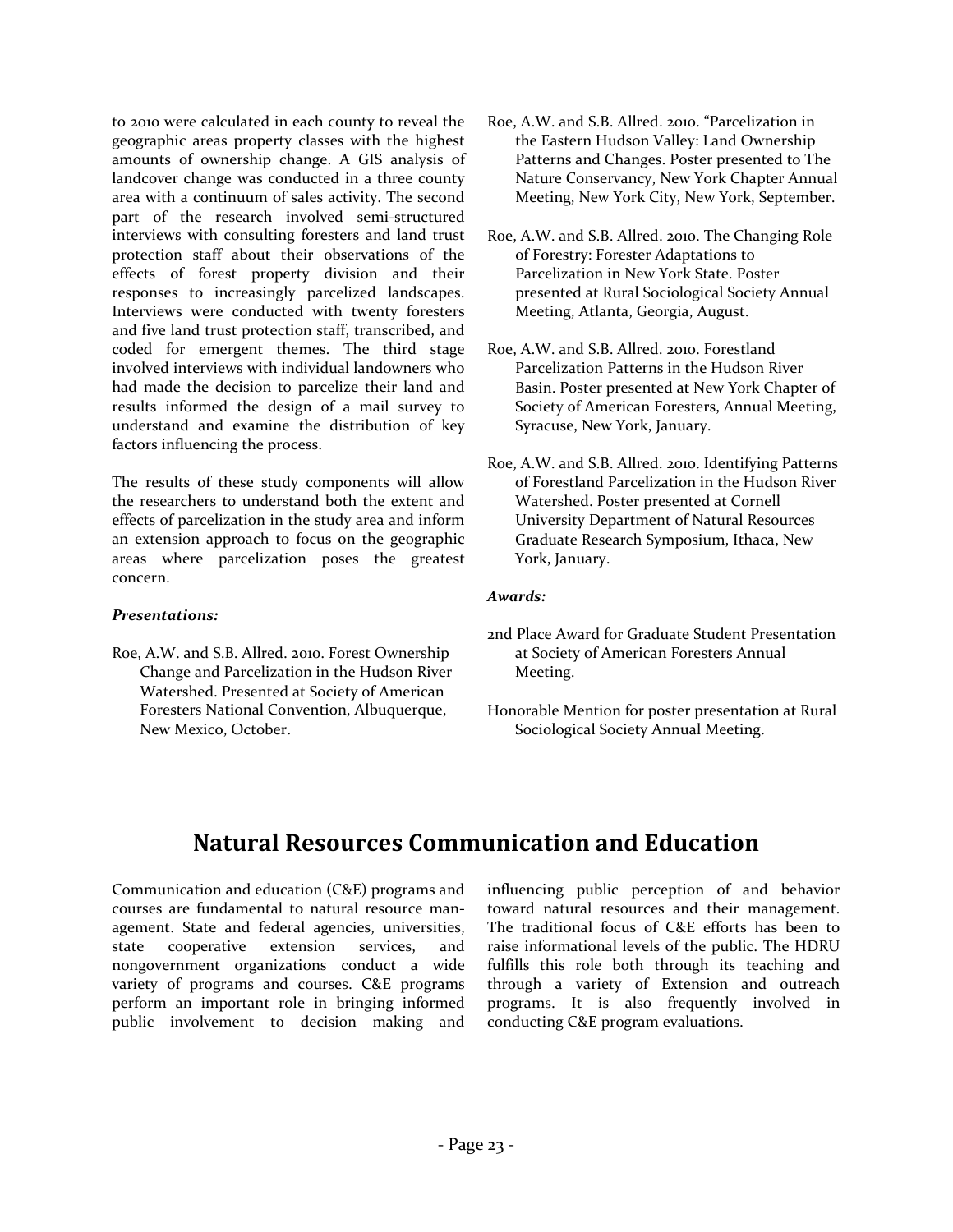#### **Environmental Education and Development of an Urban Land Ethic**

*Funded by:* Cornell University Agricultural Experiment Station

*Collaborator:* Brigitte Griswold (The Nature Conservancy)

*Investigators:* Keith Tidball and Bruce Lauber

*HDRU Contact:* Bruce Lauber ([tbl3@cornell.edu](mailto:tbl3@cornell.edu))

Urban ecosystems have often been approached from deficit-based thinking, with a focus on what is lacking rather than what is there. Through this study, we are exploring how urban residents come to understand, appreciate, and contribute to the integrity, stability, and beauty of *urban* ecosystems and how they see the relationship between the natural and the human in these systems. Given the influence that urban areas have on the environment of our state and our world, this work is of critical importance.

During the past year, we have explored the question of what characteristics contribute to the health, or resilience, of urban socio-ecological systems from the perspective of urban environmental educators, which we view as a set of people with particular expertise in the prerequisites for a healthy urban environment. We completed a series of in-depth telephone interviews with urban environmental educators and educators with the Leopold Education Project, and observed several environmental education programs in New York City. Based on the results of this work, we developed and implemented an internet survey of members of the North American Association for Environmental Education. We also held a focus group with past participants in an environmental internship program run by The Nature Conservancy.

This project will culminate in a workshop for urban environmental educators scheduled for March 2011 in which we will present and refine our study results and develop a set of recommendations for urban environmental educators. Results of this project will also be published in extension and peer-reviewed publications to be prepared in the coming year.

#### *Presentation:*

Tidball, K.G. and T.B. Lauber. 2010. Environmental education and the development of an urban land ethic: benefits for people and ecosystems. North American Association for Environmental Education Annual Meeting. Buffalo, NY. September 2010.

#### **Sustainable Forest Management for Wildlife**

*Funded by:* CALS Land Grant Graduate Fellowship & State Wildlife Grant (through NYFOA) & Audubon New York

*Collaborators:* Richard Taber, Kristi Sullivan, Gary Goff, and Stephen Morreale

*Investigators:* Shorna Allred and Ashley Dayer

*HDRU Contact:* Ashley Dayer ([aad86@cornell.edu](mailto:aad86@cornell.edu))

Wildlife habitat conservation often requires active management. In states such as New York, where the majority of existing and potential wildlife habitat is found on private lands, the future of wildlife species in the state depends on the engagement of private landowners. Yet, few private landowners report conducting forest management for wildlife. In fact, many landowners believe that leaving their land to let nature take its course is best for wildlife. In order to address the wildlife habitat needs for Species of Greatest Conservation Need in New York State, this project aims to address those lands where there is greatest potential for wildlife habitat (ecologically and socially). Additionally, it strives to develop and test outreach approaches for encouraging landowners to take actions to improve or maintain these habitats for wildlife.

A survey of landowners with high quality habitat for wildlife was conducted in Cattaraugus County in Fall 2010, in collaboration with Cornell Cooperative Extension, New York Forest Owners Association, and Cornell Cooperative Extension – Chenango County. Additionally a similar survey of landowners was implemented in Tug Hill in late Fall 2010 by Audubon New York. Two more surveys of private forest landowners will be conducted in Rennselaer and Dutchess/Putnam counties in Spring 2011. These surveys aim to inform the tools, messages, and marketing materials for extension activities and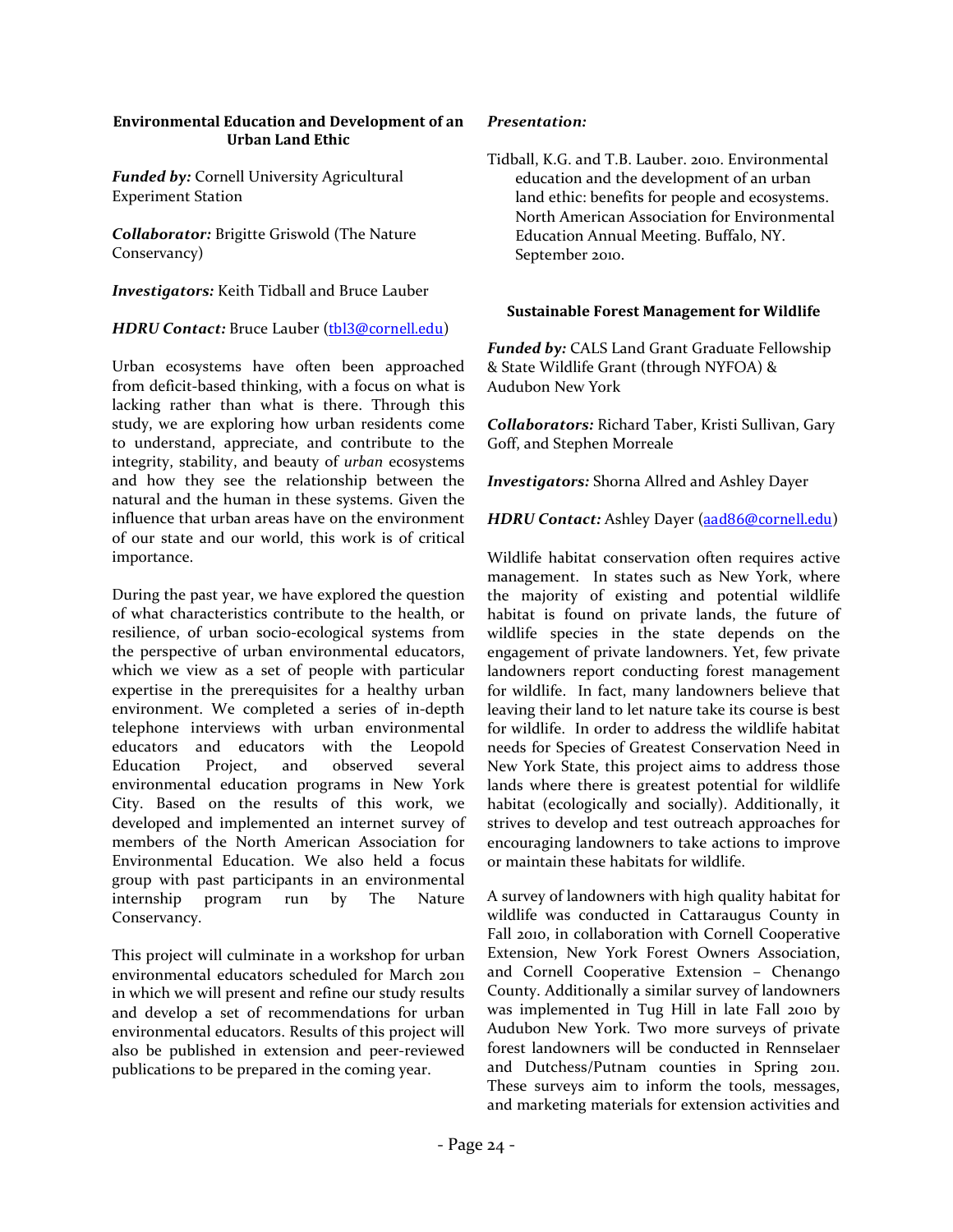identify landowners with high quality habitats for Species of Greatest Conservation Need and interest in management for wildlife. The extension programming is then conducted in collaboration with local Cornell Cooperative Extension offices. Follow up surveys, to measure the impacts of the programming on attitudes and behavior intensions, will be conducted online.

#### *Other Publications on Natural Resources Communication and Education:*

Lauber, T.B., E.J. Taylor, D.J. Decker, and B.A. Knuth. 2010. Challenges of Professional Development: Balancing the Demands of Employers and Professions in Federal Natural Resource Agencies. *Organization and Environment.* 23(4):446-464.

# **Water Resources Management and Policy**

#### <span id="page-25-0"></span>**Community Capacity for Ecosystem-based Management in New York's Great Lakes and Marine Coastal Areas**

*Funded by:* Cornell University Agricultural Experiment Station

*Investigators:* Barbara Knuth, Ingrid Biedron, and Carrie Simon

#### *HDRU Contact:* Barbara Knuth ([bak3@cornell.edu](mailto:bak3@cornell.edu))

New York State recently embarked on an institutional commitment to govern and manage its Great Lakes and marine coastal ecosystems using the principles of ecosystem-based management, codifying this commitment in the 2006 New York Ocean and Great Lakes Ecosystem Conservation Act. The goals of this project are to address the concept of human and institutional capacity to implement the Act and achieve its associated goals, particularly related to capacity-building in both the Great Lakes and marine/coastal regions. Project personnel are conducting a literature and document review, and will conduct semi-structured interviews with members (or designates) of the NY Ocean and Great Lakes Ecosystem Conservation Council and agency and other stakeholder contacts. We anticipate identifying several NY Great Lakes and marine coastal communities for study in later stages of this project. The findings from this study should help advance governance and institutional aspects of ecosystem-based management in the NY Great Lakes and marine regions.

#### **Social-Ecological Resilience in the Hudson River Watershed**

*Funded by:* NYS Department of Environmental Conservation

*Investigators:* Richard Stedman and Micah Ingalls

#### *HDRU Contact:* Richard Stedman ([rcs6@cornell.edu](mailto:rcs6@cornell.edu))

Social-Ecological Resilience is gaining ground as an analytical lens for the assessment of social and ecological capacity for absorbing or recovering from shocks to the system (such as disaster, or climate change), and the relationship between the various components of the system which confer, or erode, resilience. This study investigates various social and ecological dimensions of resilience within the greater Hudson River Watershed in New York State. The particular research emphasis during the 2010 period focused on issues of farmer identity and behavior on the landscape, and the impacts of these factors on biophysical indicators of resilience.

#### *Presentation:*

Ingalls, M. L. (2011). *"Revitalizing Agency: Farmer Identity and the Living Landscape."* Talk given at the Graduate Student Association Symposium, Department of Natural Resources, Cornell University, January.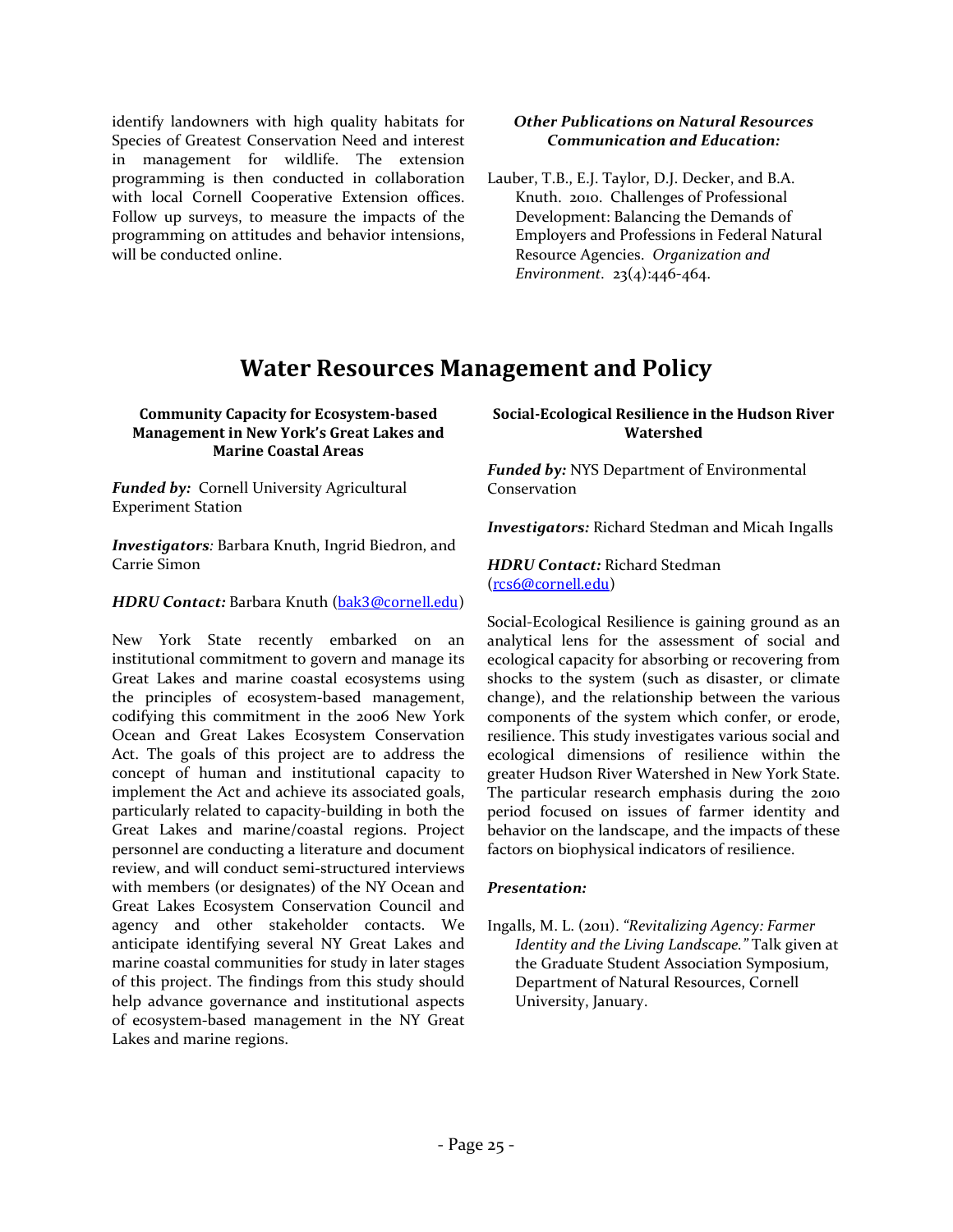# **Watershed Management**

<span id="page-26-0"></span>The behavior of riparian landowners is key to protecting water quality. Many watershed systems are increasingly dominated by non-agricultural interests, yet policy initiatives (both incentive programs and regulatory regimes) are still designed primarily around agriculture. This leaves significant gaps in understanding and effectiveness.

#### **Assessing Riparian Landowner Willingness to Implement Best Management Practices (BMPs)**

*Funded by*: USDA Conservation Enhancement Assessment Program

*Collaborators:* James Shortle, Robert Brooks, and Robert Carline (The Pennsylvania State University)

*Investigators:* Richard Stedman and Ann Armstrong

#### *HDRU Contact:* Richard Stedman ([rcs6@cornell.edu](mailto:rcs6@cornell.edu))

This study examines agricultural and nonagricultural riparian landowners' willingness to implement and maintain a suite of BMPs tied to the provision of local and extra-local water quality benefits. Riparian areas provide critical ecosystem services (e.g. wildlife habitat, water quality conservation), and their protection is highly encouraged by governmental and watershed organizations. In particular, policies, incentives and disincentives have been tied to agricultural land uses. As such, past research (that was focused on agriculture) may not well represent many watersheds undergoing urbanization. This study examines two primary questions: (1) how do nonfarming landowners compare to agricultural landowners in their willingness to implement riparian buffers; and (2) how does urbanization influence this willingness. A major finding from this work is that residential landowners are significantly less likely to be willing to adopt riparian buffers than traditional farmers, suggesting that as parcelization and urban land uses become more prevalent, riparian conservation on the whole will decrease. We recommend that watershed organizations provide additional conservation support for non-agricultural landowners. Ann Armstrong, graduate student supported by this

research, completed her related Master's thesis in July 2010.

#### *Publications:*

- Armstrong, A.L., and R.C. Stedman. Rural landowner identity and efficacy in a transitioning agricultural watershed. Manuscript under review at *Society and Natural Resources.*
- Armstrong, A.L., and R.C. Stedman. Landowner willingness to implement riparian buffers in an urbanizing watershed. Manuscript under review at *Landscape and Urban Planning.* Submitted March 2011*.*
- Armstrong, Andrea. 2010. River of dreams? Factors of riparian buffer adoption in a transitioning watershed. Master's thesis, Cornell University*.*

#### *Presentations:*

- Armstrong, A. R.C. Stedman, J. Bishop, P.J. Sullivan. "What's a stream without water? Landowner perceptions of intermittent streams as disproportionate sources of water quality pollution." National Water Program Annual Conference, Washington, DC. January, 2011.
- Armstrong, A. "Water quality conservation and private landowners: Why landscape matters." Rural Sociological Society Annual Conference. August, 2010. Atlanta, GA.
- Armstrong, A. "Socioeconomic Messages: Spring Creek watershed." Conservation Effects Assessment Project synthesis meeting. May, 2010.

#### **Using Social Indicators to Evaluate Non-point Source Water Pollution Projects**

*Funded by:* USDA-CSREES National Integrated Water Quality Program

*Investigators:* Linda Stalker Prokopy (Purdue University), Ken Genskow (University of Wisconsin – Madison), Shorna Allred (Cornell University), Joe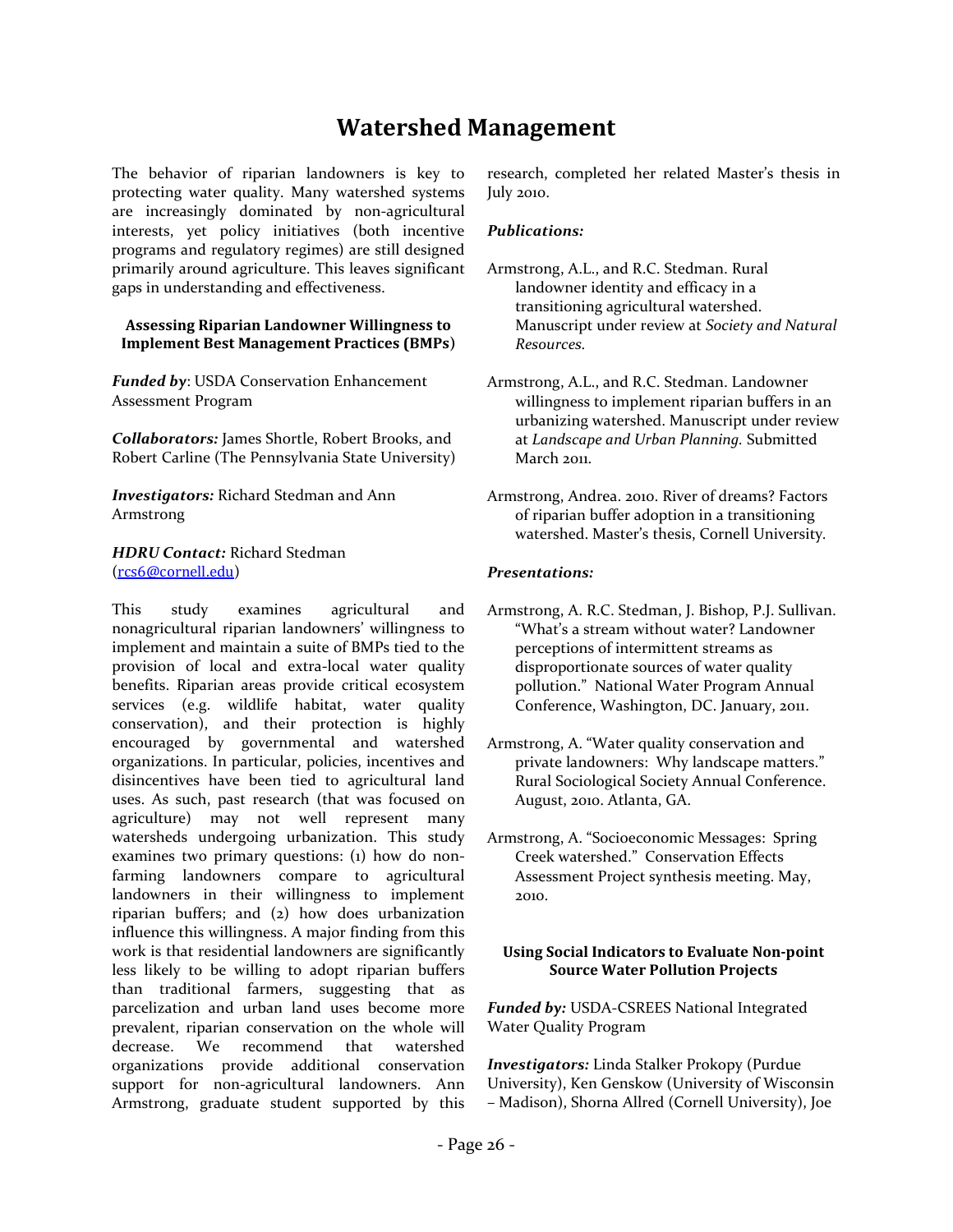Bonnell (The Ohio State University), Asligul Gocmen (University of Wisconsin – Madison), and Rebecca Power (University of Wisconsin Extension)

#### *HDRU Contact:* Shorna Broussard Allred ([srb237@cornell.edu](mailto:srb237@cornell.edu))

This integrated research, education and extension project examines factors that lead to measurable behavior change. Specifically, we look at the most effective ways to bring about water quality benefits through appropriate behavior change. Throughout the study project team members work with local partners and stakeholders to build capacity and knowledge of social factors that lead to behavior change. In the first year of the study, we used a recently developed social indicator framework to determine what factors correlate with measurable behavior change of farmers and land managers in three Midwestern watersheds. Based on this knowledge, in year 2, we worked with local watershed planning and implementation groups to develop interventions that promote behavior change in environmentally critical areas. These tools were selected based upon our understanding of what motivates land managers to adopt practices. Using a paired subwatershed approach in each of the three subwatersheds, we applied the refined interventions in one subwatershed with the other subwatershed serving as the control. In year 3, we analyzed the effectiveness of the tools and build this knowledge into extension publications directed at stakeholders in the watersheds, an eXtension Community of Practice, an educational curriculum for undergraduate and graduate courses on watershed management, trainings for practitioners at national water conferences, and peer-reviewed journal articles. Results of this project will enhance our understanding of the complex social dynamics that lead to adoption and rejection of conservation practices by farmers and farm managers. It will also provide new knowledge of how education and incentive programs can be made more effective by an in-depth understanding of the target audience and the context in which farm management decisions are made.

#### *Publication:*

Flores, K., L. Prokopy, and S. Broussard Allred. (In Press). It's who you know: Social capital, social networks, and watershed group processes. *Society and Natural Resources.*

#### *Presentation:*

Broussard Allred, S., Bonnell, J., Genskow, K. and A. Gocumen. 2010. Social Dimensions of Watershed Management: Curriculum Development. *2010 Land Grant and Sea Grant National Water Conference,* Hilton Head, SC, February 21-25, 2010.

#### **Social Dimensions of Watershed Stewardship**

*Funded by:* NYS Dept. of Environmental Conservation, Hudson River Estuary Program

*Investigators:* Shorna Allred (Cornell University), Allison Chatrchyan (Cornell Cooperative Extension Dutchess County), Carolyn Klocker (Cornell Cooperative Extension Dutchess County), and Margaret Kurth (Research Assistant)

#### *HDRU Contact:* Shorna Broussard Allred ([srb237@cornell.edu](mailto:srb237@cornell.edu))

Local land-use decisions are influenced both by the collective decisions of landowners and municipal officials. A variety of policy tools exist which enable local governments to regulate local land-use activities and balance development with the conservation of valuable natural resources. These tools include: "Regulatory and Authoritative Tools" such as restricting development and passing local laws and ordinances, "Environmental Planning Tools" such as including sustainable land-use planning principles in comprehensive plans and conducting environmental monitoring, and "Outreach and Education Tools" such as using tailored messages to reach stakeholder audiences and holding educational workshops. It is important to consider the social context of a community when designing strategies that address land-use planning and water quality issues. Policies and approaches that embrace local values and concerns are more likely to be accepted by the public and can help foster local partnerships in community watershed protection. Designing informed strategies requires an understanding of stakeholder attitudes, perceptions, and motivations. The Wappinger Creek Watershed is located in Dutchess County, NY and is one of the five major tributaries to the lower Hudson River. Nonpoint source pollution reduction has become a priority in the watershed as the impacts of increased population growth and land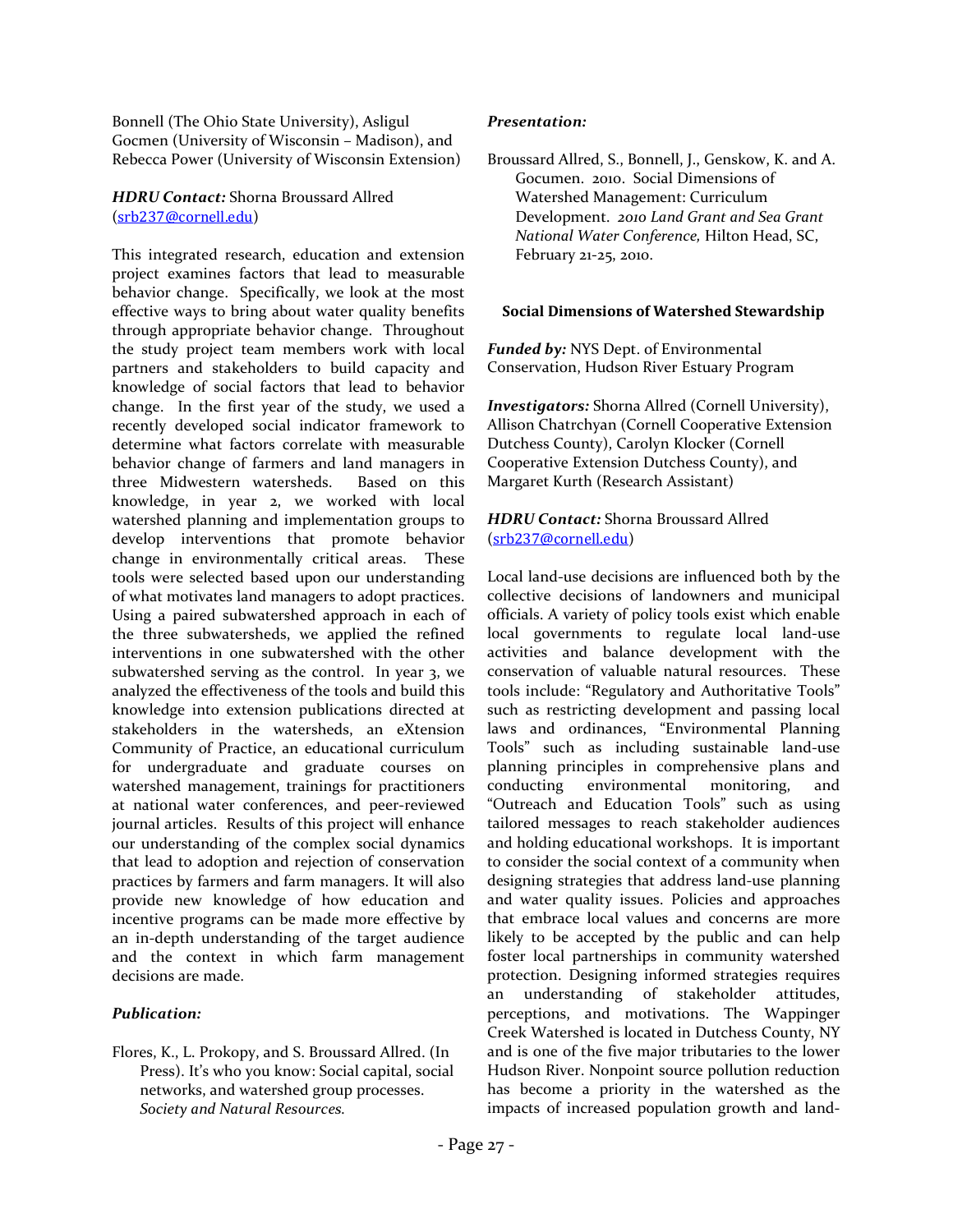use change have become evident. The 2000 Natural Resource Management Plan for the watershed recommends that current residential development practices be changed to avoid water quality degradation. A study was conducted in the Spring and Summer of 2009 to help understand what types of water quality protection approaches will be most acceptable in the watershed. A questionnaire was sent to 326 municipal officials and 1,422 landowners in the 13 municipalities of the Wappinger Creek Watershed to inform outreach, education, and policy making in the watershed. This research reports on the results of the survey related to the policy preferences, riparian management behavior, and attitudes of municipal officials and landowners.

#### *Presentations:*

Kurth, M., Broussard Allred, S., Chatrychan, A., Klocker, C. 2010. Social-psychological Influences of Landowner Decision-Making: Understanding Impacts on Water Quality. *The 7 th Annual Meeting of the Environmental Consortium*, Suffern, New York, October 12-16, 2010.

- Broussard Allred, S., Bonnell, J., Genskow, K. and A. Gocumen. 2010. Social Dimensions of Watershed Management: Curriculum Development. *2010 Land Grant and Sea Grant National Water Conference,* Hilton Head, SC, February 21-25, 2010.
- Broussard Allred, S., Kurth, M., Chatrchyan, A., Klocker, C. and N. Curri. 2010. Community Perspectives on the Wappinger Creek Watershed. *Presentation at "Protecting Wappinger Creek: A Public Meeting to Discuss Water Quality in the Watershed,* Millbrook, NY, May 26, 2010.
- Kurth, M., Broussard Allred, S., Chatrchyan, A., and C. Nurre. 2010. Wappinger Creek Watershed Municipal Views. *Presentation to the Wappinger Creek Inter-Municipal Council*, Dutchess County, NY, January 8, 2010.
- Broussard Allred, S. 2010. Understanding Adoption and Performance of Best Management Practices for Water Quality. *178th Annual Meeting and Agricultural Forum, New York State Agricultural Society, January 7, 2010*.

# **Natural Resources Policy, Planning, and Evaluation**

<span id="page-28-0"></span>Natural resources planning involves public input, particularly at the beginning of the planning cycle and at the end, through assessment or evaluation, as input to plan revision. The HDRU has undertaken research and outreach in a number of situations involving planning. In 2005, we had the opportunity to work with the St. Regis Mohawk Tribe in Northern New York in their efforts to develop a natural resources plan for tribal lands. In 2006, we worked with the Wildlife Conservation Society as it assessed its efforts at building capacity for conservation in the Adirondacks. In 2007 we began work on a new round of strategic planning by the American Fisheries Society. In 2009, we began working with natural resource professionals from agencies and NGO's across New York to understand climate change adaptations and resource needs.

#### **Empowering Land Managers to Increase Resilience of New York's Natural Resources in the Face of Regional Climate Change**

*Funded by:* Cornell Cooperative Extension (Smith-Lever)

*Collaborators:* Rebecca Schneider, Kristi Sullivan, Peter Smallidge, Gary Goff, Paul Curtis, David Wolfe, Jonathan Comstock, and Allison Chatrchyan

*Investigators:* Shorna Broussard Allred, Rebecca Schneider, and Allison Chatrchyan

*HDRU Contact:* Shorna Broussard Allred ([srb237@cornell.edu](mailto:srb237@cornell.edu))

New Yorkers are already observing effects of global climate change in their surroundings, including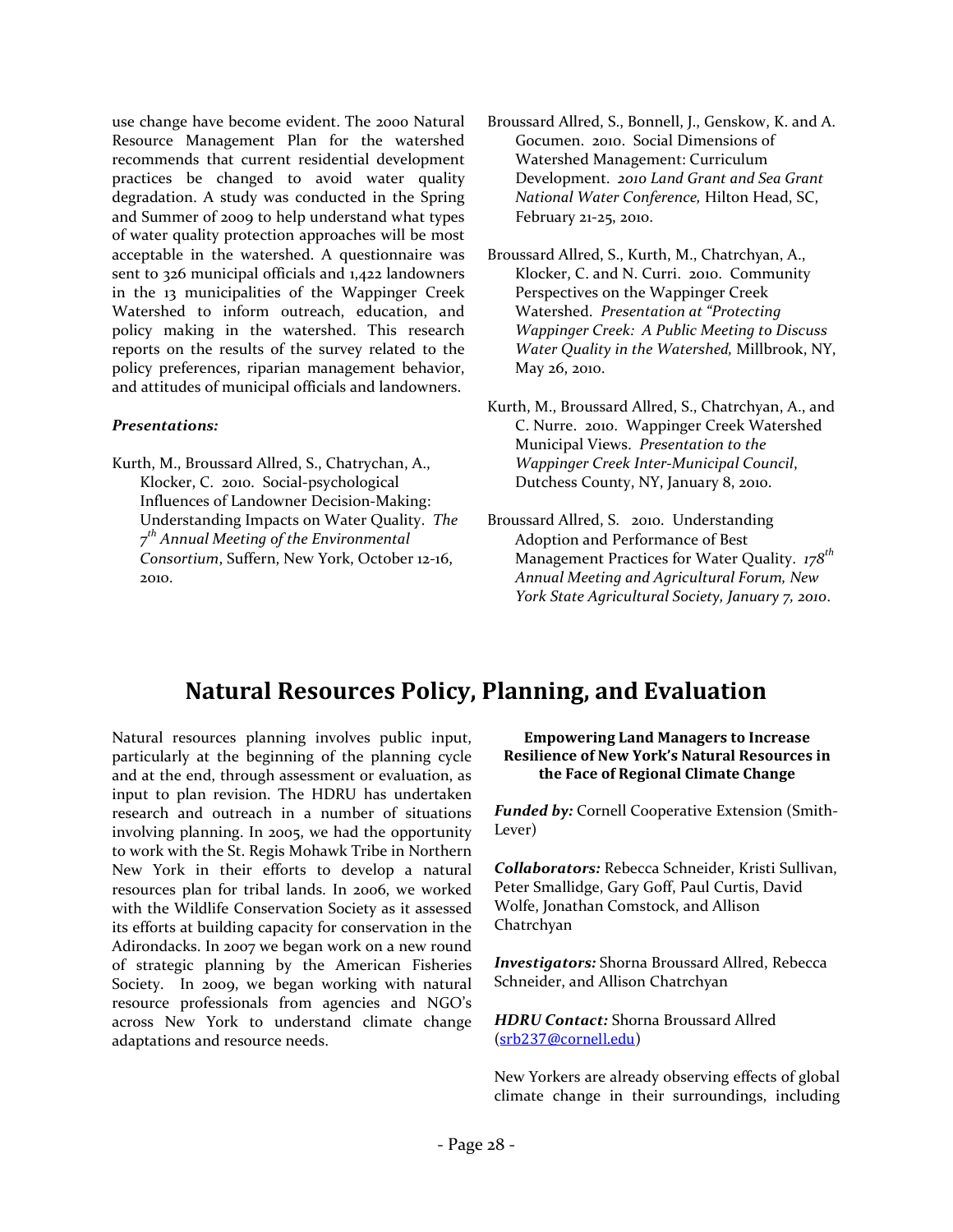documented increases in precipitation, warmer springs and earlier river thaws, and changes in plant phenology. Land managers, from private landowners to professional agency staff, need sound guidance on how to respond to predicted changes so that natural resources will be resilient, and New York's communities will be more sustainable. Our overall goal is to work collaboratively with New York land managers, including CCE educators, to develop an extension program focused on natural resource management that addresses regional climate changes anticipated over the next several decades. The specific project objectives are: (1) to conduct a survey of land managers to engage them and assess their needs, (2) to conduct issue-based workshops that team scientists and stakeholders to develop recommendations, and (3) to develop, pilot, and evaluate associated education programs. A survey of natural resource professionals was conducted in Fall 2009 and was planned for municipal officials in the Winter of 2010. The purpose of the survey is to assess information needs, attitudes toward current climate change related issues, adaptations, opportunities, and challenges for the purposes of informing an outreach program.

#### *Presentation:*

Chatrchyan, A., Broussard Allred, S. and R. Schneider. 2010.Resilience in the Face of Climate Change: Empowering Natural Resource Managers and Professionals through Extension Education*. 7 th Natural Resource Extension Professionals Conference, Fairbanks, AK, June 27- 30, 2010*.

#### **Environmental Policy Capacity**

*Funded by:* Canadian Forest Service

*Collaborators:* Adam Wellstead, Canadian Forest Service, Michael Howlett, and Simon Fraser University (British Columbia)

#### *HDRU Contact:* Rich Stedman ([rcs6@cornell.edu](mailto:rcs6@cornell.edu))

The factors driving the ability of governments to make effective policy and respond proactively to broad challenges, such as global climate change, is poorly understood. Our project involves national quantitative assessments of environmental policy capacity within multiple levels (Provincial and Federal) of the Canadian government. In 2010 we implemented a national online study examining key attitudes, perceived barriers to effectiveness, and professional networks related to climate change-related policy capacity.

#### *Publications:*

- Wellstead, A., and R.C. Stedman. Climate change policy capacity at the Sub-National Government level. Manuscript forthcoming at Journal of Comparative Policy Analysis.
- Wellstead, A., R. Stedman, and M. Howlett. Multilevel policy analytical capacity in Canada: A structural equation model (SEM) study of Federal, Provincial and Territorial policy analysts and analysis. Manuscript forthcoming at Public Policy and Administration.

# **The Well-Being of Resource-Dependent Communities**

<span id="page-29-0"></span>The well-being of communities that depend on the extraction and processing of forest-based resources is crucially important to definitions of the sustainability and resilience of the resource dependent industries. Defining this relationship is somewhat difficult, based on the myriad indicators of well-being, and multiple definitions of dependence. The conceptual basis of this overall trajectory has broadened in the past year: from "forest dependence" to "resource dependence" (reflecting emerging projects in the area of mineral and agricultural-based dependence). Further, wholesale changes in the structure and governance of the forest industry may pose significant challenges to community sustainability.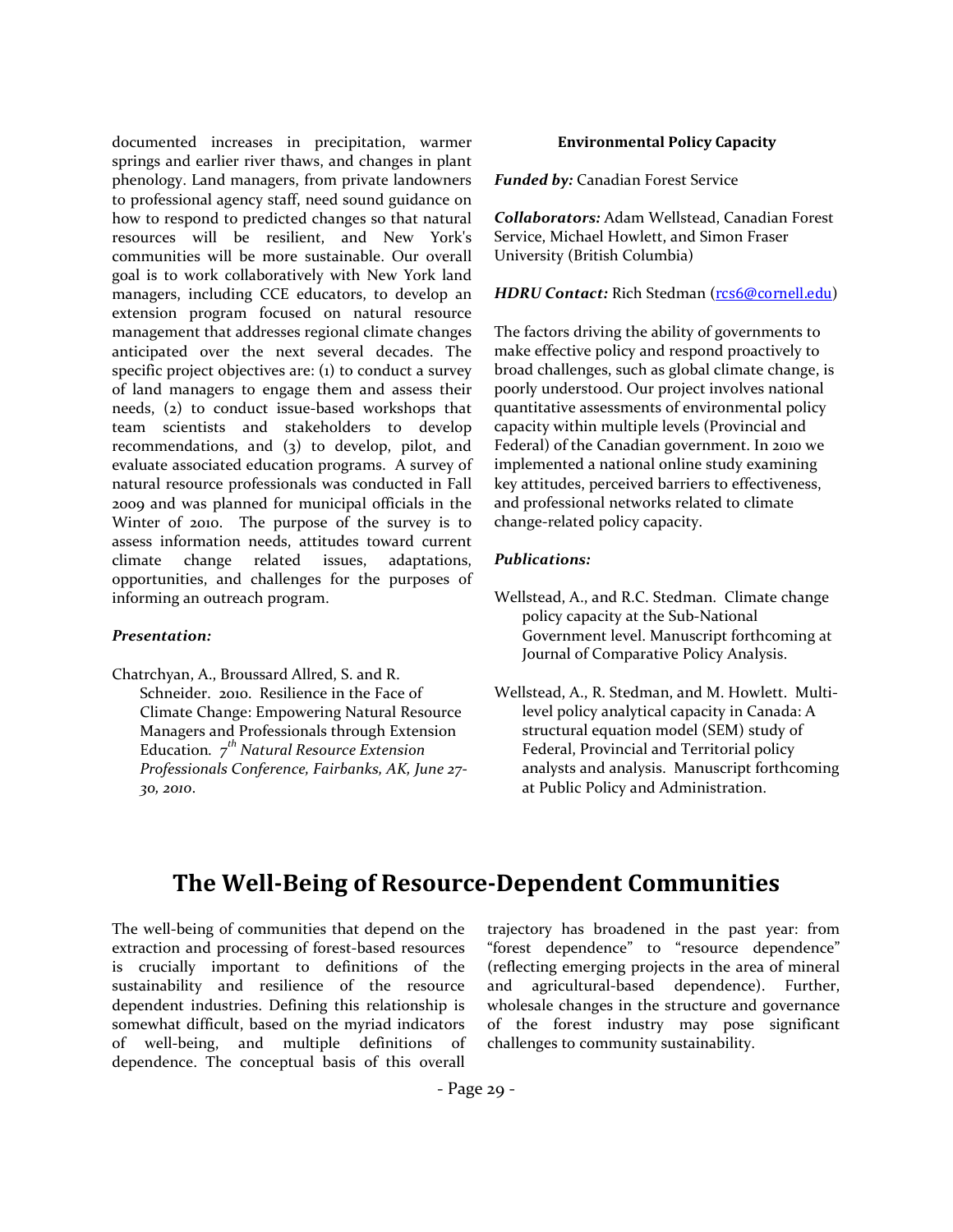Under this heading, Richard Stedman is involved in several on-going studies in this area (funding and collaborators are listed separately for each).

#### **Resource Dependence and the Well-Being of Rural Canadian Communities**

*Funded by:* Canadian Forest Service

*Collaborators:* William White, Michael Patriquin (Canadian Forest Service, Northern Forestry Centre), and John Parkins (University of Alberta)

#### *HDRU Contact:* Richard Stedman ([rcs6@cornell.edu](mailto:rcs6@cornell.edu))

Several ongoing projects with colleagues in the Canadian Forest Service, and the New Rural Economy Project at Concordia University (Quebec) examine the well-being of resource-dependent communities in Canada, and also compares outcomes with those obtained in the United States. This project involves quantitative analysis of crosssectional and longitudinal secondary data obtained from Statistics Canada that addresses the measurement of forest dependence, well-being, the effect of forest dependence and well-being, and how this relationship varies across place, time, and indicators used to represent well being. This project moved forward in 2010 by completing longitudinal analysis on StatsCan data, and engaging new analyses on the relationship between economic diversity, dependence, and indicators of community well being.

#### *Publication:*

Patriquin, M., R.C Stedman, and J.R. Parkins. Economic diversity and dependence in rural Canadian communities. Manuscript under review at *Canadian Journal of Agricultural Economics*.

#### *Presentations:*

Stedman, R.C. 2010. (Invited Paper) Resource dependency and diversity: From findings to metaphors (and back again?). Invited paper at Freudenfest: A Symposium to Honor William R. Freudenburg's Scholarly Contributions. University of California Santa Barbara, November 6.

Stedman, R.C. 2010. (Invited Paper) Identifying and assessing sustainability in resource dependent communities. Invited paper at Bennington College. May 19, Bennington, VT.

#### **Community Response to Forest Fire Risk in the Northeast United States**

#### *Funded by:* US Forest Service

*Collaborators:* Pam Jakes (USFS), Jason Gordon (Mississippi State University), A. E. Luloff, and James Finley (Penn State University)

#### *HDRU Contact:* Richard Stedman ([rcs6@cornell.edu](mailto:rcs6@cornell.edu))

Another study under this larger research theme involves using theories of risk perception and management to explore the response of rural stakeholders in the northeast to the potential for forest fire. We analyzed secondary data for the entire northeast United States and conducted in depth interviews in multiple targeted communities. Work in 2010 involved data analysis and manuscript preparation.

#### *Publications:*

- Gordon, J.S., R.C. Stedman, and A.E. Luloff. 2010. Wildland fire as a latent symbol of social discontent: A community analysis in West Virginia. *Society and Natural Resources* 23(12): 1230-1243.
- Gordon, J.S., R.C. Stedman, D. Matarrita-Cascante, and A.E. Luloff. 2010. Wildfire perception and community change. *Rural Sociology* 75(3): 455– 477.
- Gordon, J.S., A.E. Luloff, and R.C. Stedman. A Multi-Site Comparison of Community Wildfire Risk Perceptions. Manuscript under review at *Journal of Forestry*.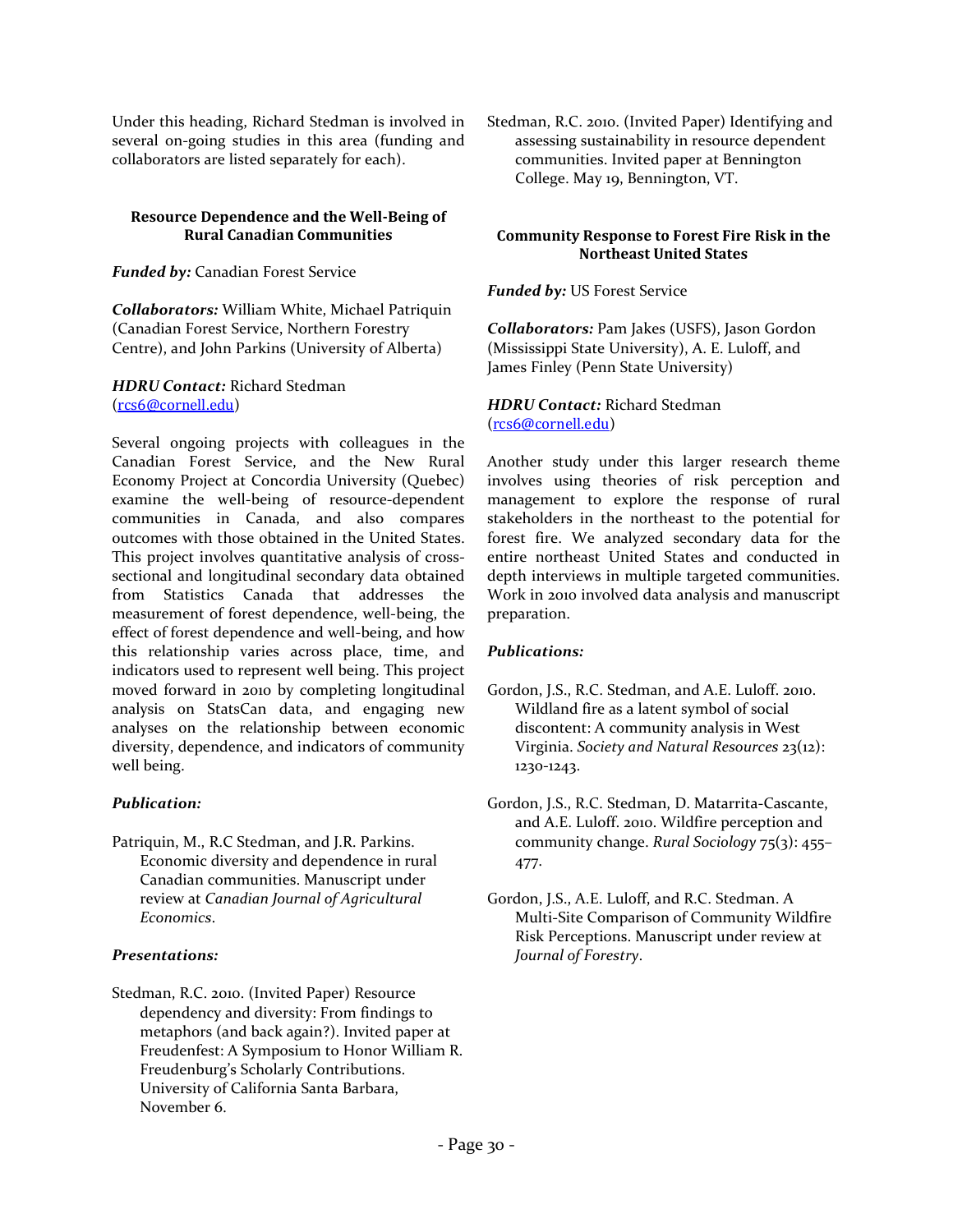#### **Resilient Communities and Climate Change in the Circum-Boreal Region**

*Funded by:* Norwegian Research Council

*Collaborator:* Vera Hausner (Natural Resources Management, Department of Biology, University of Tromsoe)

#### *HDRU Contact:* Richard Stedman ([rcs6@cornell.edu](mailto:rcs6@cornell.edu))

A third project under this research theme involves funding from the Norwegian Research Council examining the relationship between global ecological change and the well being of resource dependent communities in the circum-boreal-polar region. Along with colleagues from Canada, Russia, Sweden, and Norway, we have created an integrative comparative framework for examining similarities and systematic differences across communities in these four nations in their ability to respond to global climate change stressors. We held a workshop in Tromsoe, Norway, in May 2010 to bring the research team together face-to-face for the first time, have developed a white paper that will be presented at the 2011 meetings of the Resilience Alliance.

#### *Presentation:*

Stedman, R.C. 2010. (invited) How to identify resource dependent communities. *Invited paper at Tromso University,* Tromso, Norway June 1.

#### **Evaluating the Outcome of Working Forest Easements**

*Funded by:* Northeast States Research Cooperative

*Collaborators:* Steven Wolf and Rachel Neugarten

#### *HDRU Contact:* Richard Stedman ([rcs6@cornell.edu](mailto:rcs6@cornell.edu))

A fourth project develops and tests a set of indicators of the impact of large scale timber divestiture in the Adirondacks on the well being of local rural communities. Our specific focus is on the sale of the Finch Pruyne holdings to The Nature Conservancy (and subsequently, New York State). Through extensive interview data collected in 2009 and 2010, coupled with analyses of secondary data sources, we explored the capacity for monitoring socio-economic outcomes of the land sale, especially that which focuses on "working forest easements". Under this project, Rachel Neugarten finished her MS Thesis in 2010.

#### *Publication:*

Neugarten, R., S. Wolf, R. Stedman, and T. Tear. Integrating ecological and socioeconomic monitoring of working forests. Manuscript under review at *Bio Science*.

#### *Presentation:*

Neugarten, R., S. Wolf , and R. Stedman. 2010. Forest at work: a case study of conservation and sustainable forestry in the Northern Forest. Paper presented at the 2010 Annual Meetings of the Rural Sociological Society, Atlanta, GA, Aug 12-15.

#### **Regional Impacts of Energy Development on the Social, Economic, and Ecological Well-being of Rural Communities in the Northeast**

*Funded by:* Atkinson Center for Sustainable Future and Cornell Univ. Agric. Exper. Sta. (Hatch)

*Collaborators:* Susan Christopherson, Susan Riha, Rod Howe (Cornell University), Stephan Goetz (Northeast Center for Rural Development), Warren Allmon and Robert Ross (Cornell University and the Palentological Research Institute), Kathy Brasier, Tim Kelsey, Fern Willits, and Ted Alter (The Pennsylvania State University)

*Investigators*: Jeffrey Jacquet and Richard Stedman

#### *HDRU Contact:* Richard Stedman ([rcs6@cornell.edu](mailto:rcs6@cornell.edu))

The second year of this project continues to look at regional impacts of energy development on the social, economic and ecological well-being of rural communities in the Northeast. As gas exploration has unfolded in real time during 2008-2010, this project is explicitly comparative across states, given this opportunity for a natural experiment, and as such has involved the formation of numerous partnerships, including involvement on Penn State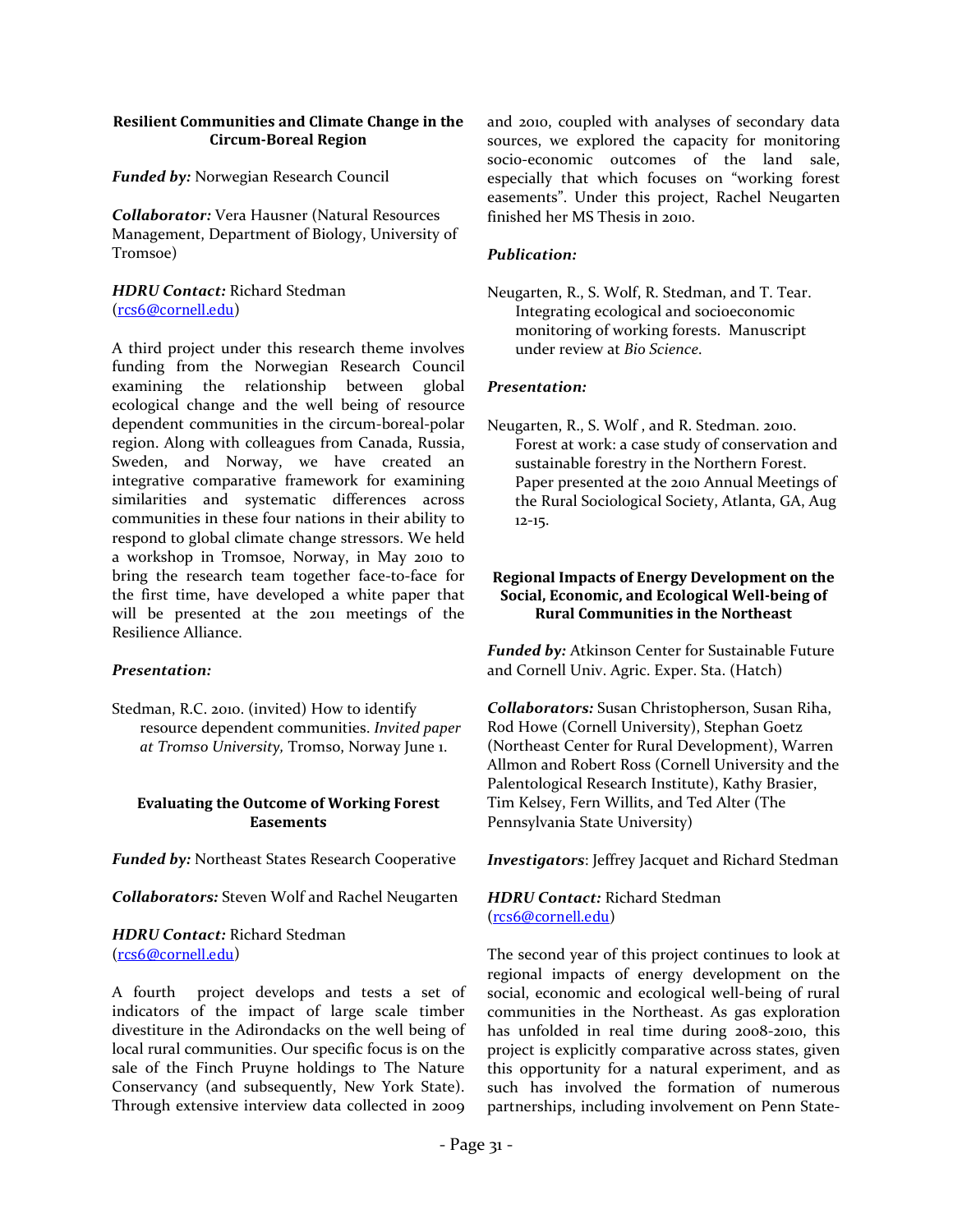funded projects. This project received funding from CCSF in 2009 to develop an integrative framework for examining the cumulative impacts of gas exploration and other forms of green energy development (wind, biofuels, and carbon sequestration), and to collect primary data on community well being. We have completed 70 interviews with landowners throughout the southern tier of NY and the northern tier of Pennsylvania. Interviews with 15 leaders of landowner coalitions have been completed, a mail survey of approximately 1,500 landowners has been completed, and another survey of 3000 landowners in Northern PA grappling with the simultaneous development of wind and gas is in preparation. These forms of data collection focus on resident attitudes toward development, perceptions of risk and benefits, and other dimensions germane to community well being. Several papers have been published and multiple papers are in preparation based on these data sources and our conceptual work. We have received numerous requests for information and outreach (see [http://gasleasing.cce.cornell.edu](http://gasleasing.cce.cornell.edu/) for a summary), and conducted a "Statewide Shale Summit" in Owego, NY (November 2009) that was attended by 200-300 citizens, a new summit is slated for March 2011 in Watkins Glen, NY that will carry the theme of planning for energy transitions. An additional multi-state energy research conference is being planned.

#### *Publications:*

- Braiser, Kathy, Matthew R. Filteau, Diane K. McLaughlin, Jeffrey Jacquet, Richard C. Stedman, Timothy W. Kelsey, and Stephan Goetz (In Press). "Residents' Perceptions of Community and Environmental Impacts from Development of Natural Gas in the Marcellus Shale: A Comparison of Pennsylvania and New York Cases" *Journal of Rural Social Sciences.*
- Jacquet, Jeffrey. 2010. *Workforce Development Challenges in the Natural Gas Industry* Cornell City and Regional Planning Working Paper Series: A Comprehensive Economic Impact Analysis of Natural Gas Extraction in the Marcellus Shale December 2010.
- Jacquet, Jeffrey and Richard Stedman (In Press). "Natural Gas Landowner Coalitions in New York State: Emerging Benefits of Collective Natural Resource Management" *Journal of Rural Social Sciences*.
- Kay, D.L., Geisler, C.G., and R.C. Stedman. 2010. What is cumulative impact assessment and why does it matter? Research & Policy Brief Series, Community and Regional Development Institute. 37.
- Stedman, Richard, Bunny Willits, Kathy Braiser, Diane McLaughlin, and Jeffrey Jacquet (in Press) *Natural Gas Development: Views of Pennsylvania and New York Residents in the Marcellus Shale Region* CaRDI Research and Policy Brief.

#### *Presentations:*

- Filteau, M., K. Brasier, S. Goetz , D. McLaughlin, R. Stedman. 2010. Trust During Rapid Community Change: Residents' Experiences in the Early Stages of Marcellus Shale Natural Gas Development Paper presented at the *2010 Annual Meetings of the Rural Sociological Society*, Atlanta, GA, Aug 12-15.
- Jacquet, J. 2010. "Comparative Impacts of Natural Gas vs. Wind Power*" Energy Transitions and the New York Landscape Presentation Series*, Cornell Dept. of Landscape Architecture.
- Jacquet, J. 2010. "Natural gas and wind farm development in the Armenia Mountain region of New York" Poster presented at the *16th International Symposium for Society and Natural Resources,* Corpus Christie, TX: June 7- 10.
- Jacquet, J. 2010. "Social Impact Assessment of Natural Gas Drilling in Rural Communities" *Environmental Planning, Cornell Department of City and Regional Planning*.
- Jacquet, J. and R.C. Stedman. 2010. The emergence of landowner coalitions in the Marcellus Shale of New York State. Paper presented at the *16th International Symposium for Society and Natural Resources,* Corpus Christie, TX: June 7- 10.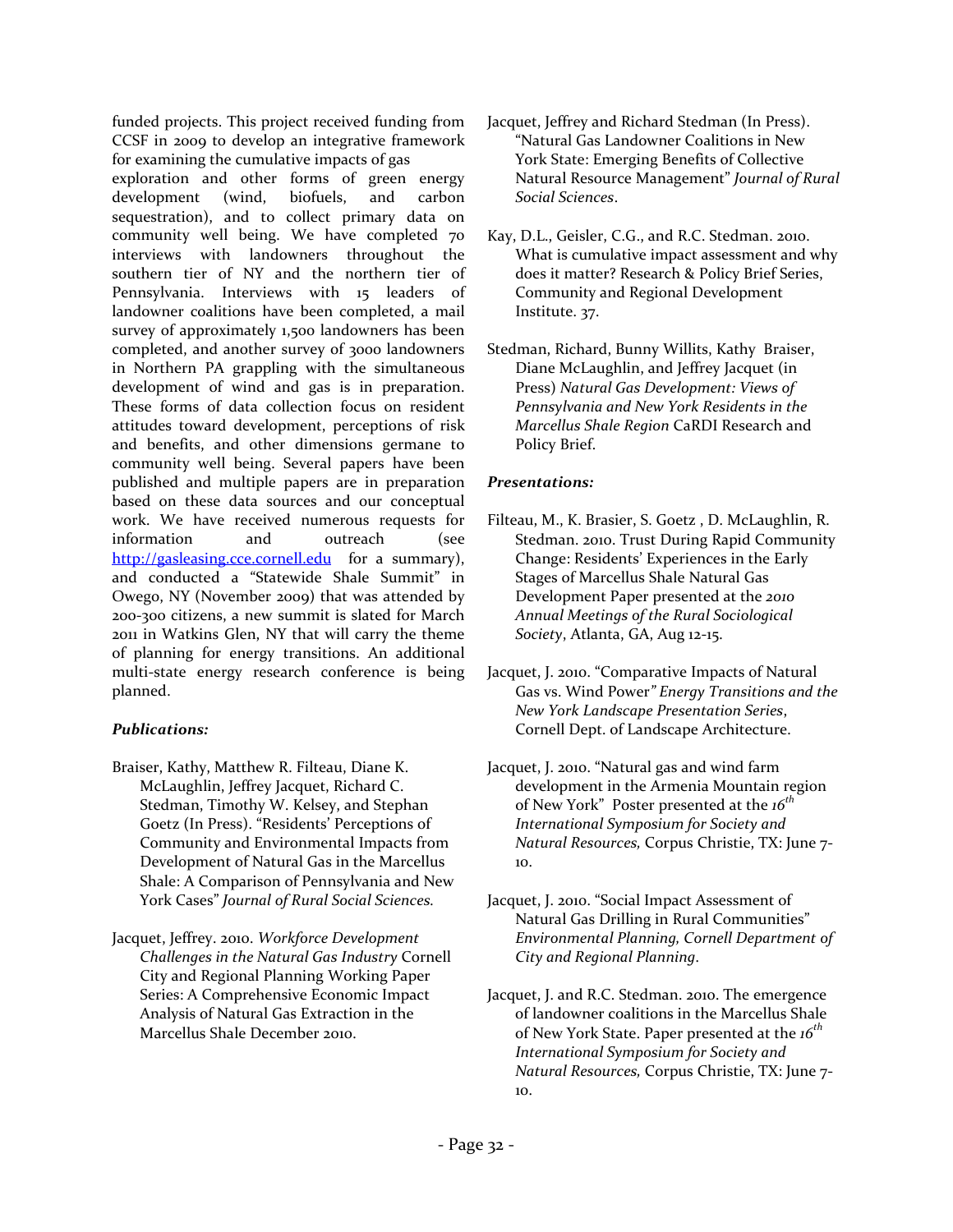- Stedman, R.C. and J. Jacquet. Impacts of Green Energy Development on Rural Community Sustainability (Poster presentation) ACSF Poster Contest (ranked in top 5).
- Willits, F. K. , M.R. Filteau, R.C. Stedman, D.K. McLaughlin, K. Brasier. 2010. Residents' Perceptions of Natural Gas Development in the Marcellus Shale Region. Paper presented at the *2010 Annual Meetings of the Rural Sociological Society*, Atlanta, GA, Aug 12-15.

#### **Impacts of Second Home Development in the Northern Forest**

*Funded by:* Northeast States Research Cooperative, Texas A&M University

*Collaborators:* Brian Eiesenhauer, (Plymouth State Univ., NH), Jim Finley and A. E. Luloff (Penn State) Todd Gabe (University of Maine), and Walt Kuentzel (University of Vermont)

#### *HDRU Contact:* Richard Stedman ([rcs6@cornell.edu](mailto:rcs6@cornell.edu))

This NSRC-funded project is examining impacts of second home development in New York, Vermont, Maine, and New Hampshire. This project, initiated in 2007, uses qualitative (interview) and quantitative (survey-based research) methods to examine the wellbeing of forest-based communities in the regions that are undergoing transition to tourism- and/or second home-based economies. In 2010, the research team held a synthesis meeting to discuss major themes unveiled during qualitative interviews. These themes are guiding development of a mail survey instrument to be implemented in the spring of 2011. Survey data will be paired with secondary quantitative indicator data for linked social-ecological analysis of case study communities.

# **Sense of Place**

<span id="page-33-0"></span>Sense of place, or the meanings and attachments that individuals and/or groups hold for a spatial setting, has become a useful construct in resource management. Sense of place is based on experience with a setting that is based on a certain level of ecological quality of the setting, as well as direct provision of experiential opportunities by resource managers. The goal of this research is to understand the ecological and community-based factors associated with the local meanings of landscape, understand how these meanings are tied to local attachment, how this attachment potentially predicts human behavior, and how these relationships are similar or different across a wide range of socio-ecological settings. A mix of qualitative and quantitative methods has been utilized for discrete studies under this subject.

#### **Diverse Methods for Exploring Sense of Place**

*Funded by:* Sustainable Forest Management Network Centres of Excellence (Canada); United States Forest Service, Pacific Northwest Station

*Collaborators:* Ben Amsden (Plymouth State University), Linda Krueger (U.S. Forest Service), and Tom Beckley (University of New Brunswick)

*HDRU Contact:* Richard Stedman ([rcs6@cornell.edu](mailto:rcs6@cornell.edu))

High amenity communities, such as those that are gateways to national parks and protected areas, face a unique set of challenges and opportunities around maintaining local sense of place, or the preferred sets of local meanings that underpin attachment and place protective behavior. We are utilizing a qualitative, "resident-employed photography" approach to elicit respondent community meanings and attachment in high amenity communities in Canada and Alaska (and with a sample of natural resource-based volunteers in the latter). In 2010, three manuscripts were accepted for publication from this work.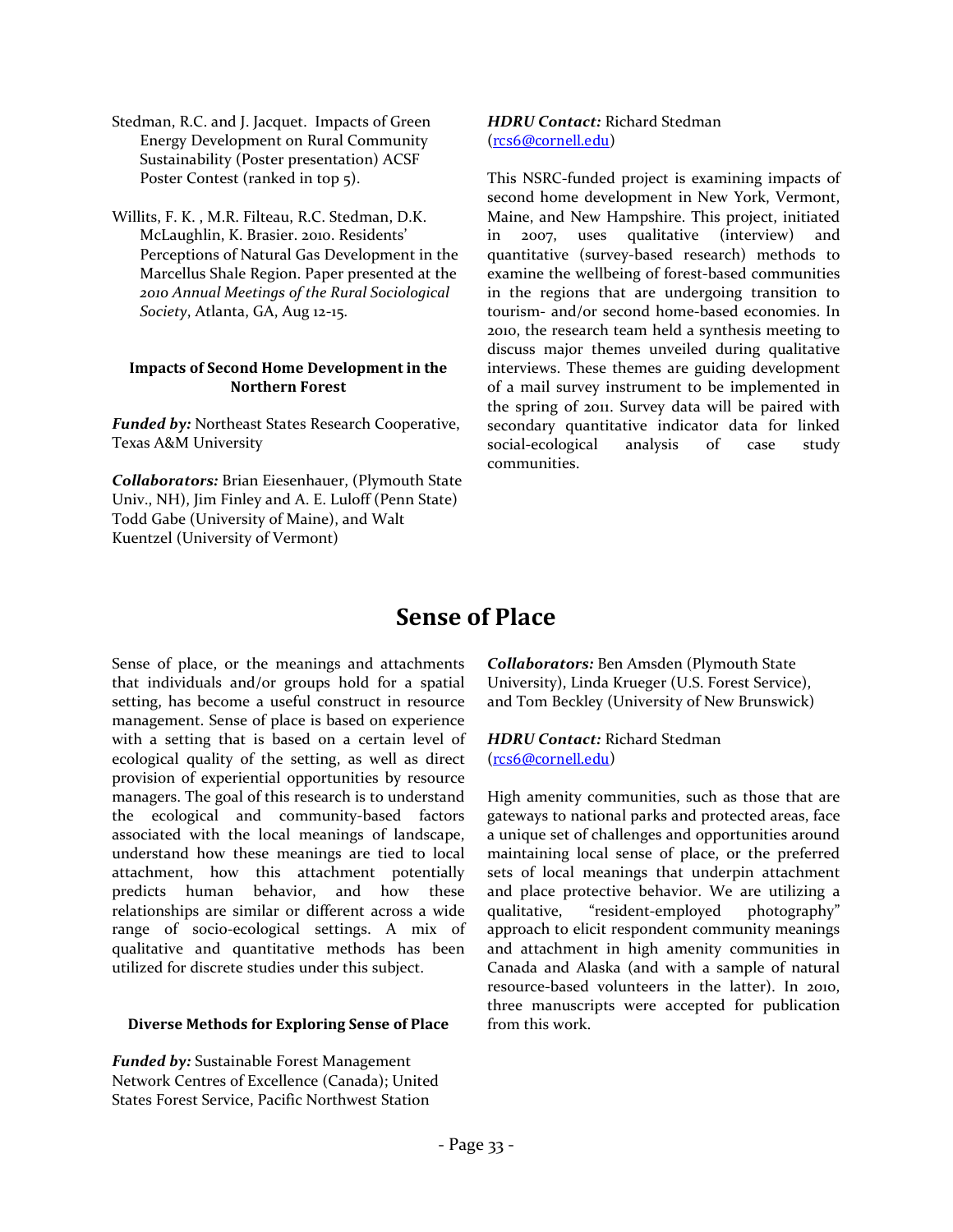#### *Publications:*

- Amsden, B.L., R.C. Stedman, and A.E. Luloff. Mixing methods to explore contexts of place in Alaska. Manuscript forthcoming at *Tourism Geographies*.
- Amsden, B.L., R.C. Stedman, and L.E. Kruger. 2011. The creation and maintenance of sense of place in a tourism-dependent community. *Leisure Sciences* 33(1): 32-51.
- Brehm, J., B. Eisenhauer, and R.C. Stedman. The Nexus of Place Attachment and Environmentally Responsible Behavior in Diverse Lake Environments. Manuscript under review at *Human Ecology*.
- Bushway, L.J., J. Dickinson, R.C. Stedman, L.P. Wagenet, and D.A. Weinstein. Benefits, motivations and barriers related to environmental volunteerism for older adults: Developing a research agenda. Manuscript forthcoming at *Journal of Aging and Social Policy*.
- Jorgensen, B., and R.C. Stedman. Measuring the spatial component of sense of place. Manuscript forthcoming at *Environment and Planning B*.
- Matarrita-Cascante, D., Stedman, R., & Luloff, A.E. (2010). Permanent and seasonal residents' community attachment in natural amenity-rich areas: Exploring the contribution of landscape factors. *Environment and Behavior* 42: 197-220.
- Stedman, R.C. 2010. Liberty Hyde Bailey: Essential Agrarian and Environmental Writings. Forthcoming in *Rural Sociology*.

#### *Presentation:*

Matarrita Cascante, D., Woosnam, K., and R.C. Stedman. 2010. Second Home Development: Understanding Residents, Context, and Implications. Paper presented at the 16th International Symposium for Society and Natural Resources, Corpus Christie, TX: June 7- 10.

#### **Sense of Place and Environmental Education in Urban Areas**

*Funded by:* Cornell Center for Sustainable Future

*Investigators:* Alexey Kudryatsev, Marianne Krasny, and Richard Stedman

*HDRU Contact:* Richard Stedman ([rcs6@cornell.edu](mailto:rcs6@cornell.edu))

This project explores the mechanisms by which urban environmental education initiatives "teach sense of place" through a variety of mechanisms. Sense of place theory suggests that attachment may be a function of direct experience with a setting, and/or developing a key set of meanings for the setting. In the New York City metro area, work is underway evaluating the approach and efficacy of six environmental education programs via these causal pathways: does environmental education directly promote a certain set of meanings, or is attachment resulting from these programs more a simple function of increased experience with the setting? In 2010 we implemented narrative interviews and two surveys of youth that explore the mechanisms by which sense of place may be linked to environmental education.

#### *Publication:*

Kudryavstev, A., R.C. Stedman, and M.E. Krasny. Sense of place in environmental education. Manuscript under review at *Environmental Education Research*.

#### *Presentations:*

Kudryavstev, A., M. Krasny, and R. Stedman. 2010. The impact of urban environmental education on sense of place in youth. Presented at the 2010 Annual Meetings of the North American Association for Environmental Education, Buffalo, NY, Sept 28-29.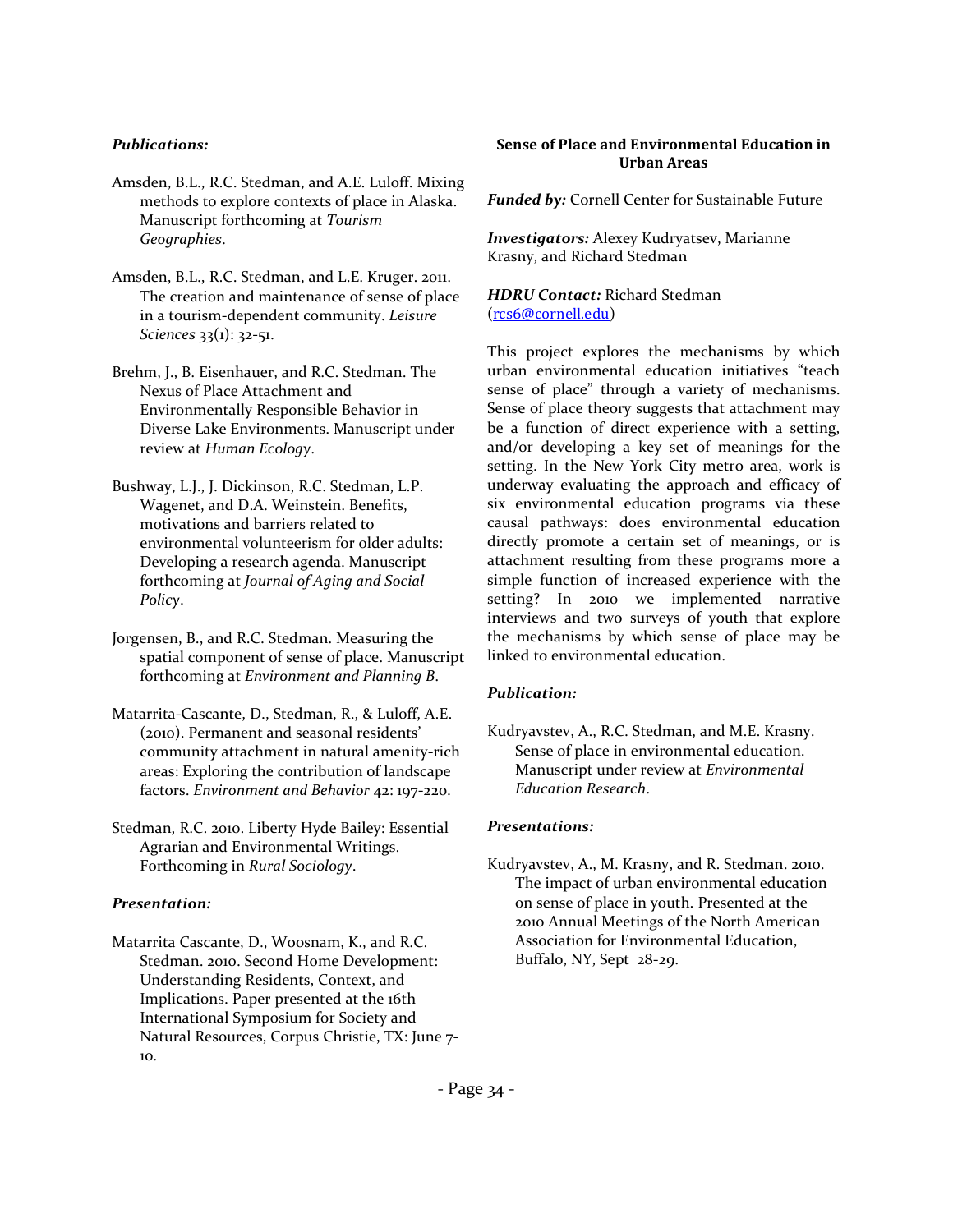Krasny, M., L. Kalbecker, A. Kudryavstev, and R. Stedman. 2010. Development of an instrument to measure social capital in youth. Presented at the 2010 Annual Meetings of the North American Association for Environmental Education, Buffalo, NY, Sept 28-29.

#### **Sense of Place and Environmental Quality**

*Funded by:* National Science Foundation

*Collaborators:* Joan Brehm (Illinois State University) and Brian Eisenhauser (Plymouth State University)

#### *HDRU Contact:* Richard Stedman ([rcs6@cornell.edu](mailto:rcs6@cornell.edu))

Understanding the relationship between sense of place and perceived environmental quality is crucial if managers are serious about recent enthusiasm for "managing for a sense of place." Work in 2010 included an analysis of the relationship between environmental perception, sense of place, and environmental behavior from data collected in lake districts in New Hampshire, Illinois, and Wisconsin. The team submitted one manuscript from this database.

# <span id="page-35-0"></span>**Summary of Consultations, Outreach, Honors, Awards, and other Scholarly Activities**

The HDRU has traditionally made consultation and outreach a part of its research partnership with NYSDEC. The HDRU also provides consultation and conducts workshops for other resource management agencies. In addition, Unit faculty and staff are active in a wide variety of professional activities. Examples of activities for 2010 are summarized below.

#### **Atkinson Center for a Sustainable Future**

HDRU Associate Director Barbara Knuth serves on the Faculty Advisory Committee for the Cornell Atkinson Center for a Sustainable Future, and is a Faculty Fellow, as are Rich Stedman, Shorna Allred, and Dan Decker.

#### **National Academies Service and Impact**

HDRU Associate Director Barbara Knuth serves on the Ocean Studies Board (OSB) of the National Academies. In that capacity, she brings a social science perspective to the deliberations of that body. She was recently appointed to a 3-year term on the National Research Council Committee on the Effects of the Deepwater Horizon Mississippi Canyon-252 Oil Spill on Ecosystem Services in the Gulf of Mexico.

#### **University of Guelph**

HDRU Associate Director Barbara Knuth serves as a member of the Special Graduate Faculty, Department of Family Relations and Applied Nutrition, at the University of Guelph, contributing to oversight and advising for a graduate student focused on ethnic minority understanding of and response to fish consumption health advisories.

#### **Small Game and Furbearer Harvest Surveys: A Cooperative Effort with NYSDEC**

HDRU staff worked with Bureau of Wildlife staff in a collaborative effort to implement DEC's annual small game and furbearer harvest surveys. HDRU staff assumed responsibility for implementation of survey mailings (i.e., sample sizes of 5,000 and 4,500). DEC assumed responsibility for data entry and analysis.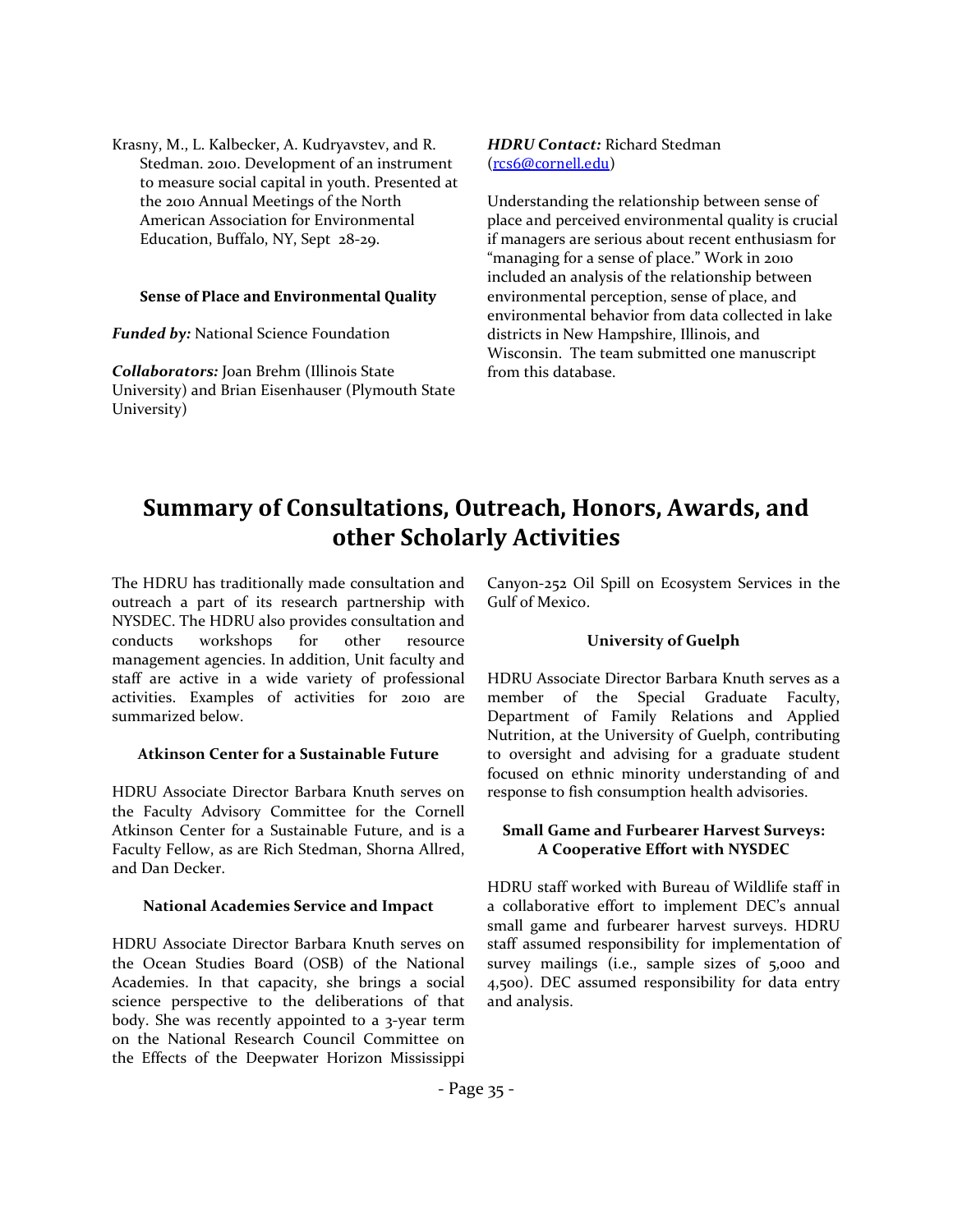#### **Professional Training and Outreach: Integrating Human Dimensions in Wildlife Management**

Dan Decker, Bill Siemer and Shawn Riley (MSU), with assistance from Tim Breault and Ann Forstchen (Florida Fish and Wildlife Commission), offered a mini-version of their workshop *Thinking*  Like a Manager at the 2<sup>nd</sup> international conference on human dimensions in fish and wildlife management, held in Estes Park, CO in early fall 2010. Twenty people participated in the workshop, representing agencies and NGOS from several countries worldwide.

In January, Dan Decker and several colleagues from the Florida Fish and Wildlife Commission co-taught a four-day *Thinking Like a Manager* workshop in Florida. Dan, Shawn Riley and John Organ also led an *Adaptive Impacts Management* workshop for leaders in the Florida Fish and Wildlife Commission in January.

#### *Related Publication:*

Decker, D.J., W.F. Siemer, S.J. Riley and K.M. Leong. 2010. A Guide to Developing a Manager's Model from Scratch  $(3<sup>rd</sup>$  edition). Human Dimensions Research Unit, Department of Natural Resources, Cornell University, Ithaca, NY. 59pp.

#### **Associate Editors**

Bill Siemer served as an Associate Editor for the journal *Ursus.*

Shorna Allred served as an Associate Editor for *Society and Natural Resources.*

#### **Leadership and Advisement in Professional Societies**

Shorna Broussard Allred served as the Chair of the Society of American Foresters Committee on Forest Policy and is Vice-Chair of the Society of American Foresters Private Forestry Working Group.

Dan Decker was elected a Fellow of The Wildlife Society.

#### **Environmental Education Leadership Roles**

HDRU PhD Student Ashley Dayer continued to serve in regional, national and international bird conservation leadership roles, including Chair of the Bird Education Alliance for Conservation [\(www.birdedalliance.org\)](http://www.birdedalliance.org/); Chair of the Education and Communications Working Groups of Partners in Flight [\(www.partnersinflight.org\)](http://www.partnersinflight.org/); Chair of the Communications Team for Partners in Flight's Tri-National Vision for Landbird Conservation [\(www.savingoursharedbirds.org\)](http://www.savingoursharedbirds.org/); Communications Team member for the U.S. State of the Birds [\(www.stateofthebirds.org\)](http://www.stateofthebirds.org/); and Communications Committee member for the North American Bird Conservation Initiative [\(www.nabci-us.org\)](http://www.nabci-us.org/); Steering Committee Co-Chair for the Bird Conservation Conference in the Northeast [\(www.birdconservationconference.org\)](http://www.birdconservationconference.org/).

#### *Related Publications:*

- Berlanga, H., Kennedy, J.A., Rich, T.A., Arizmendi, M.C., Beardmore, C.J., Blancher, P.J., Butcher, G.S., Couturier, A.R, Dayer, A.A., Demarest, D.W., Easton, W.E., Gustafson, M., Inigo-Elias, E., Krebs, E.A., Panjabi, A.O., Rodriguez Contreras, V., Rosenberg, K.V., Ruth, J.M., Santana Castellon, E., Vidal, R.M., Will, T. (2010). *Saving Our Shared Birds: Partners in Flight Tri-National Vision for Landbird Conservation.* Ithaca, NY: Cornell Lab of Ornithology.
- North American Bird Conservation Initiative, U.S. Committee, 2010. *The State of the Birds 2010 Report on Climate Change, United States of America.* U.S. Department of Interior: Washington, D.C. 36 pages.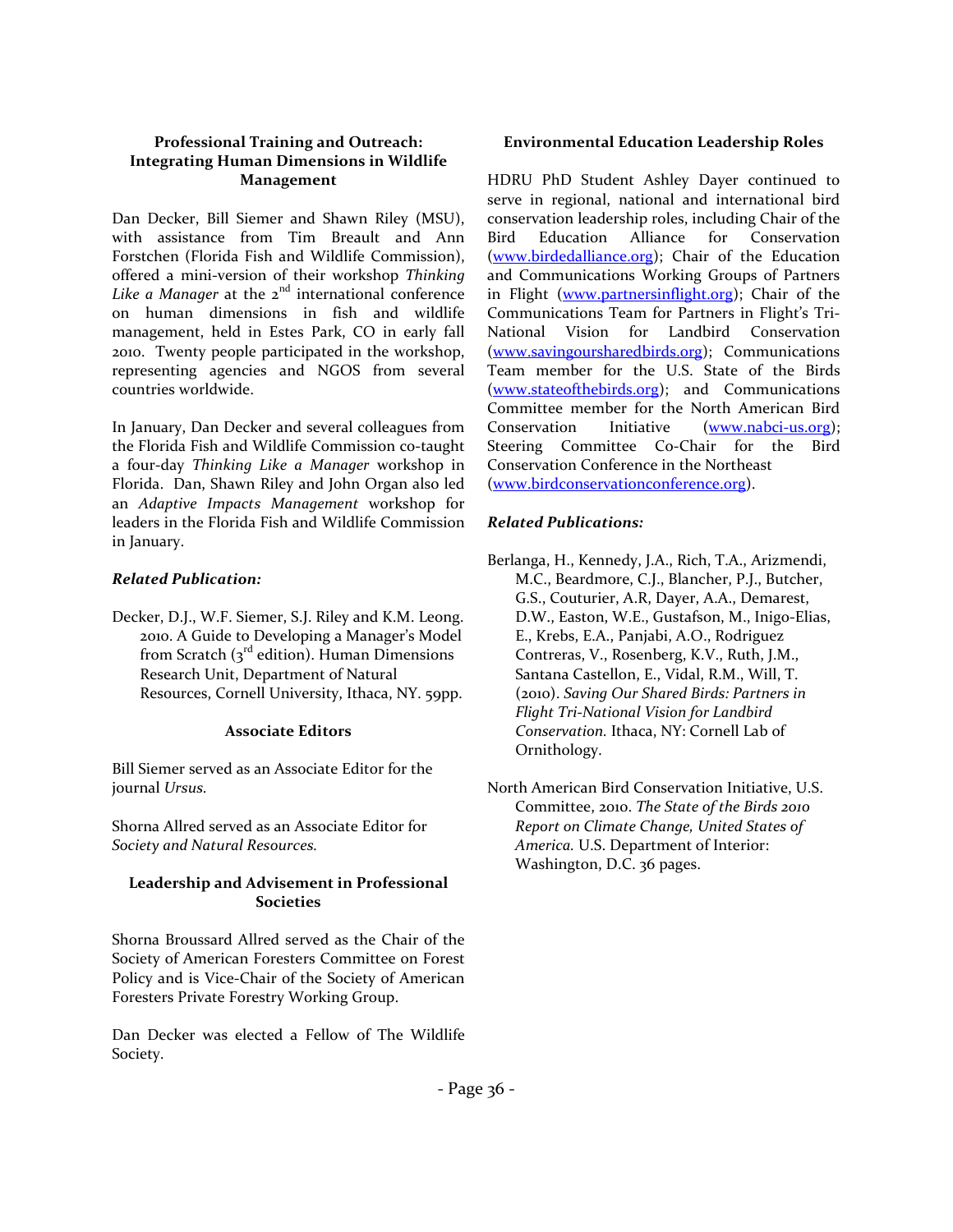#### **Service on Boards**

HDRU Director Dan Decker continued service on the Board of Governors for the New York Sea Grant Institute. He also served on the Great Lakes Fishery Commission Board of Technical Experts, including the core group for GLFC research funding recommendations.

Shorna Broussard Allred was appointed to the American Forest Foundation's Board of Trustees for a 3-year term beginning in 2009.

#### **Service on Committees**

HDRU PhD Student Ingrid Biedron was appointed as a committee member of the American Fisheries Society Resource Policy Committee.

Shorna Allred serves on the "Early-Successional Habitat Management Communications Strategy for the Northeast" Subcommittee of the Northeast Habitat Technical Committee. This subcommittee is developing a communications strategy for encouraging behavior change with key stakeholders regarding early successional habitat conservation.

Dan Decker served as chair of the search committee for the Associate Director for Extension, New York Sea Grant/Assistant Director for Coastal Programs, Cornell Cooperative Extension.

#### **Pathways to Success: Integrating Human Dimensions in Fish and Wildlife Management**

HDRU Director Dan Decker was co-organizer of the 2<sup>nd</sup> international conference on human dimensions in fish and wildlife management, held in Estes Park, CO in early fall 2010. Planning is underway for the 3<sup>rd</sup> conference, slated for 2012. At the 2010 conference, Dan organized and moderated a panel session and discussion of the North American Model of Wildlife Conservation.

#### **Watershed Management Specialist**

HDRU PhD student Micah Ingalls led a team of national and international staff in the development of the pilot watershed management programming in Afghanistan's eastern region toward the development of the National Watershed Management Program of the Ministry of Agriculture, Irrigation and Livestock in second half of 2010.

#### *Related Publications:*

- Ingalls, M.L. (2010) *Pachir Wa Agam Watershed Management Framework.* DAI, United States Agency for International Development (USAID)- Afghanistan and the Ministry of Agriculture, Irrigation and Livestock (MAIL). Kabul, Afghanistan.
- Ingalls, M.L. (2010) *Dar-e-Mazar Watershed Management Framework*. DAI, United States Agency for International Development (USAID)-Afghanistan and the Ministry of Agriculture, Irrigation and Livestock (MAIL). Kabul, Afghanistan. 182 pages.

#### **Fellowships**

HDRU PhD Student Ashley Dayer was selected as one of four in the first cohort of CALS Land Grant Graduate Fellows in spring 2010. She will serve as a Land Grant Graduate Fellow from Fall 2010 – Spring 2012, incorporating her extension activities to support private landowners in forest management for wildlife habitat, particularly early successional forest habitat, with her dissertation research. Her extension fellowship advisor is Dr. Shorna Broussard Allred.

HDRU students Micah Ingalls (Ph.D.) and Andrew Roe (M.S.) were Doris Duke Conservation Fellowship recipients for 2010-2011. Ingalls and Roe were also awarded National Science Foundation Graduate Research Fellowships.